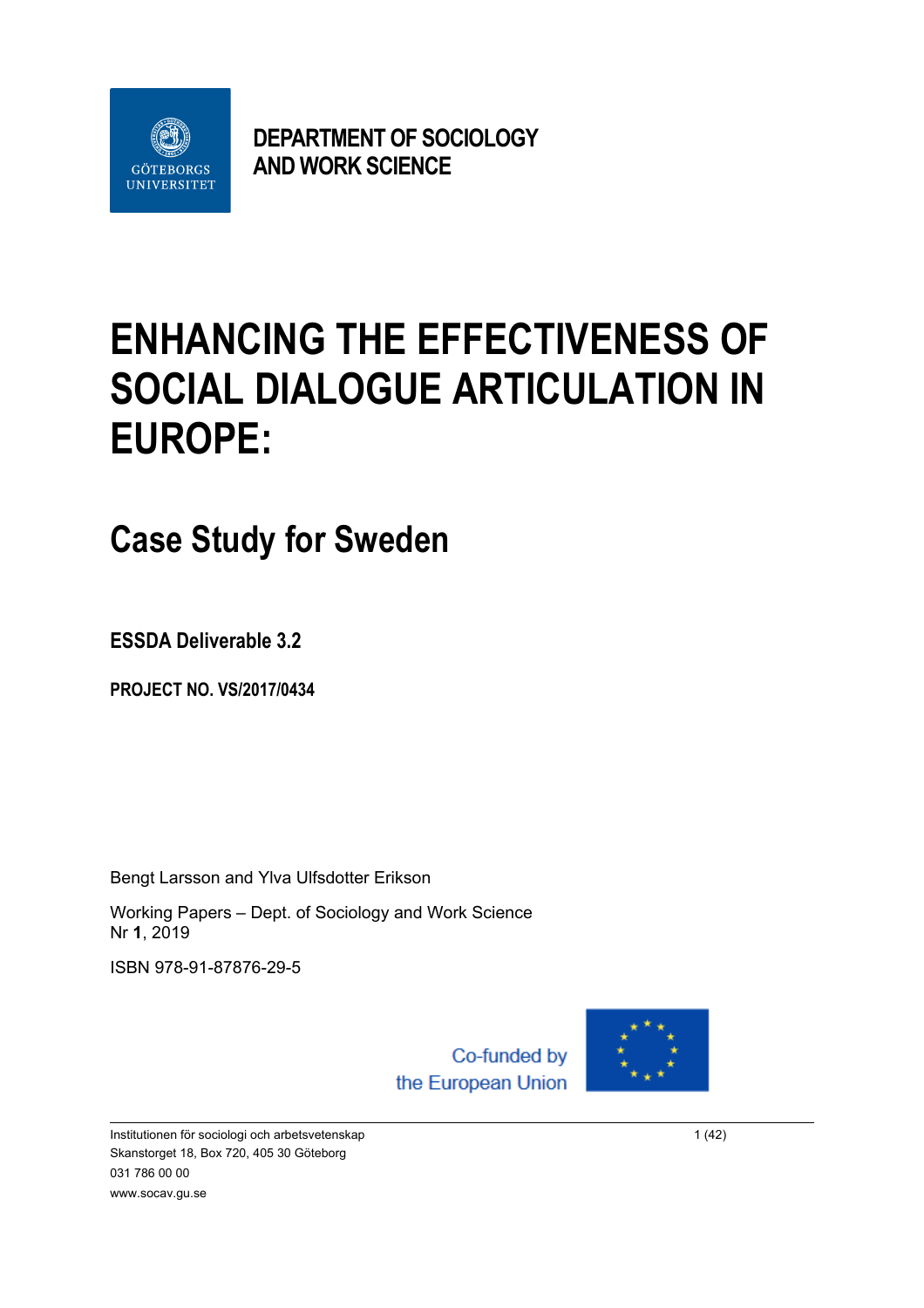### **Contents**

**Acknowledgments**: This project was funded by DG Employment, Social Affairs, and Inclusion. Project No. VS/2017/0434. Thanks to Dr. Mehtap Akgüç and the ESSDA colleagues for the collaboration in this project and for inputs to the report. Thanks to Professor Tomas Berglund for reviewing the report.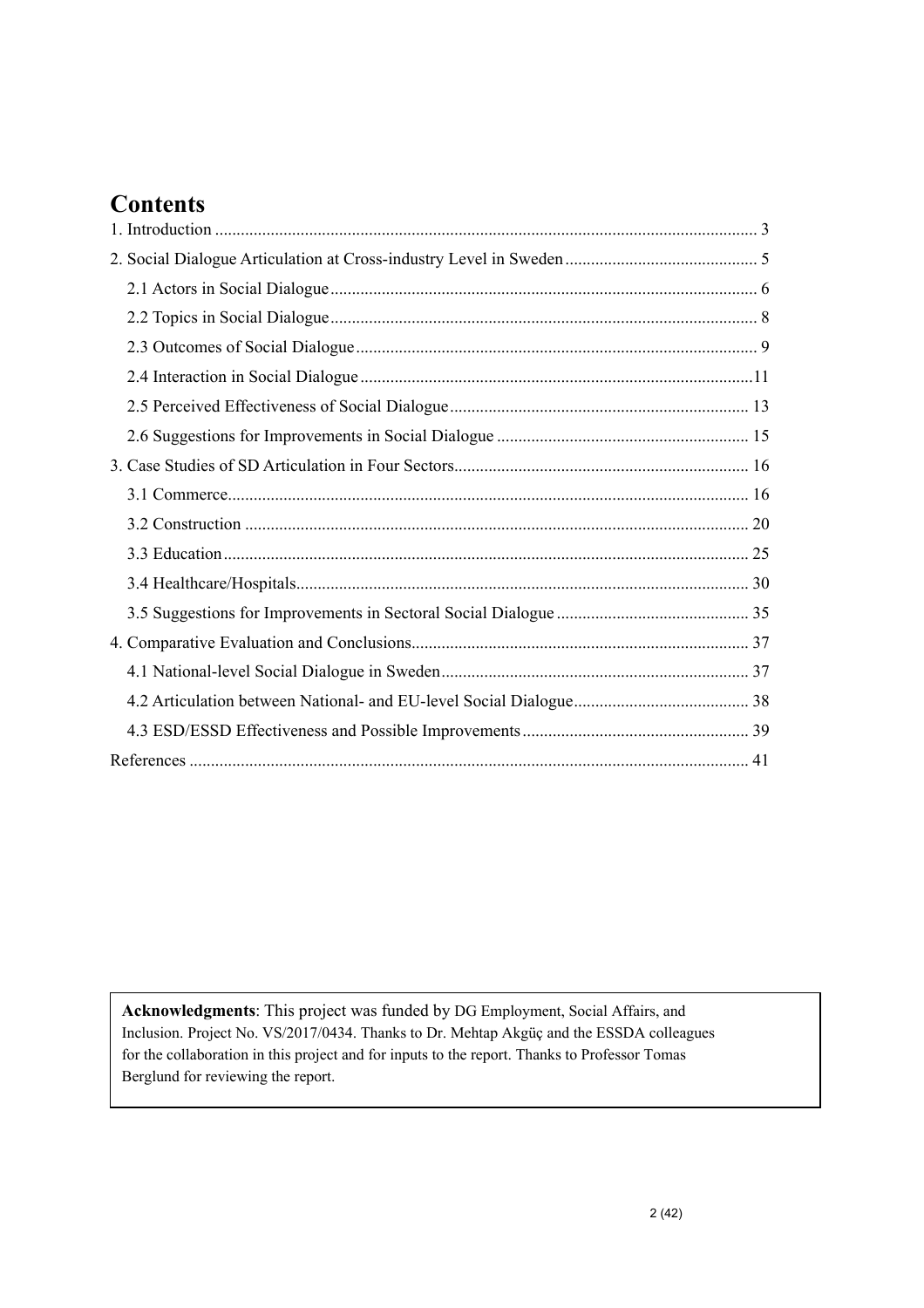#### **1. Introduction**

This report was written within the research project *Enhancing the Effectiveness of Social Dialogue Articulation in Europe (EESDA)*. The project, which is supported financially by the European Commission, aims to improve the expertise of the articulation of social dialogue in Europe (Akgüç et al. 2019; Kahanková et al. 2019). The report is one of several country reports that aim to describe and analyse the structure of national and European social dialogue, as experienced and perceived by national trade unions and employer organisations. Besides this report on Sweden, the project also includes country reports on Estonia, France, Ireland, Portugal and Slovakia. The countries were selected to represent divergent industrial relations systems in Europe, with different forms and developments of social dialogue nationally (cf. Visser et al 2009; Hyman 2001).

*Social dialogue (SD)*, defined as "interactions, such as negotiation, consultation or exchange of information, between or among social partners and public authorities", exists at many levels and arenas in Europe (European Commission, 2015a; 2015b). There is social dialogue at the EU level, as well as on national and sub-national level. It exists within and across sectors, and it may involve both private and public actors, but always with trade unions and employer organisations as the core social partners (Akgüç et al. 2019; Kahanková et al. 2019). The EESDA project focuses specifically on the *articulation* of social dialogue across these levels. Thus, the project sets out to provide answers to questions regarding how social dialogue is organised at different levels, who the actors involved are and what they experience as effective dialogue; and also how social dialogue at the European level affects decisions, outcomes and the position of actors at the national and sub-national levels (and vice versa) (Kahanková et al. 2019).

To untangle how these issues relate to differences between industrial relation regimes and traditions, and sectoral differences, the national country reports cover both experiences of national and European social dialogue, at the cross-industry level and in four selected sectors (and occupational groups): commerce (sales agents); construction (construction workers); education (teachers); and healthcare and hospitals (nurses). The country report on Sweden is based on semi-structured interviews with representatives for trade unions and employer organisations (see Table 1), supplemented with organisational documents and information from websites and previous research (Kahanková et al. 2019). The first part of the study focuses on the articulation with cross-industrial European Social Dialogue, which is based on interviews with representatives for the main peak-level federations, and some multisectoral and sectoral organisations with particular standing in the Swedish context. The second part focuses on experiences from the four sectors – commerce, construction, education, and healthcare and hospitals – and is based on interviews with representatives for organisations bargaining for the four specified occupations in these sectors.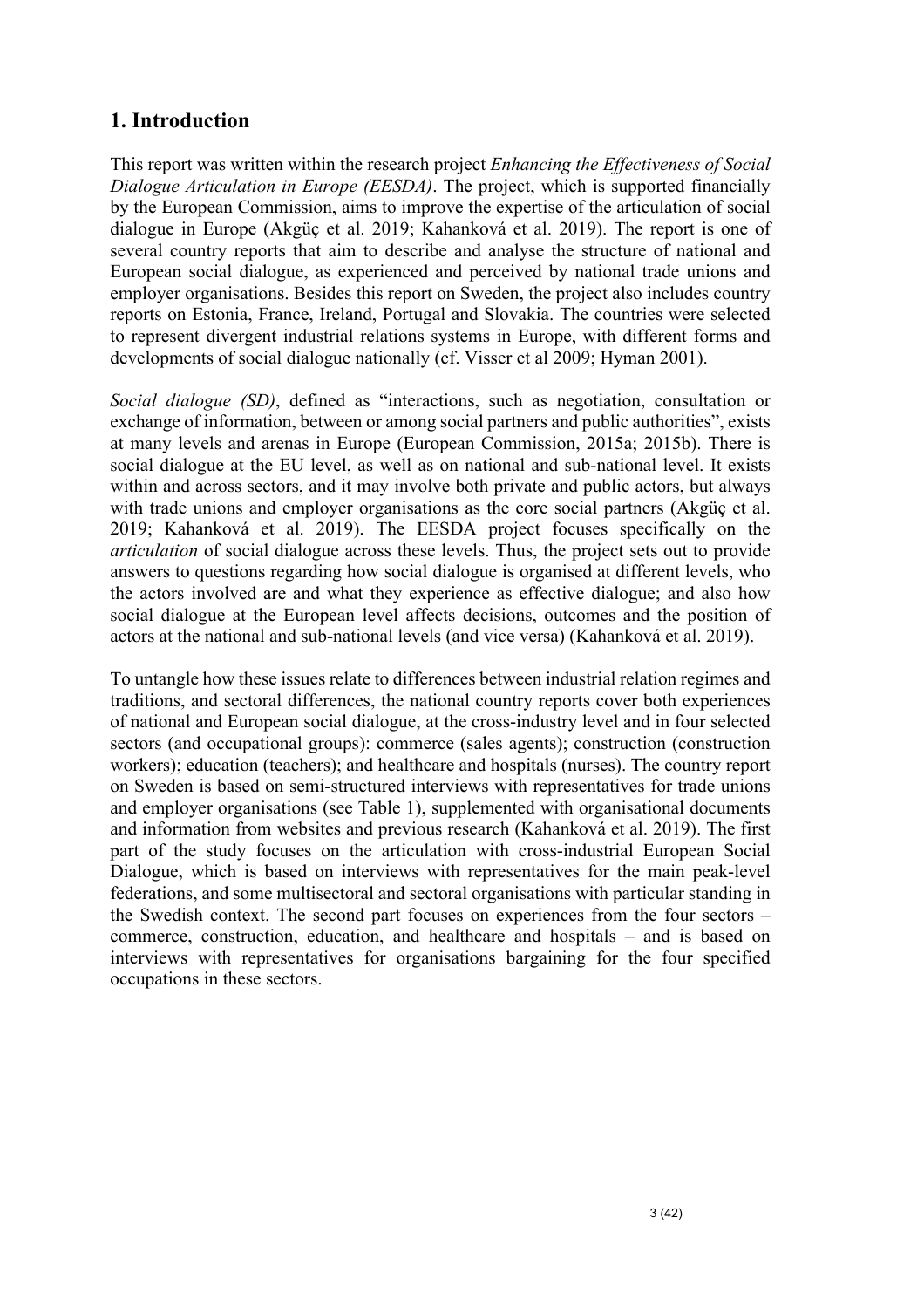|                                     | Part I:                             | <b>Part II: Sectoral</b> |  |      |       |  |
|-------------------------------------|-------------------------------------|--------------------------|--|------|-------|--|
|                                     | <b>National</b> Comm. Constr. Educ. |                          |  |      | Hosp. |  |
| <b>Cross-sectoral organisations</b> |                                     |                          |  |      |       |  |
| Trade union                         |                                     |                          |  |      |       |  |
| Employer organisation               |                                     |                          |  |      |       |  |
| <b>Multisectoral organisations</b>  |                                     |                          |  |      |       |  |
| Trade union                         |                                     |                          |  | 1*   |       |  |
| Employer organisation               |                                     |                          |  | $2*$ |       |  |
| <b>Sectoral organisations</b>       |                                     |                          |  |      |       |  |
| Trade union                         | $\overline{4}$                      |                          |  |      |       |  |
| Employer organisation               |                                     |                          |  |      |       |  |

**Table 1. Number of respondents interviewed for the different parts of the report (n 22)**

\* Covering both sectors of hospital and healthcare and education

The interviews were conducted during the spring of 2019, apart from six interviews performed from 2015–2017 on closely related topics to the ESSDA interview guide (Akgüç et al. 2019). The interviews were semi-structured, lasted for around 1–1.5 hours and were transcribed verbatim. The quotations used in the analysis below are all from the interviews from 2019. The older interviews were used only to validate the general descriptions. The quotations were translated into English by the authors and edited slightly for readability. Based on ethical research considerations, we have chosen to keep the informants and their organisations confidential when quoting the interviews, so they are referred to only as EO (employer organisation) and TU (trade union), without further specification.

The remainder of the report is structured as follows. The first part covers the general national structure of industrial relations and social dialogue in Sweden, and the relations of cross- or multisectoral employer organisations and trade unions to the cross-industry European Social Dialogue (ESD), but also more general reflections regarding both ESD and European Sectoral Social Dialogue (ESSD). The second part covers experiences and reflections regarding the national situation and the articulation between the national level and ESSD in the four sectors of construction, commerce, healthcare and hospitals, and education. Both parts follow the same basic structure. A short introduction is followed by certain themes: actors in SD, topics in SD, outcomes of SD, interaction in SD, perceived effectiveness of SD, and suggestions for improvements of SD. In the case studies in the second part, each sector is presented separately. The report ends with a final, third part that focuses on a comparative evaluation and some conclusions.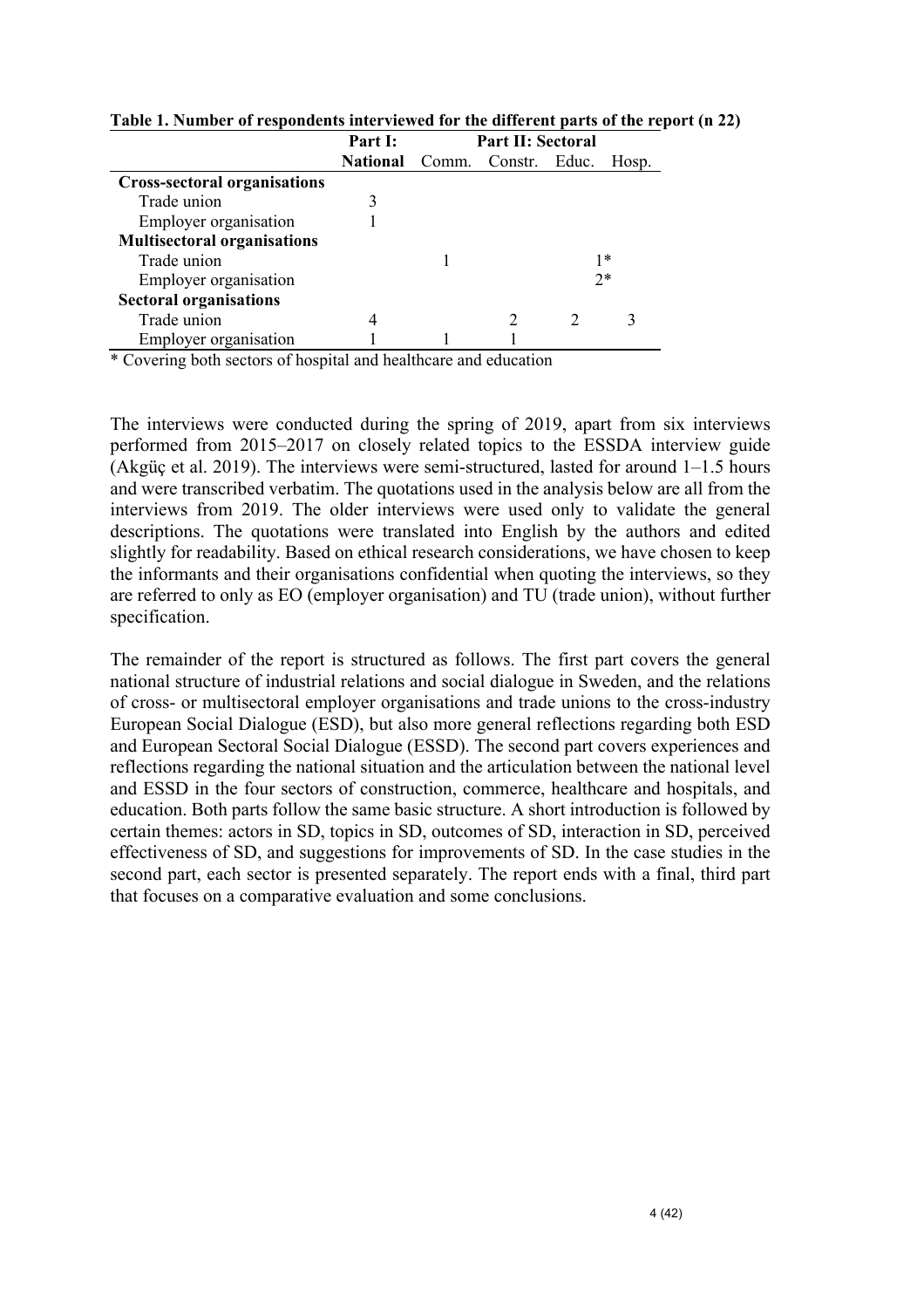#### **2. Social Dialogue Articulation at Cross-industry Level in Sweden**

Sweden is a prime example of the Nordic regime of **organised corporatism** in industrial relations. As such, it is characterised by strong social partners negotiating collective agreements through **interactive bargaining** with wide coverage and a high degree of autonomy from the state. However, the social partners have a relatively strong influence on government policy and regulation through corporatist **consultation** processes – including those on the European semester (Jansson et al. 2019; Visser et al. 2009; Van Rie et al. 2016).

Swedish labour law sets an institutional frame for social partner organisations, giving them strong **institutional resources**. The legislation gives the partners the right to organise and perform autonomous collective bargaining, and regulates leave, dismissals and employment protection, consultation and codetermination, and work environment/health and safety. Some of the legislation is semi-dispositive, which means that the unions and the employers can agree on exemptions at the local or national level. However, there are no laws on minimum wages, and no legal extension mechanism for collective agreements (Kjellberg 2017; Larsson et al. 2012). The few conflicts that do exist are contained within established institutions for dispute settlement. There are labour peace clauses to prevent conflicts during ongoing agreements. Conflicts around existing collective agreements are settled in *the Swedish Labour Court* (Arbetsdomstolen), while conflicts arising between agreements are mediated by *the Swedish National Mediation Office* (Medlingsinstitutet); both are state authorities (Medlingsinstitutet 2019).

Swedish industrial relations are thus centred on autonomous collective bargaining based on mutual recognition, **interactive bargaining,** and **cooperation**, with mainly constructive dialogue between trade unions and employer organisations with high membership density (Kjellberg 2019). The high density-levels and bargaining coverage, which give the partners strong **organisational resources**, have a long history, and even though there has been a decline in trade union density over the last decade, the figures are still high by international standards – just as they are in other European countries having the Ghent system, in which unions organise the unemployment insurances. Trade union density has decreased during the last two decades from around 85 per cent to around 70 per cent, and the density is higher in the public sector than in the private sector. If measured as the proportion of employees employed by an organisation affiliated to an employer organisation, the density for public employers is 100 per cent and approximately 80 per cent for private companies. This means that the collective bargaining coverage in Sweden is higher than the trade union density: 100 per cent in the public sector, approximately 85 per cent in the private sector, and close to 90 per cent in total (Medlingsinstitutet 2019).<sup>1</sup>

<sup>&</sup>lt;sup>1</sup> The fact that collective bargaining coverage is higher than employer organisation density is related to the fact that many small companies sign the collective agreement even though they are not members of an employer association, in order to reduce transaction costs and the risk of contentious action.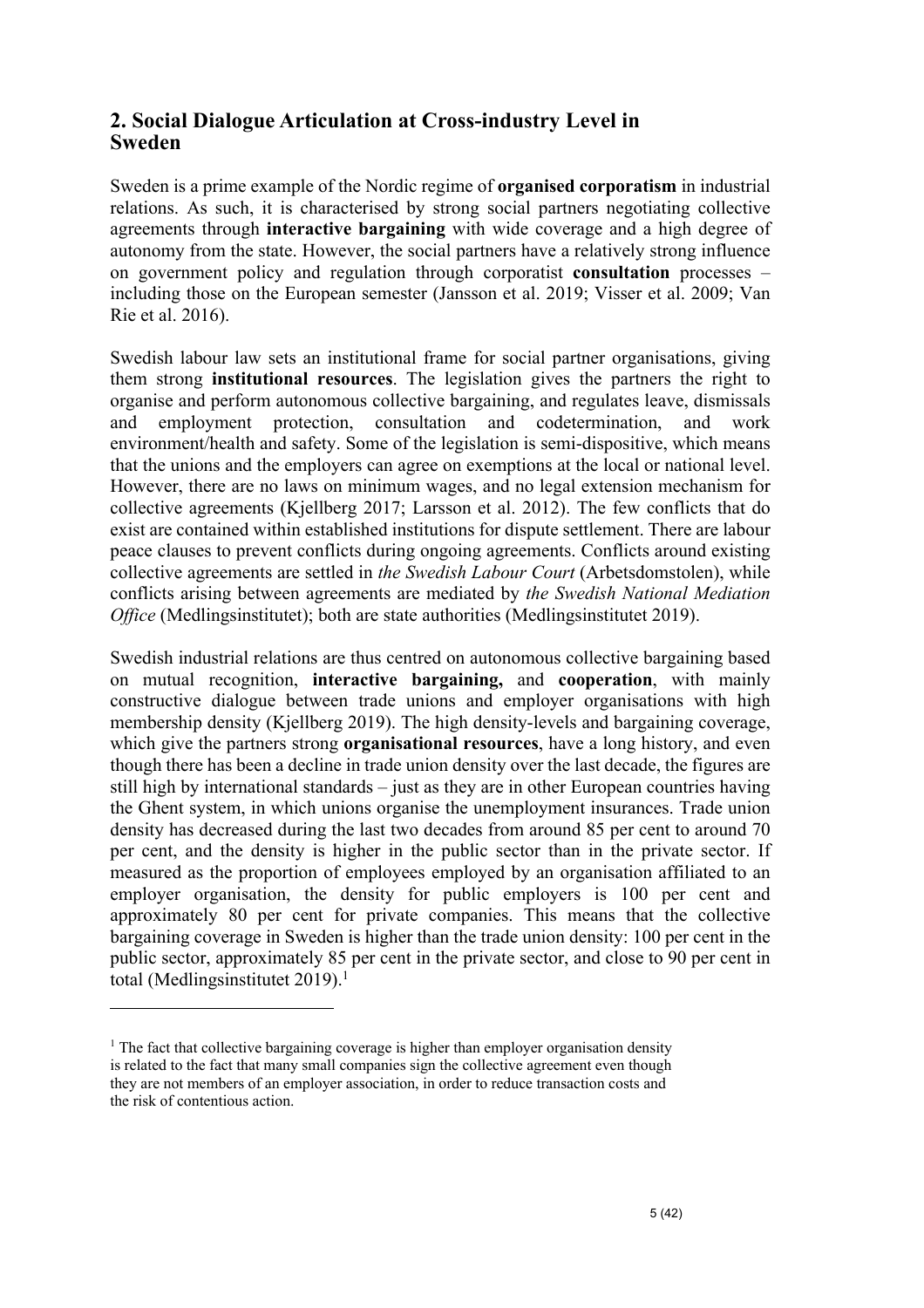#### **2.1 Actors in Social Dialogue**

There are approximately 55 employer organisations and 60 trade unions in Sweden. Some are small and autonomous, but most are members of confederations. A majority of the employer organisations are in the private sector, and most are members of the business and employer association *The Confederation of Swedish Enterprise* (Svenskt Näringsliv, SN). This peak level association encompasses 49 employer and industry associations organising businesses in most private sectors (such as manufacturing, construction, transportation, commerce, hotels and restaurants, and services), jointly having over 1.8 million employees. Through this construction, the companies are simultaneously members of the sectoral employer organisation and The Confederation of Swedish Enterprise. Collective bargaining with trade unions is performed mainly by the sectoral employer associations, with support from the peak-level confederation. The public sector has two main employer organisations. *The Swedish Agency for Government Employers*, or SAGE (Arbetsgivarverket), is the employer organisation for the state sector, with a total of 270,000 employees. *The Swedish Association of Local Authorities and Regions*, or SALAR (Sveriges Kommuner och Landsting SKL), is the employer organisation for all 290 Swedish municipalities and 20 regions (county administrations), which jointly have 1.1 million employees (Medlingsinstitutet 2019). Both organisations perform collective bargaining with trade unions.

On the trade union side, there are three peak-level trade union confederations organising mainly from a class basis, with separate confederations for blue-collar workers, whitecollar workers and academic professionals. The largest, *The Swedish Trade Union Confederation* (LO), is mainly a blue-collar federation organising 1.3 million workers (approximately 29 per cent of the total number of employees). LO is a confederation of 14 trade unions organising in both private and public sectors. *The Swedish Confederation of Professional Employees* (TCO) is a confederation for white-collar workers/professionals and qualified employees in both the private and public sectors. TCO consists of 14 trade unions with a total of 1.1 million members (approximately 25 per cent of all employees). *The Swedish Confederation of Professional Associations* (Saco) is a confederation of 23 trade unions that organises professionals with qualifications from higher academic education in both private and public sectors and organises half a million employees (approximately 11 per cent of the total). As on the employer side, there are also a number of smaller autonomous trade unions that are not associated with these peak-level confederations (Medlingsinstitutet 2019). As they are small and outside of the peak-level cooperation and coordination, they have much less **organisational** and **structural resources** than those that are members of the large confederation (Kahancová et al. 2019). However, many of them take part in collective bargaining.

Thus, Swedish unions are strong not only among blue-collar workers but overall in terms of **organisational**, **structural** and **institutional resources** (Kahancová et al. 2019). This is partly because of the Ghent system, the large public sector, well-organised employer organisations, and the historically strong standing of social democracy (Dølvik 2007).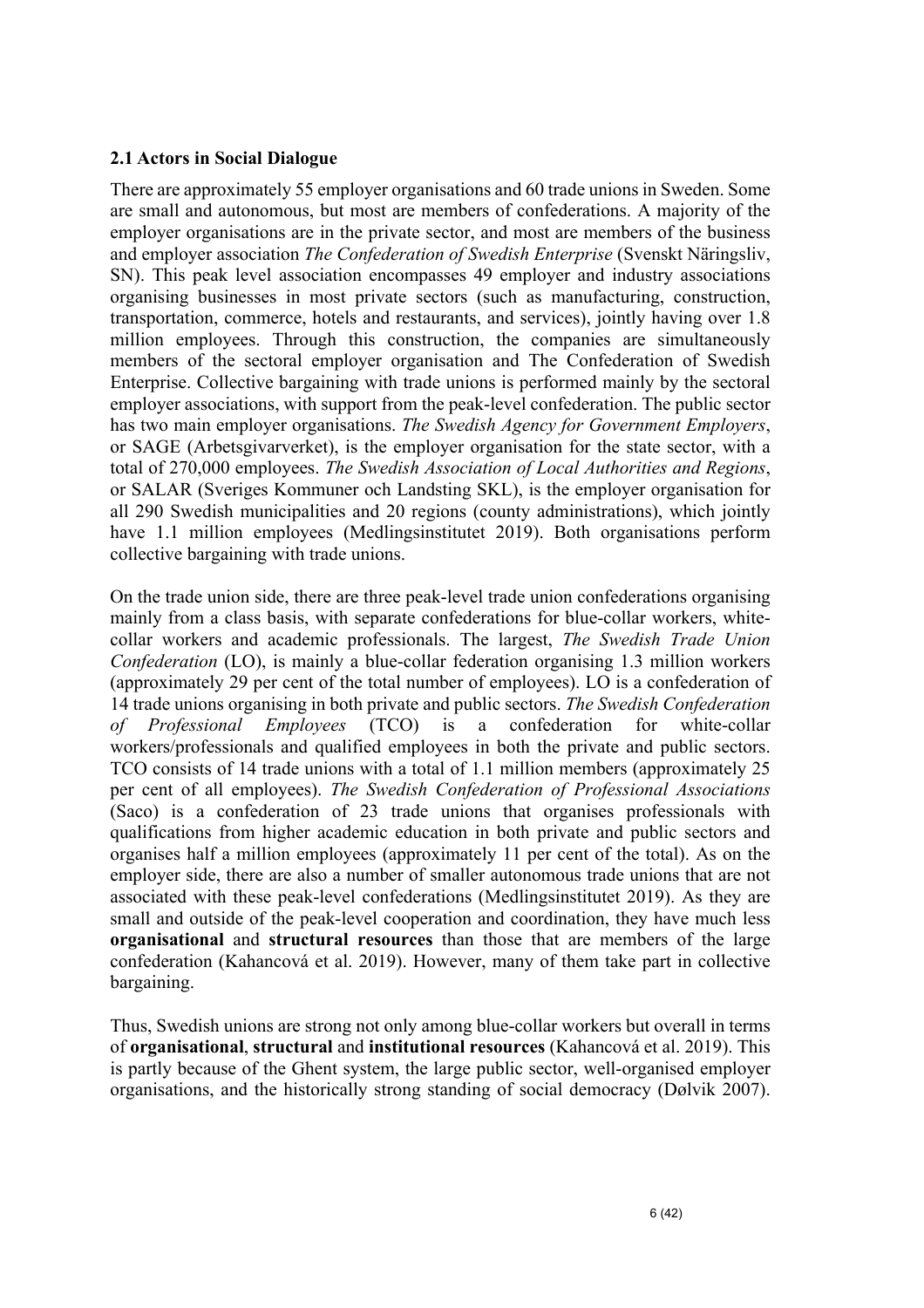Irrespective of the class base, few Swedish unions are politically radical, since, through these confederations, they are "encompassing organisations" (van den Berg et al. 2007). They represent such a large proportion of the labour force that they have been forced to internalise conflicts of interest and take social responsibility in cooperating with employer organisations and the state. The few more radical unions that exist in Sweden are not members of the three large confederations, and they are the only ones that the respondents mentioned as organisations they cannot cooperate with for reasons of ideological or political disagreement.

With regard to collective bargaining of wages and working conditions, the peak-level confederations on the trade union side (LO) have only had a minor role since the 1980s. They negotiate some issues, mainly relating to insurances, pensions, and restructuring, and play a role in coordinating the member organisations' collective bargaining. TCO and Saco do neither of these things. Collective bargaining is mainly performed by bargaining cartels organised by sectoral trade unions in nearby sectors, or by individual unions, and there is now considerable space left in the collective agreements for local wage determination (Baccaro and Howell 2017; Ulfsdotter Eriksson et al. 2019). In some cases, the bargaining cartels encompass unions from more than one of the peak-level confederations. The most important of the cartels is the *Trade Unions within Manufacturing*, which have a particular set of **structural resources** in that the collective agreements in the exporting industries are meant to set a norm for wage developments across all sectors (Medlingsinstitutet 2019).

In relation to Social Dialogue on the European level, the three peak-level confederations – LO, TCO and Saco – are all members of the *ETUC*, and all three take part jointly in the cross-industrial European social dialogue. They share between them the regular and the two substitute positions in the Social Dialogue Committee. TCO is also a member of *Eurocadres*, and Saco was up until last year. In addition, the three confederations have a joint *Brussels Office for Swedish Trade Unions*, which works to keep track of upcoming policy developments at the EU level and "support the work of LO, TCO and Saco and their affiliates to shape and influence EU policies" (Brysselkontoret 2019). Therefore, there is quite coordinated **cooperation** and pooling of resources from the Swedish confederations in relation to the European level, and together with the Nordic counterparts, they represent a significant actor within the ETUC and the social dialogue. Despite the absence of a strong joint formal policy-coordination towards the European level, the existence of a joint Nordic trade union confederation, *The Council of Nordic Trade Unions* (NFS), together with the similarities in the Nordic regime of industrial relations, creates a basis for a strong informal coordination (cf. Larsson and Lovén Seldén 2014; Bengtsson 2017).

On the employer side, The Confederation of Swedish Enterprise is a member of *Business Europe*, and SALAR is a member of *CEEP*. In addition, the SME organisation *The Swedish Federation of Business Owners* (Företagarna) is a member of *SME United* (previously UEAPME). However, this is not an employer organisation but a business/industry organisation not involved in collective bargaining in Sweden. All in all, through these memberships there is strong involvement from Sweden in the European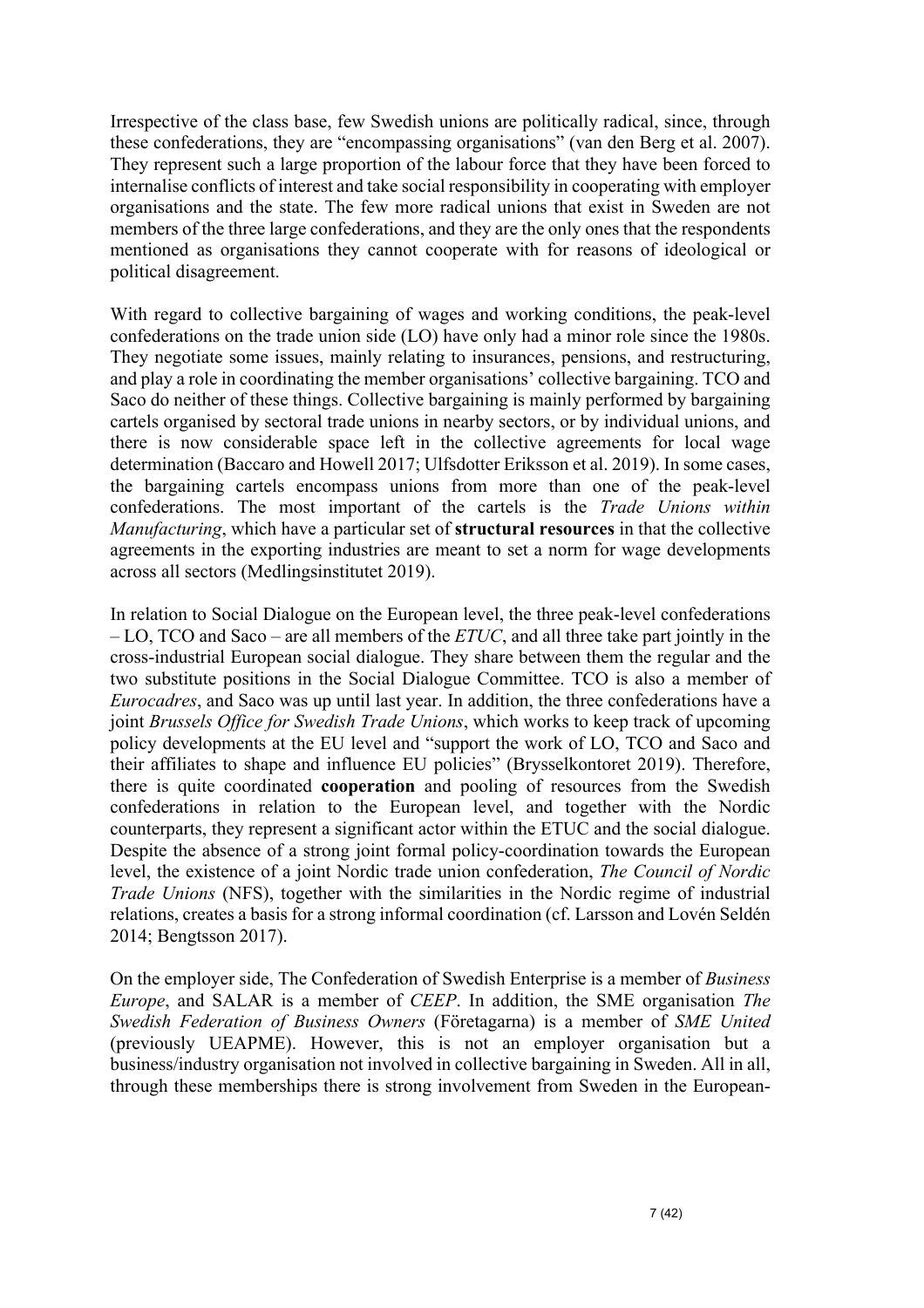level cross-industry social dialogue since they have representation through Business Europe, CEEP and SME United. Thus, both on the trade union and employer side, there are well-established structures for a **mixed articulation** between the national and the EU level. Formal connections and channels exist for both bottom-up and top-down transferrals of issues and bargaining outcomes (Kahancová et al. 2019).

As for the 43 sectoral social dialogues, Swedish trade unions and employer associations are involved in most of them through memberships in their respective ETUFs and European employers/business associations. As is known from the representativeness studies from Eurofound, not all trade unions and employer associations from Sweden are represented in sectoral social dialogue, although the largest and most important in the sectors usually are. Many trade unions, as well as the public sector employers, participate in more than one of the ESSDs since they organise members in areas overlapping the quite narrow sector-delimitations of the ESSD setup. For example, the largest whitecollar union, which organises approximately 660,000 members in both private and public sectors, is involved in no fewer than 11 sectoral dialogues.

#### **2.2 Topics in Social Dialogue**

A general point of view from Swedish social partner representatives, when it comes to the EU-level cross-industry social dialogue, is that all topics on the agenda are important on the European level as well as on the national level. They would not be on the agenda if they were not important, and they are all topics that the social partners are already working on in collective bargaining and lobbying: "It is actually the same questions on EU level as it is here [in Sweden]" (TU). In this sense, the European-level social dialogue is not about anything other than what is discussed on the national level, but rather it is an extra arena to discuss similar issues. Of course, this relates to the **bottom-up** articulation when deciding topics in European-level social dialogue.

Thus, all of the topics of the previous and current work programmes in the cross-industry social dialogue are seen as important: active aging, youth employment, work-life balance, mobility and migration, active labour market policies and systems, digitalisation, skills formation, circular economy, psychosocial risks at work, and capacity building for social dialogue. However, whereas none of the respondents mentioned circular economy specifically, some trade unionists put special emphasis on the issues of psychosocial risks and capacity building for social dialogue. These were issues that they held close to their hearts and pushed for in the agenda-setting. The agenda-setting and planning of the work programmes in social dialogue were said to be complex processes, and they highlighted the consensus element, rather than any specific Swedish interests (cf. Bechter et al. 2018). However, there has been some criticism, from both employers and trade unions, that the European Commission tries to influence the agenda too much. The Swedish representatives suggest that the agenda should fully be decided in an autonomous bipartite manner, by the social partners themselves, rather than being under the **control** of the EC.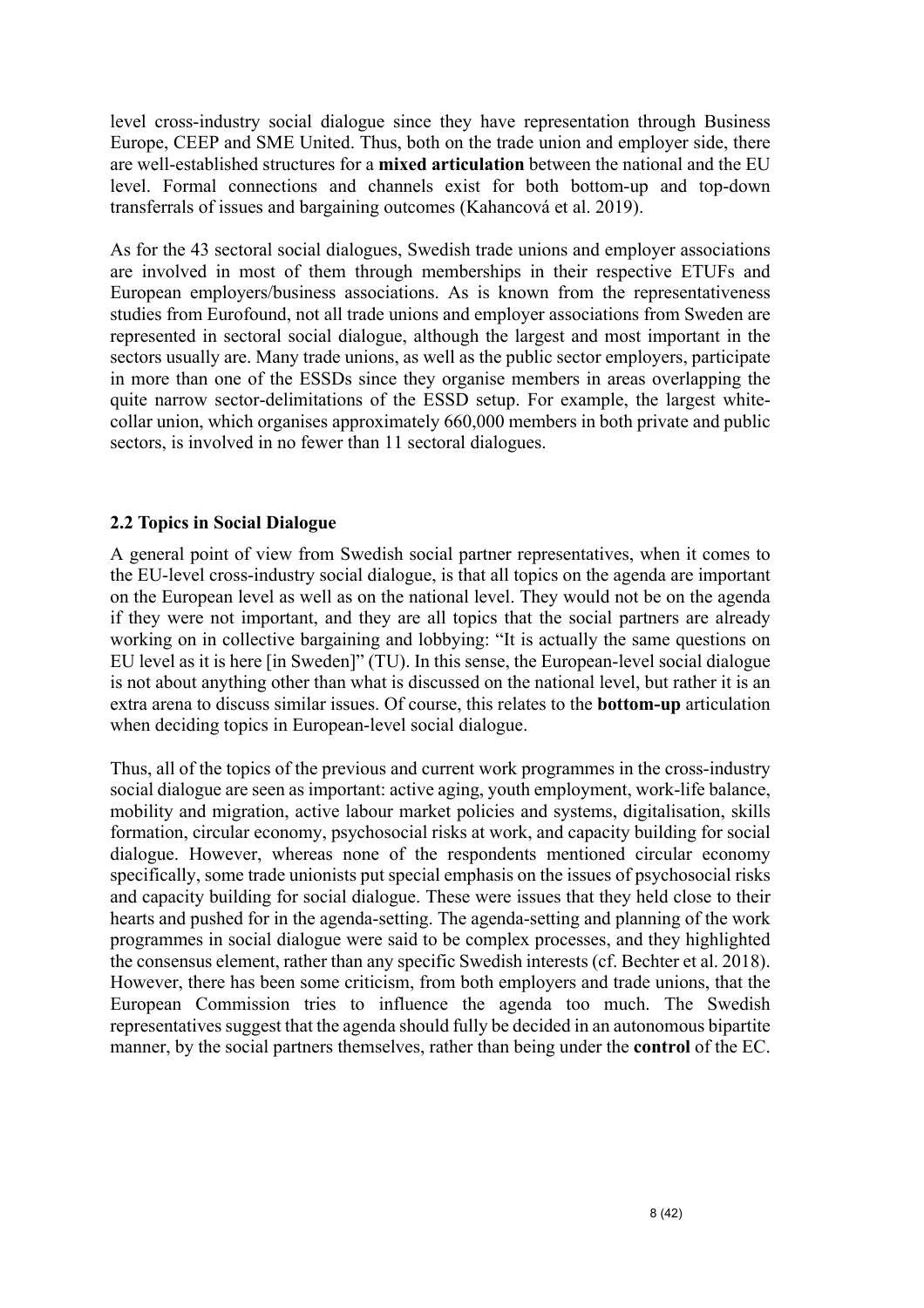However, Swedish partners do not see all issues as fruitful to deal with on the European level. The core issues of collective bargaining, such as wages and working conditions, restructuring, and issues concerning pensions and particular occupational conditions, are seen as best handled in national-level social dialogue. Otherwise, national social dialogue focuses on similar issues as the European-level dialogue. The Swedish partners also see the relevance of a great number of more occupational or sector-specific issues, although this varies between sectors, of course. One employer organisation representative, while discussing what is possible to work on at the cross-industry level, and what should be left to the sectoral or preferably national-level dialogue, stated the following:

Skills mismatch [is] a problem we have in common … there I believe you can learn from each other. .. [On] Health and safety we are keen to have… the same standards, so that you have the same conditions… It is good that they want to ban nasty substances, but you have to measure [it] and [it should] be applicable, so there can be varying approaches [nationally and sectorally]. Then, as far as the working conditions question is concerned, we do not see how it can be regulated [at the cross-industry European level]. After all, it has to be adapted to industries [to] get any efficiency in that. (EO)

With regard to the European semester, the topics discussed in the country-specific recommendations for Sweden have not been in the core areas of social partner negotiations. Also, the pressure on Sweden to adapt has been relatively limited, since the country is not part of the Eurozone and managed quite well after the economic crisis and the recession in Europe. Thus, even though the social partners have access to channels for consultation and influence at the national level, they are not strongly active and have no direct reasons for trying to get the European-level actors to influence the national situation (Jansson et al. 2019).

#### **2.3 Outcomes of Social Dialogue**

At the national level, autonomous collective agreements based on **interactive bargaining** are the primary outcome that the Swedish partners aim for in their social dialogue, at least when it comes to wages and working conditions in general. In addition, interviewees stated that national regulation is important in the areas in which it already exists, such as conflictual action, leave, dismissals and employment protection, consultation and codetermination, and work environment and health and safety. However, when discussing laws as an outcome, the emphasis is that there should be more social partner **consultation** and influence. Finally, there are other softer outcomes that may be important from national-level social dialogue, such as joint lobbying projects or campaigns, but also joint **cooperation** and **co-organisation** projects of the kind discussed more in detail below (see Section 5: Actor's interaction).

With regard to outcomes from European social dialogue at the cross-industrial and sectoral level, there is, unsurprisingly, strong resistance towards European-level regulation in the form of directives by the Swedish trade unions, and even more so by the employer organisations. The reason for this is that such regulation tends to reduce the social partners' autonomous bargaining capacity nationally, which means that **controls**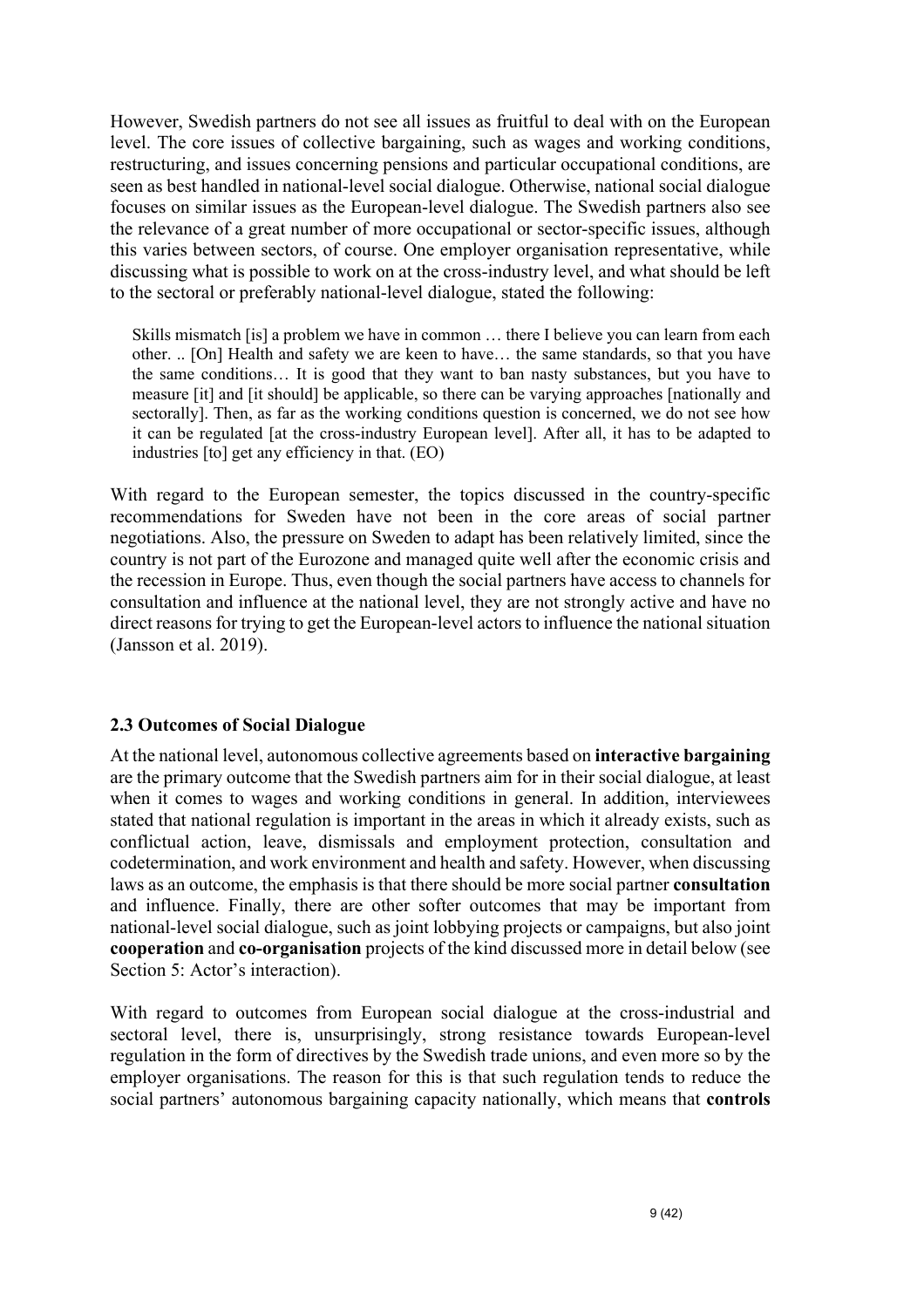by hard law regulations are "invasive" (EO) in relation to the Swedish industrial relations context and the Swedish and Nordic social partners traditions and labour market models more generally. All respondents agreed that they all "want to protect the Swedish model" (TU). This applies particularly to topics concerning wages, and the recurring issue of coordinated minimum wages in Europe. The Swedish social partners are not open for discussion of such regulation: "Our European colleagues get a bit disappointed because we tend to block [such discussion]. We defend the [Swedish] model by all means" (TU).

One of the more important **bottom-up** "uploads" to European social dialogue from the Swedish social partners does not concern specific social dialogue issues as such, but rather consists of communicating through the Swedish government and directly to the EU institutions how the Swedish model works. This was done, for instance, in connection with the Social Summit on the European Pillar of Social Rights, and in connection with the *Directive on Transparent and Predictable Working Conditions in the European Union* (2017/0355 COD), both of which are seen as problematic developments in relation to the Swedish industrial relations tradition:

We absolutely do not want Brussels to sit and decide what a labour market authority should be doing, with direct effects on our system ... But then we have the ETUC, who does not march in step, because you have all these countries who stand crying for legislation. They do not want to sit down at the negotiating table and negotiate about the ELA or the working conditions directive, because they want to fast track it with the Commission's help, since they are afraid that it will be watered down if we sit down at the negotiating table. (TU)

Similar reasons regarding scepticism about hard law outcomes from the EU and European social dialogue make Swedish social partners somewhat sceptical about regulative **control** through framework agreements on many issues as well. In particular, the employer organisations emphasise the need for more of a bottom-up process in social dialogue:

It is important and crucial that existing European regulations are designed in a general and overall way, so that there is sufficient space and flexibility for national, regional and local management, through legislation, collective agreements and joint social partners and individual work. There must be room to handle the issues through the Swedish model; that is, collective bargaining and cooperation between the social partners. (EO)

The employer organisations also emphasise that the agenda and outcomes in crossindustrial social dialogue on the European level should be guided by national- and sectoral-level interests, and they prefer having soft outcomes from social dialogue (such as statements, guidelines, good practices, guidelines, recommendations and joint work on projects and conferences) rather than hard (binding) outcomes.

Even so, there is a consensus about the importance of European social dialogue among the Swedish social partners. It is seen as an important "extra arena" to discuss similar issues, as in national-level social dialogue, and to keep track of European developments, exchange **information** and good practices, and to build understanding and trust between social partners from different countries. In addition, there are framework agreements and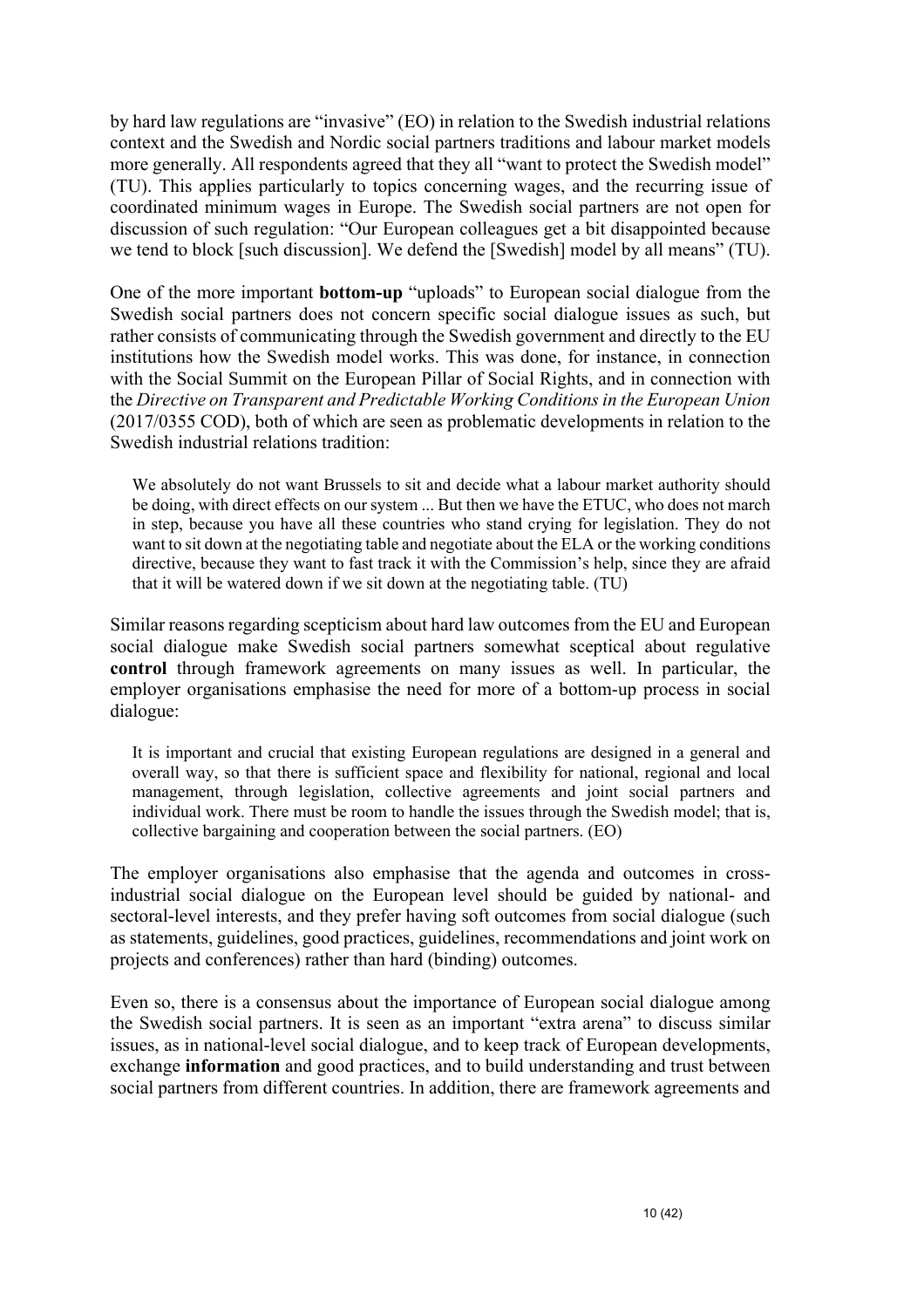even directives that have been welcomed and have been important in Sweden, at least according to some trade unions. Among those mentioned as important from the crossindustrial dialogue by peak-level unions are the framework agreements on *Active Aging* (2017), *Inclusive Labour Markets* (2010), *Harassment and Violence at Work* (2007), and *Telework* (2002), and as concerns the sectoral dialogue outcomes, the FA/Dir on *Prevention of Sharp Injuries* (2009) in the healthcare sector, on *Good Handling and Use of Crystalline Silica* (2006) in the chemical and mining sectors, and the joint declaration on *Reduction of Formaldehyde Exposure* (2010) in the woodworking sector.

#### **2.4 Interaction in Social Dialogue**

Social dialogue at the national level in Sweden is well developed and goes far beyond what is signalled by the concept of "dialogue". The social partners have long had strong autonomy from the state to regulate conditions on the labour market through collective agreements. They also cooperate through projects on the local level and through coorganised national-level activities. Thus, the bipartite social partner dialogue and cooperation in Sweden comprise **interactive bargaining** as well as ongoing **cooperation**  in both case-to-case instances such as projects, conferences, educations and study visits, and in more long-term institutionalised forms. One example of such long-term autonomous **co-organisation** is the restructuring agreements, which date back to the 1970s (Walter 2015). There are a number of such agreements, which vary slightly among sectors but covering most of the Swedish labour market. They give trade union members the right to financial support from collective agreement foundations – so-called security councils – financed through an allocation of around 0.3 per cent of the wage to foundations. A number of other such councils also exist, most of which are sector-specific and working on issues such as health and safety, general economic and labour market issues, as well as sectoral developments and occupational-specific issues.

This broad palette of cooperation between social partners must be understood against a long historical background of collective bargaining, dialogue and cooperation, giving stability and building fundamental trust in the relationships between the parties: "We have built this dialogue for nearly 100 years … We have built some kind of trust in each other and even if we disagree in details there is trust and respect" (TU). Of course, the social partners may have diverging interests and positions on many issues. However, the relationships between the partners are characterised by trust and understanding, and a constructive ambition to reach compromise and even consensus on issues, on the basis of honest openness about interests and positions: "the system builds upon collaboration and the intent to keep up good relations" (TU).

Continuous dialogues between social partners take place in many different settings. On a formal level, they occur in the recurrent rounds of collective wage bargain. However, in order for the **negotiation** to be conducted effectively and smoothly, the more informal meetings and dialogues are considered essential. It is important to keep each other up to date through **information** on an informal level before the formal meetings: "You need to be able to phone the other party before you meet… and state that you have a differing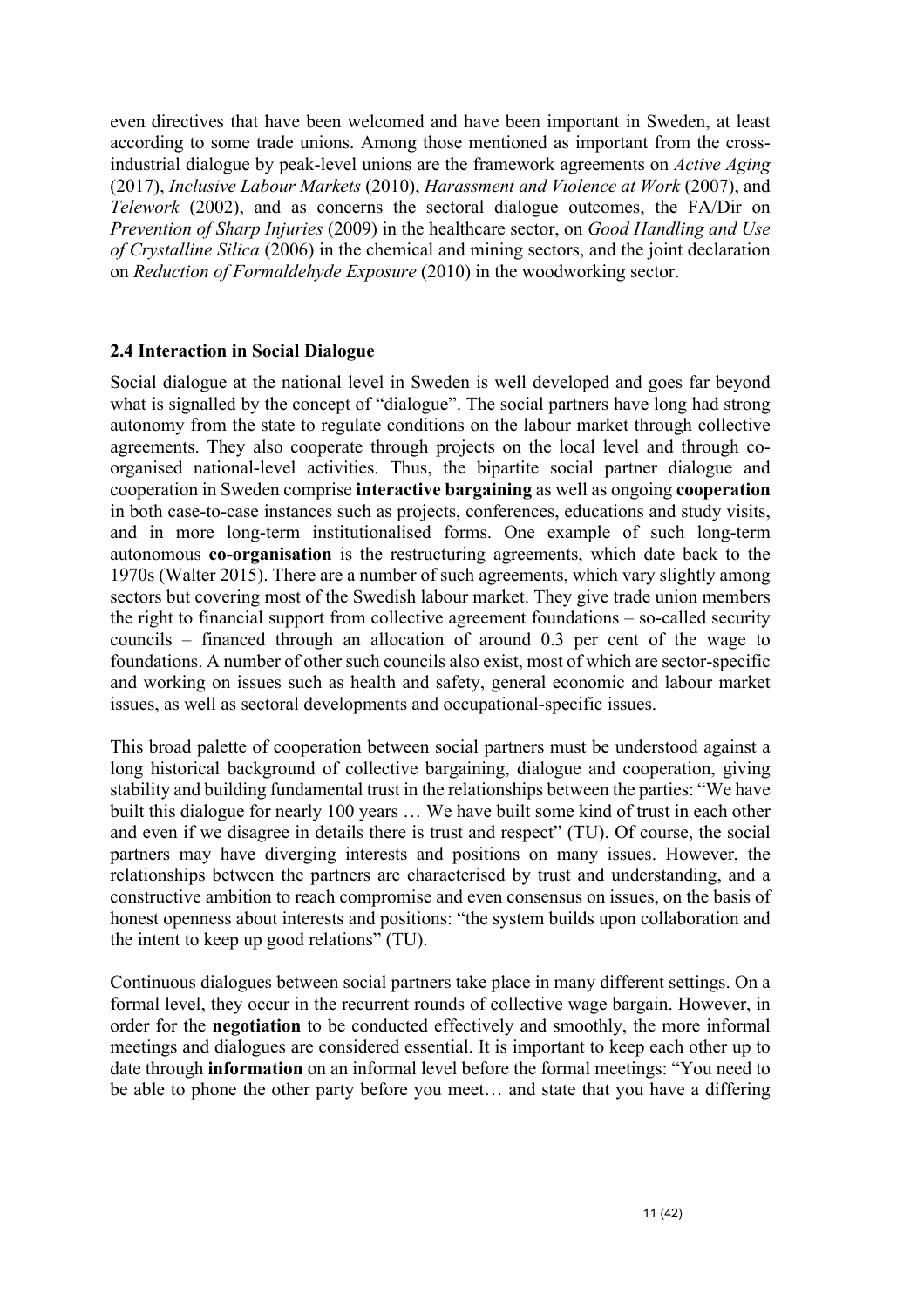opinion" (TU). Such informal relations are important, but they are not seen as friendly on a private level; just informal if they still dependent on one's position in an organisation. Such personal contacts are important not only at the national level but at the Nordic, European and international levels as well (cf. Larsson 2012).

However, the bipartite autonomy of the Swedish social partners does not imply that there is a lack of communication with state authorities and the government, and the social partners expressed that they feel listened to. Even if the collaborative and consultative tripartite relations were challenged and changed under some turbulent years in the 1980s and 1990s (Berglund and Essen 2014; Baccaro and Howell 2017), there are still strong corporatist elements. The partners are involved in **consultations**, and they also lobby and work on public opinion to influence national policy as well as the government's position on EU policies (cf. Larsson 2015). Tripartite meetings include not only representatives from the unions and employer organisations, but also politicians, state officials, and government agency representatives depending on the issue. One example is that the above-mentioned bipartite councils can turn to the relevant government agency, as in the following quotation discussing when the partners approached the Ministry of Employment regarding the announcement of a future European Labour Authority (ELA) in 2017:

Everybody is sitting there: it may be the [government agency], and it may be virtually all the representatives we usually do not sit at a negotiating table with – but everybody is prepared to say what they think about the question. It's tripartite, or even more actually, much larger ... That's how we work in Sweden, and also where we build this trust between the state and the parties involved ... Everyone is prepared, and these are very relaxed meetings where you can ... say, "this is our perspective", and nobody gets annoyed. (TU)

This signals how the cooperative and compromising approach of the Swedish social partners also connects their European-level work. The social partners create their respective, and sometimes joint, working groups in relation to EU-level issues, discussing their positions and trying to coordinate joint efforts in, for example, "uploading" or "downloading" policy developments in the form of **mixed articulation** with the EU level. When a directive is coming, the social partners regularly establish such joint working groups to lobby the government, or even the European Parliament, to protect their autonomy, collective agreements or other interests.

There is also **cooperation** in preparing work before social dialogue on the European level, particularly on the trade union side but also, to some extent, among the employer organisations and between both parties – at least in some sectors (cf. Larsson et al. 2016). However, some respondents find that there are obstacles in pursuing this constructive discussion and compromise-aiming strategy on the European level, because of different industrial relations traditions and cultures:

In the European context, there are problems regarding trust. Just the fact that the employers are there, and they say something, creates immediate resistance [from trade unions]. That makes the work difficult. And they think that we [Swedish unions] are crazy when we arrive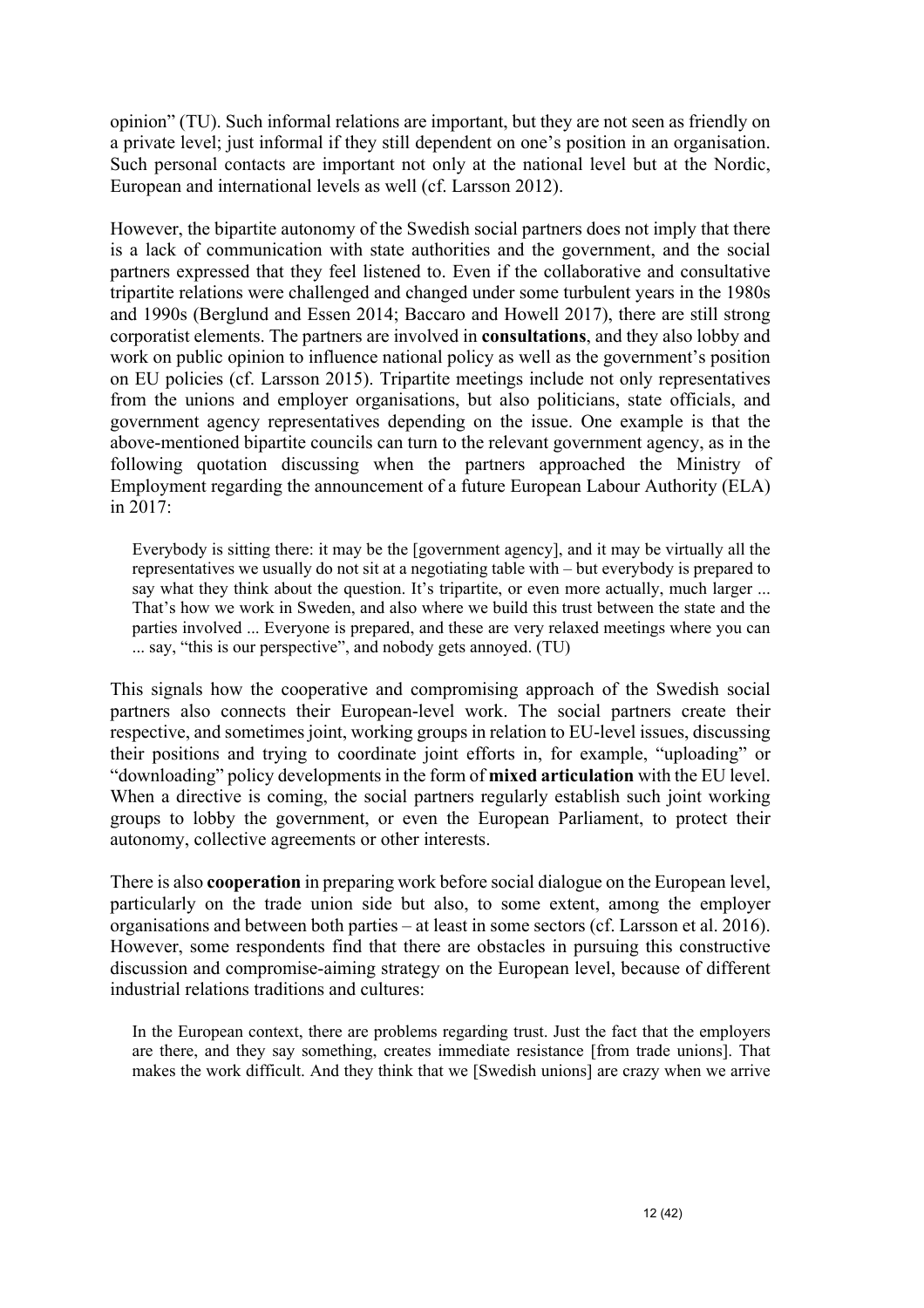together with the employers and say that this is our [joint] agenda. They think that we are sitting on their lap. (TU)

Thus, the Swedish social partner representatives experience that their approach and model of industrial relations is an exception within the European context and that they may appear less solidaristic in the eyes of others when defending the Swedish model. A complicating factor is that European social dialogue gathers actors from different industrial relations systems with varying traditions and cultures, from countries that face quite different situations and challenges, and thus have different expectations and perspectives (cf. Larsson 2017; Gumbrell-McCormick and Hyman 2013). In this situation, the Swedish partners may actually discover that they have a lot in common, and also that there is a Nordic or Scandinavian way of approaching things. However, this does not mean that they always agree (cf. Larsson et al. 2016).

#### **2.5 Perceived Effectiveness of Social Dialogue**

All of the interviewed social partners consider the effectiveness of national-level social dialogue in Sweden to be very good. Naturally, not all of their interests are satisfied, since these may be conflicting, but the process and the institutional and organisational structures are highly treasured. The main threat they see is any weakening of the system or delimitation of the social partner autonomy. On the issue of effectiveness, the employer organisations in particular emphasised that their conception of effectiveness is connected to the principle of subsidiarity, and that "it is not necessary the European level that is most effective [in regulating/negotiating] labour market issues" (EO). Another aspect of effectiveness at the EU level, raised by an employer organisation, concerned the focus on different kind of outcomes when discussing effectiveness in social dialogue:

It is crucial for effectiveness that you identify and work with the points of issues. It is the issues that should steer what kind of text, or form, or what instrument you develop. It is the point of the issue – not the outcome – that affect the effectiveness and adds value. (EO)

Thus, there is more scepticism concerning the effectiveness of EU level social dialogue on cross-industrial and sectoral levels, regarding both effectiveness *in* and effectiveness *from* social dialogue (cf. Bechter et al. 2018: 108ff.). Even though Swedish social partners are generally positive towards European-level social dialogue, they do not believe that the outcomes make a significant difference at home in improving the situation for their members. This is partly to do with the fact that many of the outcomes – both the harder (binding) ones, and the soft recommendations and guidelines, good practices, etc. – set standards or requirements that are below those existing in Swedish collective agreements. This is related to the fact that many of the outcomes are soft and vague and connected to issues already being discussed nationally. In fact, it seems that even the framework agreements are quite vague, in that they give lists of examples of what could be done without actually specifying what part(s) of this the partners are bound to implement at home. In particular, some see the cross-industrial social dialogue as too general and that outcomes tend to be a bit "watered down" after all compromises, whereas the sectoral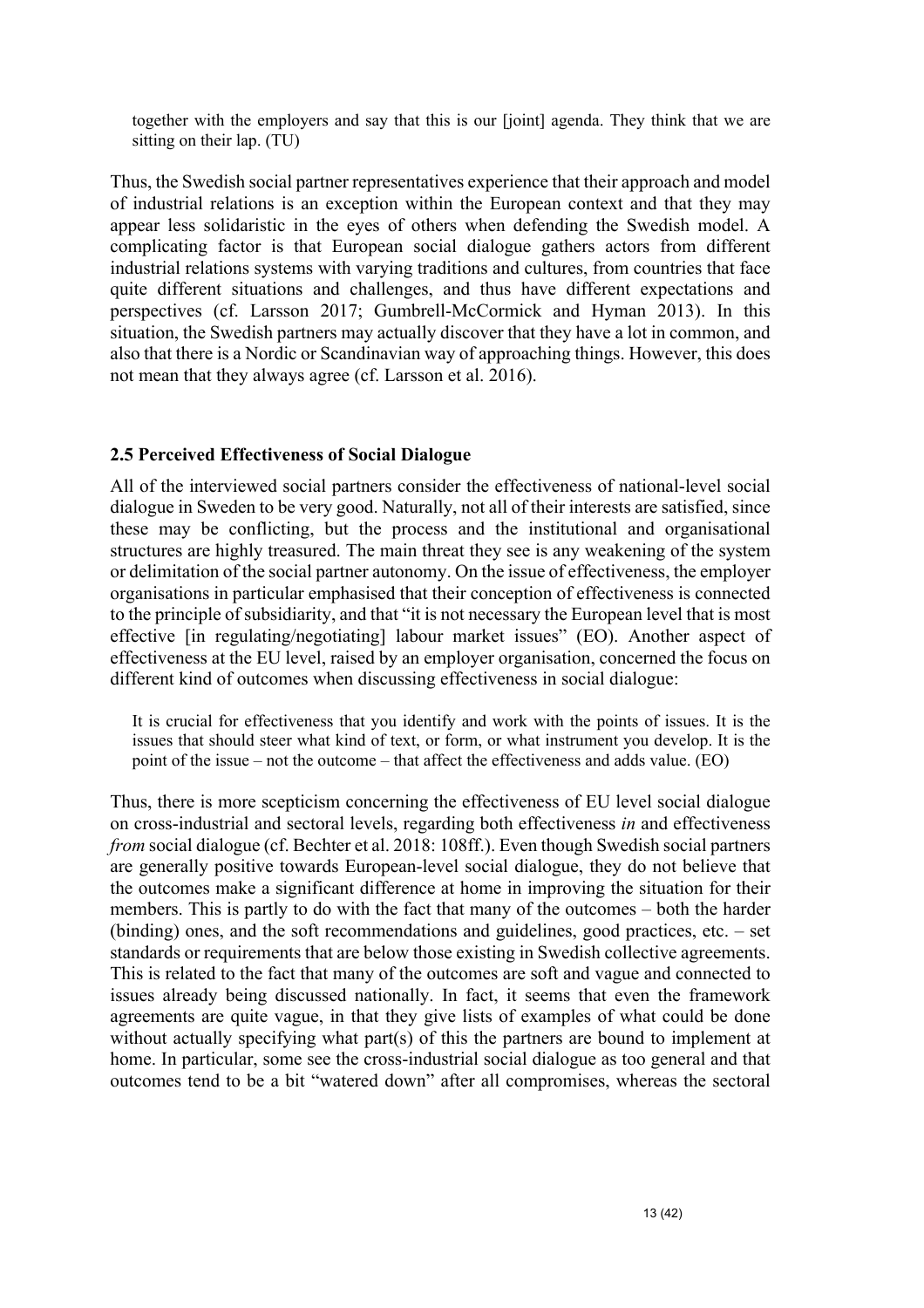dialogues are said to be a bit more issue-specific and the outcomes sometimes – but not always – slightly more useful. Thus, many of the outcomes are not formally implemented from the **top down** in Sweden, but rather just translated and dispersed within the organisations, somewhat decoupled from the collective bargaining process, or used just as symbolic support for issues that are already on the bargaining agenda (cf. Murhem 2006).

There are exceptions to this scepticism. Firstly, as mentioned above, some of the framework agreements (some of which were turned into directives) concerning health and safety and some other issues, have made a difference. Secondly, some of the very soft projects, benchmarks, and exchanges of examples between countries are seen as useful, as are the contacts and trust-building aspect of social dialogue (cf. Bechter et al. 2018: 108ff.). In order for it to be really useful, however, the EU-level social dialogue must be timely in relation to the issues that are being developed for the partners' collective bargaining or overall dialogue nationally. Thus, the Active Aging agreement was directly used in subsequent national collective bargaining and social dialogue in Sweden, and both the employer organisations and the trade unions found the open nature of it useful for their working process:

The Confederation of Swedish Enterprise, SALAR, TCO, Saco, and LO … funded a joint translation so that it will exist in Swedish, and then we had a joint presentation, just to show that we are united. There is a signal value when you sign a joint agreement; that you show "We are the ones behind it"; and all the logos are on it … and then it's up to each respective collective agreement area, really, to act and try to agree on this. We [as peak-level organisations] cannot do much more than distributing the agreement … [But] if it had arrived before the [national] debate on the discrepancy between supply and demand on the labour market, this [agreement] had probably not been taken that seriously. (TU)

There is also some scepticism regarding the role of the European Commission and its administration in connection to European social dialogue – also related to the nationallevel traditions and institutions. One critique is that the Commission tends to listen less to the social partners than what the Swedish government does, or if it does listen it does not really understand the issues the social partners are raising.

The Commission consists of a lot of different people. But most of the people who work in the administration have no experience of a well-functioning social dialogue in their home countries. Thus, they do not understand the nature of social dialogue ... I believe this is a cultural issue as well. That one does not really understand from the Commission how to strengthen [social dialogue], and what role they ought to have ... For example, when we try to advocate the Swedish model, Swedish industrial relations, we have said that the state plays a very important role in that they actually leave the social partners room to negotiate autonomously. That is what makes it a strong social dialogue ... I believe that [the Commission] hear [what we say] and tries to understand, but they still do not understand. (TU)

Another critique of the Commission's involvement in the social dialogue is that it puts pressure on the dialogue "from the side" with its own agenda, and pushes for certain topics, outcomes and deadlines in social dialogue. This does not fit well with the Swedish social partner's view of what autonomous social dialogue should be about: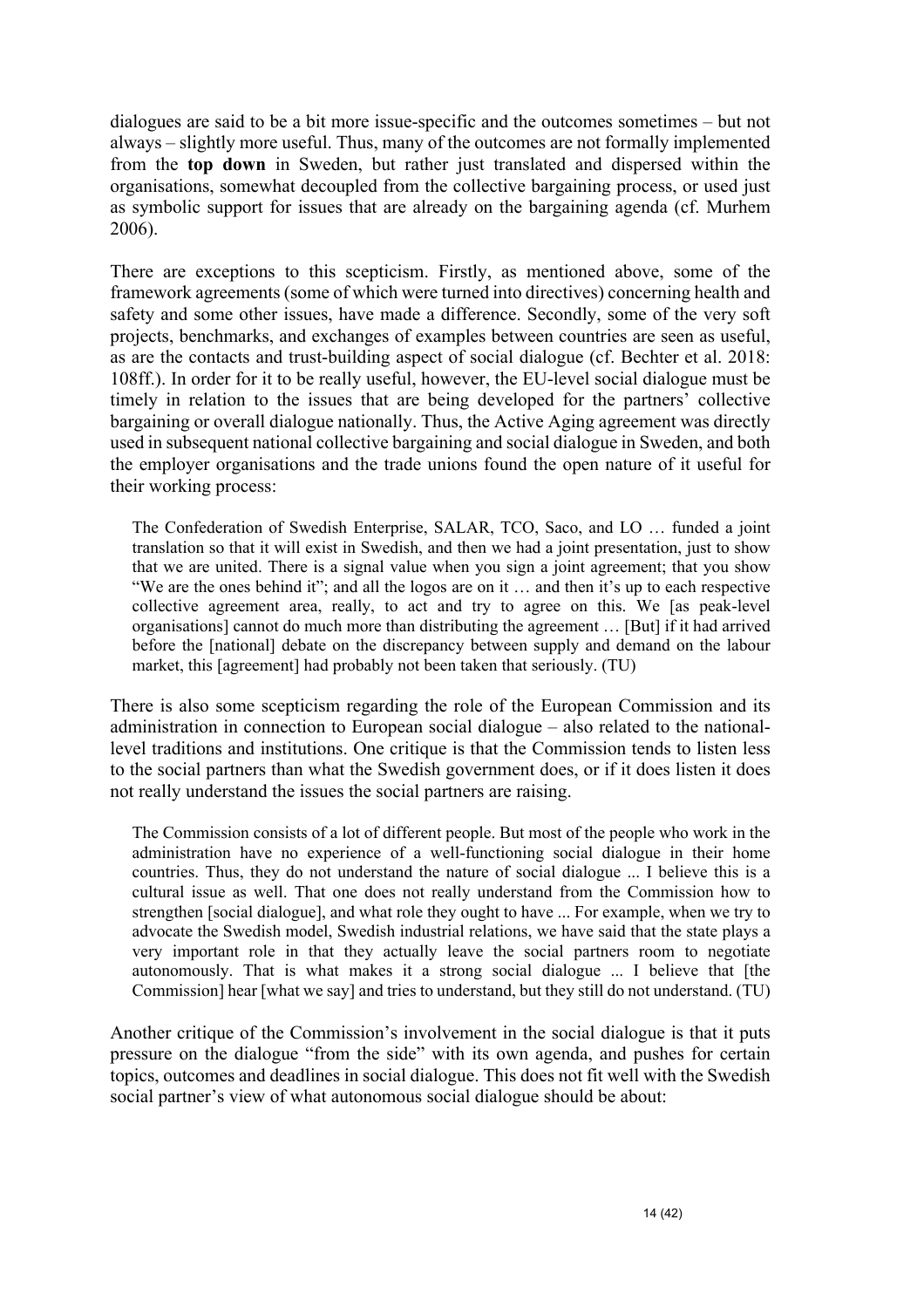In order for us to be able to deliver, we need this space to weigh things ourselves. We can find much more flexible solutions. Our model is based on our belief that agreements are more effective than legislation and, since we have long-term relationships, we must relate to it. If somebody presses someone who returns at a subsequent time: this is what we have to live with. But these legislators, they go home! (EO)

As the end of this quotation indicates, the Swedish social partners may find the political pressure somewhat short-sighted, whereas they stay within the dialogue for the long run to work jointly. However, the examples given of such political positions hampering social dialogue vary between trade unions and employer organisations. Whereas one employer organisation mentions the proposal of the European Pillar of Social Rights as such an example, the examples from trade unions are the situations in which the Council or the Commission has not fulfilled the principal idea that the social partners' agreements should be turned into directives if they so want. Examples include the sectoral social dialogue agreements on *Occupational Health and Safety in Hairdressing* and on *Informing and Consulting Civil Servants and Employees of Central Government Administrations* (cf. Tricart 2019).

#### **2.6 Suggestions for Improvements in Social Dialogue**

While the interviewees said little about national-level improvements to social dialogue, it is clear from the above presentation that the European-level social dialogue could possibly be working better. However, expectations that it actually will come closer to a well-functioning national-level dialogue are not high, and not everyone wants it to. Possible improvements were implicated by the above reasoning from Swedish representatives. However, the Swedish social partners believe that, in order to improve, there is a need for more preparation and coordination from the countries and regions taking part in **bottom-up** articulation. In turn, this requires more capacity building since social partners from many countries lack both the financial resources and the organisational and institutional structures required to perform well in national-level social dialogue – and that is, from the Swedish perspective, the foundation for a well-working social dialogue on the European level:

The work at the European level is an inspiration and an extra arena or platform for the [national] social partners to work on issues and learn from each other. In this way, the European social dialogue and the national social dialogue are mutually reinforcing. It is, however, important to remember that a well-functioning national dialogue is a prerequisite for a well-functioning European social dialogue – with strong, autonomous social partners. Therefore, continued work on the EU commission's initiative on "A new start for Social Dialogue" is very important. (EO)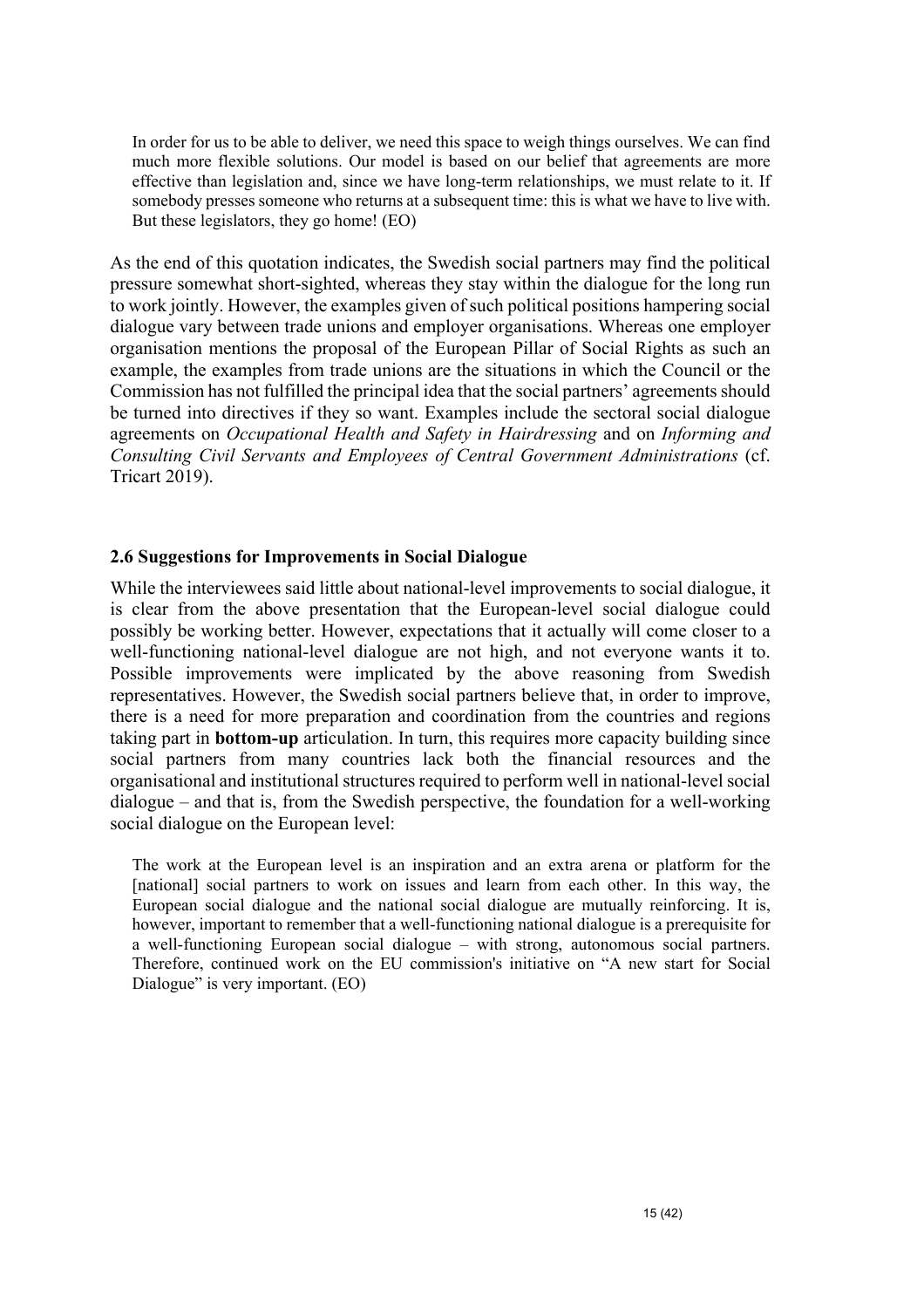#### **3. Case Studies of SD Articulation in Four Sectors**

#### **3.1 Commerce**

#### *3.1.1 Actors in Social Dialogue*

The retail part of the commerce sector in Sweden has approximately 280,000 employees in 58,000 companies (HUI Research 2017). According to Eurofound's (2018) representativeness study, there are eight employer organisations and six trade unions in the commerce sector at large. However, only a few of these are relevant if one excludes wholesale and focuses on retail, particularly sales managers, as we do in this project. The main employer association in retail is the *Swedish Trade Federation* (Svensk Handel), which represents approximately 10,000 retailers. This federation is a member of the Confederation of Swedish Enterprises; it has an office of its own in Brussels, is affiliated to EuroCommerce, and takes part in sectoral social dialogue in Commerce.

Union density in the sector is low by national standards, albeit still high in the international context. Among store personnel, it decreased from 64 per cent to 50 per cent between 2006 and 2018 (Kjellberg 2019). The largest of the unions for sales agents is *The Commercial Employees' Union* (Handelsanställdas förbund), which organises around 155,000 members and is the third largest union within the LO confederation. The secondlargest union in the sector, *Unionen*, is even larger in terms of numbers, with over 550,000 members (Kjellberg 2019). However, this is a multisectoral TCO-affiliated union organising white-collar occupations in general, which covers approximately 100,000 employees in commerce at large (both wholesale and retail). Both unions are members of UNI-Europa, and thus also a constellation of Saco-affiliated trade unions organising academically education professions in the sector: the *Academic unions in Trade and Services* (AHT). Whereas the *Commercial Employees' Union* only takes part in the ESSD in Commerce, *Unionen* participates in the Commerce ESSD as well as 10 other sectoral dialogues.

#### *3.1.2 Topics in Social Dialogue*

In the commerce sector, as in all of the studied sectors, wages and working time (flexible working time and full/part-time) issues have been at the centre in national-level social dialogue. In addition to these, also all issues discussed at the EU level are relevant at the national level: digitalisation, competence and skills, health and safety, and work environment. Some subjects are more nation-specific and most discussed and negotiated within the routines of the collective bargain, such as wages, pensions, working conditions and working hours.

Issues concerning digitalisation are seen as closely connected to those of competitiveness, skills, and health and safety. Within commerce and retail, this concern increases, for instance, in e-shopping/e-commerce and the closing down of traditional and local stores.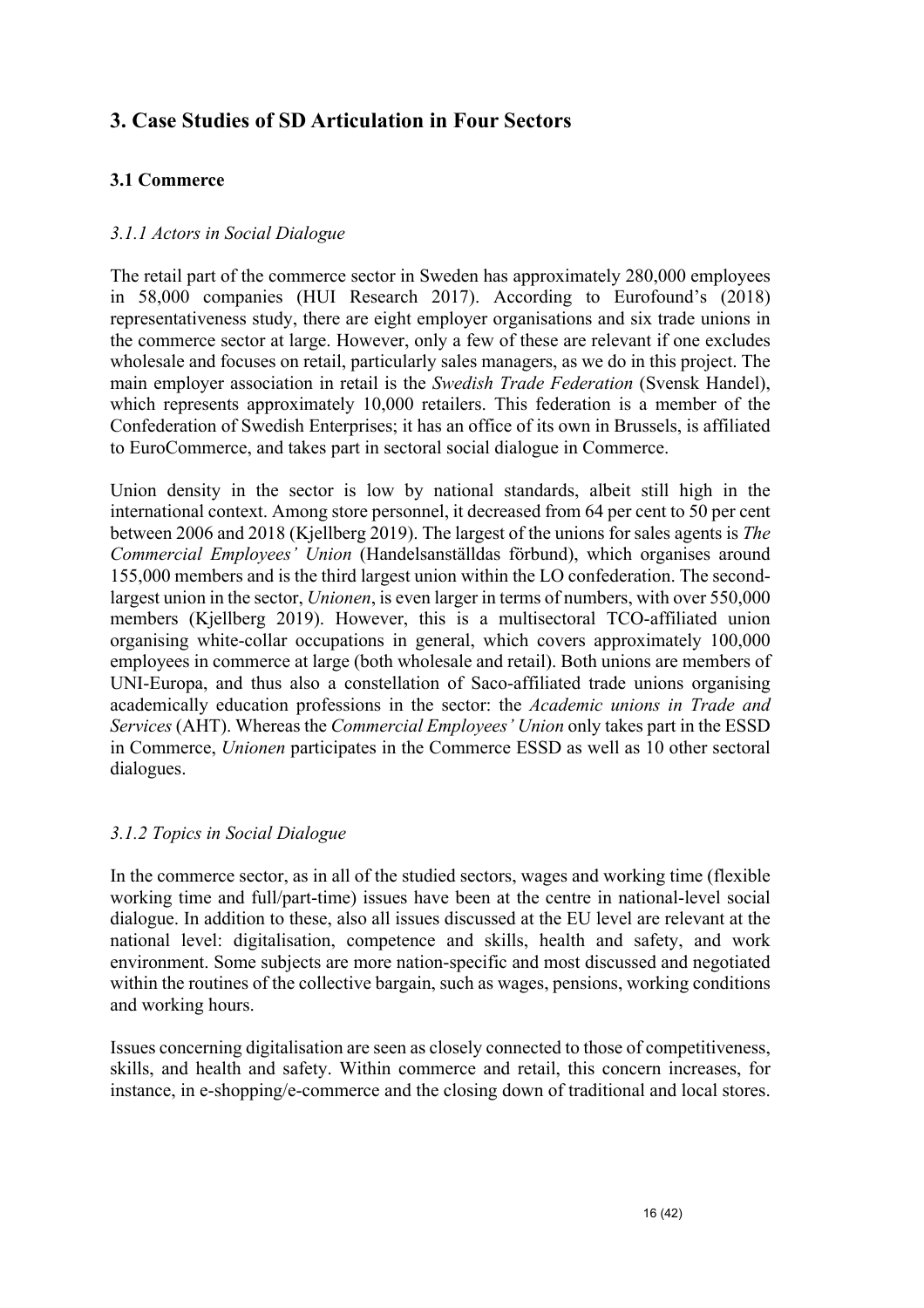This topic has been identified as relevant for discussions at the EU level because it is important to know what the situation looks like in other countries, not least from a "competitive perspective" (EO). A second aspect of the digital transformation of commerce concerns such restructuring issues when employers have a need for new and different kinds of skills. On the national level, this concerns the reskilling of employees and social partners collaborate with the Ministry of Education in order to adjust the education in trade to better match and meet demands on the labour market. The third aspect of digitalisation that is discussed in both national and European sectoral social dialogue concerns work-life balance, work environment, and stress and health issues. Technology enables a lot of things, but keeping up with it may also be stressful; there is current discussion on "the right to be disconnected" (TU). This issue was touched upon in the sectoral social dialogue committee meeting and concerned employees' right to not take part in emails after a certain time (6 p.m., for example). However, this was a subject that may differ significantly among EU Member States, which would make it difficult to reach an agreement: "There may be countries where you have problems because you have no infrastructure, so you can't even connect. And we sit at the other end and think we want the opportunity to disconnect" (TU).

#### *3.1.3 Outcomes of Social Dialogue*

In commerce, as in other sectors, there is an emphasis on the importance of collective agreements at the national level. The Swedish social partners, and particularly the employers (as is often the case), are quite reluctant regarding binding outcomes from the European-level dialogues. They prefer non-binding agreements and guidelines, as well as an exchange of information and best practices since those are better aligned with the Swedish model, which in many ways is based on a **bottom-up** process. In fact, they state that many of the existing Swedish legal regulations are actually codifications of the social partners' previous practices:

The Swedish labour market works in that way. […] If the parties fail to agree to find a solution to something, then the parliament and the government enter. […] But it's not the state that owns the issue. [...] That is why we have this aversion to directives and regulations from the EU-level, because we are used to the parties being able to solve this themselves, and the more locally, the better. (EO)

The social partners are aware that they are "known to 'say no' to everything like regulations" at the EU level. The unions acknowledge the importance of solidarity "to work with supporting and actively helping other countries", but preferably by autonomous guidelines agreed upon in the sectors. However, besides "blocking legislation", they want to contribute to the EU level dialogues with "best practice" since they perceive that "the Swedish labour market is often so far ahead in these issues" (EO).

Even if the social partners prefer softer outcomes, these need to be relevant for national partners and representatives in the country. Thus, the connection to ongoing discussions increases the implementation and usage of the EU-level outcomes nationally by giving ongoing issues broader legitimacy: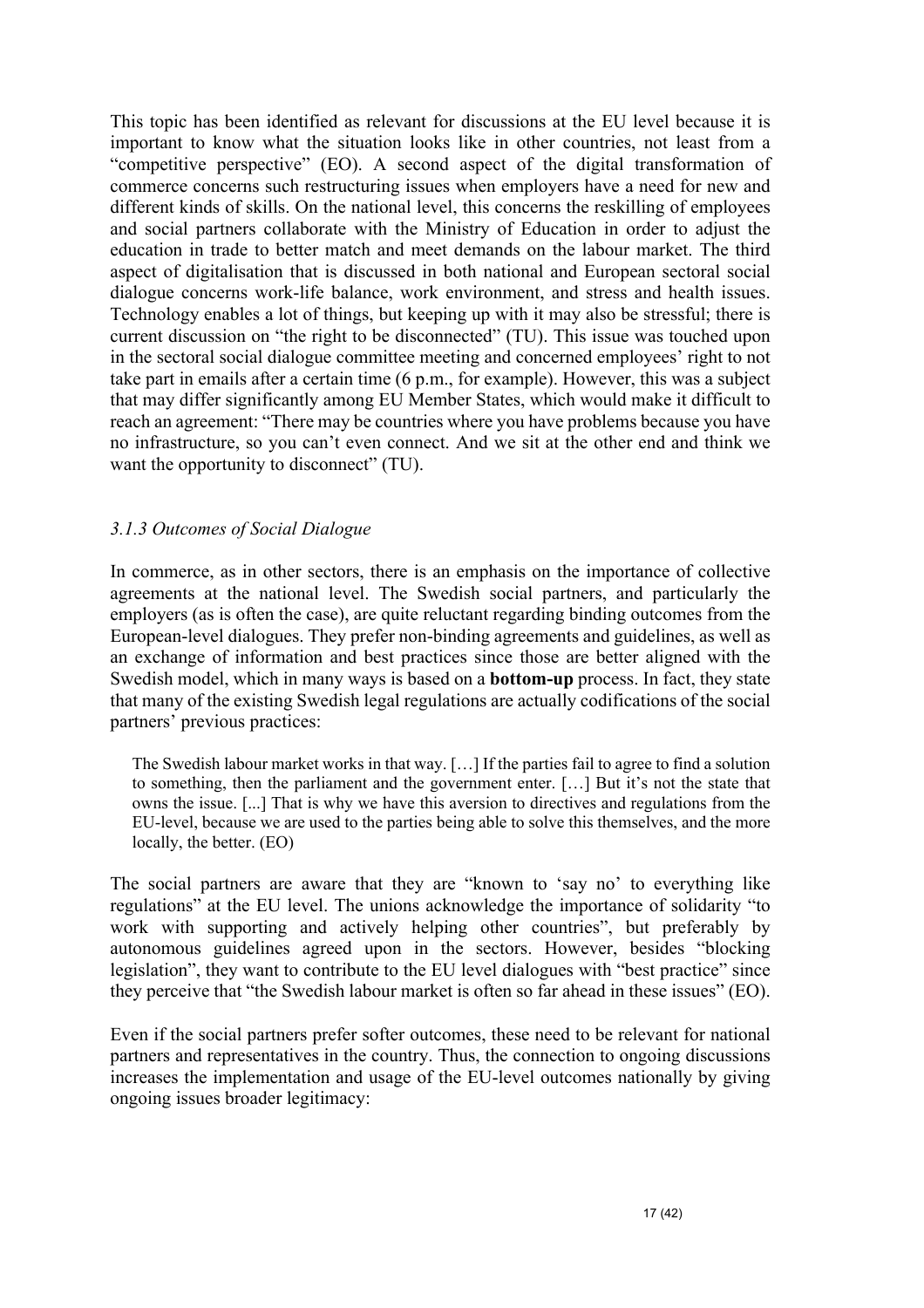If you produce a statement, what you now choose to call this party-common document, we still want, in some way, for it to be something that you can use. So our elected representatives at the companies can say: "the partners at European level [are agreed on this]". (TU)

However, despite the scepticism about binding regulation, the social partners within commerce actually refer to the framework agreement on active aging as important in the Swedish context – though this is actually binding mainly through recommendations to choose from, and thus fits the Swedish model quite well.

#### *3.1.4 Interaction in Social Dialogue*

The relationships between unions and employer organisations in commerce are described as "good" and "collaborative". Even if things sometimes get "heated" on issues on which they are "far from agreeing", the partners are respectful in acknowledging their different views: "On the whole, I would like to say that it is based on a **cooperation** and to solve problems, and that is what characterises [the] Swedish [model]" (TU). Both sides stress the importance of a good negotiating climate. A basis of trust and respect is described as necessary for trying out ideas and "thinking outside the box" to find new solutions. Such trustful relationships are built by networking and recurring meetings and dialogues, both formally and informally:

There are a lot of informal bonds and social activities to create a good negotiating climate. So there are dinners together with the counterparts sometimes. A good negotiating climate is founded on these informal bonds. (EO)

The national social dialogue takes place in many different settings, and the social partners share information and have continuous dialogues in different working groups, the Council, and in formal and informal contacts.

We work really intensely before and under the negotiations [of collective agreements]. In between, however, when there are no negotiations, we often agree upon creating working groups for issues not dealt with in the negotiations. Therefore, we have joint work in many questions. And we also talk about how to develop the agreements. (TU)

In 2015 the main employee organisations and trade unions in the sector established a joint **co-organisation** called *The Swedish Retail and Wholesale Council* (Handelsrådet), which had the purpose of strengthening Swedish competitiveness and creating good working conditions. The Councils' different committees focus on social dialogue, health and safety, research and development, restructuring and job transition, and profession and competence – all topics that are in line with those discussed at the EU level. The Council has an international committee, with some of its representatives also being participants in the EU-level sectoral social dialogue.

Interviewees acknowledge that collaboration between social partners has increased over the years, which may be related to increased activity and engagement on the EU level.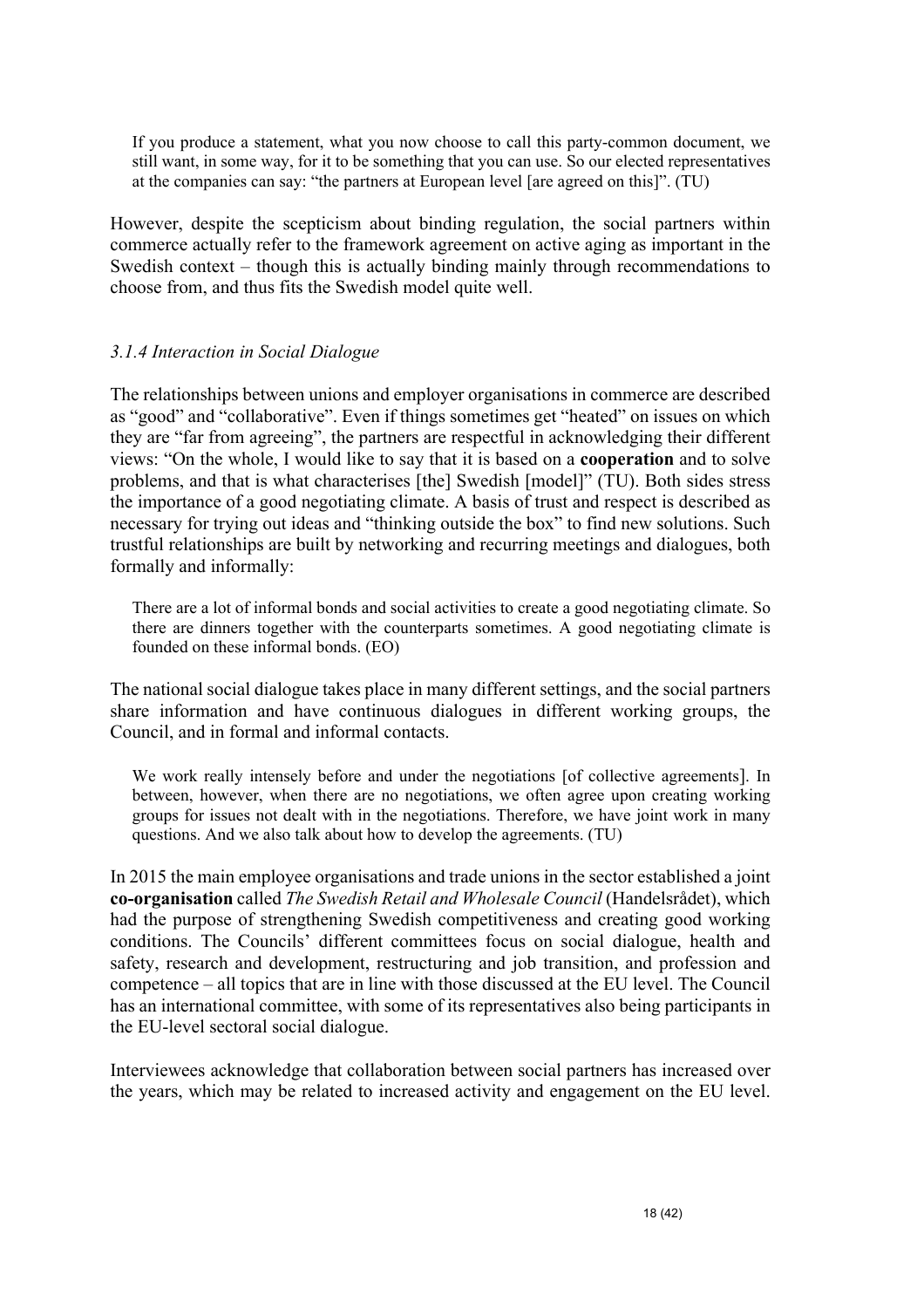Particularly for the multisectoral trade union Unionen, EU-level social dialogue is a priority since it takes part in 11 different ESSDs. Both Unionen and the Swedish Trade Federation have information sharing with national and Nordic colleagues that participate in the social dialogue before both ESD and ESSD committee meetings. Regarding interactions in the sectoral social dialogue, however, there may be challenges relating both to absent countries and organisations and because of national differences:

One should get along with other participants from the rest of Europe, and there can be challenges. It can be really exciting. There can sometimes be greater challenges with [the own colleagues] than with the counterpart. This is because it looks so different in Europe and we have such different conditions. (TU)

#### *3.1.5 Perceived Effectiveness of Social Dialogue*

Effectiveness in national social dialogue is considered high, since there is continuous dialogue and **cooperation** between the collective bargaining rounds, and because there are good channels into the government agencies. A further improvement was achieved with the establishment of *The Swedish Retail and Wholesale Council*. An example of improvements made through this joint **co-organisation** is discussions about health and safety issues and work environment, outside of the regular bargaining rounds, and provision of education for staff and managers to increase safety and prevent incidents. A similar example of effectiveness in dialogue with the Swedish government is that, from 2021, a new commerce-track will be established within the secondary school educational programmes (gymnasium) in business administration, in order to improve skills supply in commerce.

As in other sectors, the main emphasis is on the importance of social dialogue at the national level rather than the European level. From this point of departure, the effectiveness in EU-level social dialogue is considered quite low. However, it is not really expected to be that important or effective, particularly not from the employer side:

We have kind of a basic attitude really: that social dialogue actually works best at the national level, and at as local [level] as possible. This has to do with the tradition that exists in Sweden, and that the Swedish model works well. From that perspective, we have come a long way with our social dialogue. (EO)

There is scepticism regarding hard EU-level regulation, but also around the actual effectiveness of soft outcomes since there are few instructions regarding how to implement non-binding policies. Guidelines and policies are spread via newsletters and put on websites and representatives are informed about them on various meetings and conferences. One criticism that has been raised, especially by the employer organisation, is that the topics for discussion are set by the Commission:

I would say that from 2015 […] I believe that the social partners may not really have been the ones that got to drive things forward. Rather, the Commission held the conductor's baton and moved ahead and is working on many reforms on the labour market, through the social pillar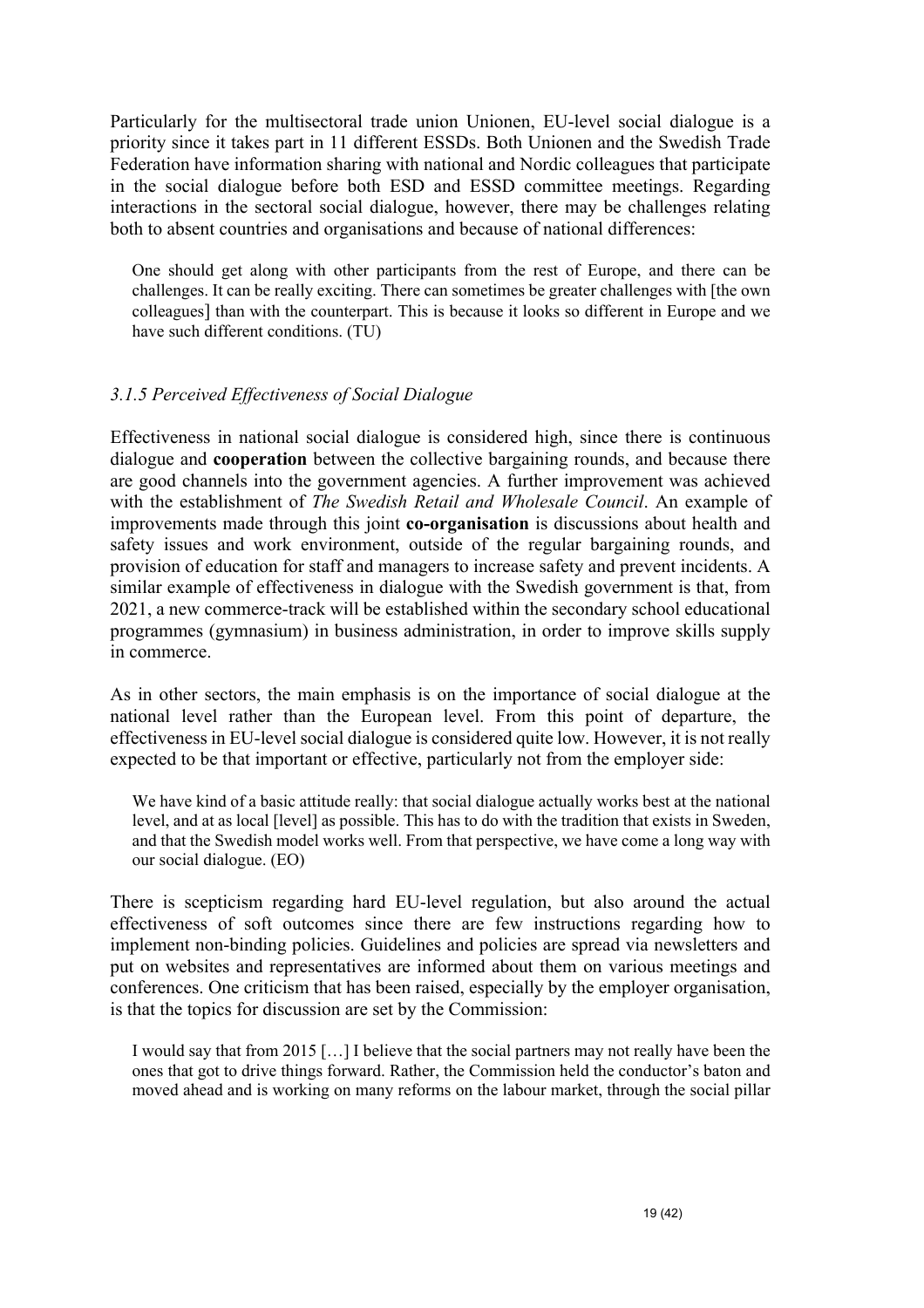and all the various proposals for directives that have followed from that […] the proposals on work-life balance, and the working time directive before that. (EO)

Even so, the Swedish social partners within commerce refer to two concrete outcomes as important in the Swedish context: the framework agreement on Active Aging, and the European agreement on Guidelines on Telework and ICT-mobile work in Commerce. The former is an outcome of the ESD, while the latter is described as an outcome of sectoral discussions (ESSD). Both have been translated, spread and used in the national dialogue, and both fit what was already on the agenda, nationally.

#### **3.2 Construction**

#### *3.2.1 Actors in Social Dialogue*

Swedish construction encompasses no fewer than 23 Swedish social partner organisations with relation to the sector at large (NACE 41–43. Eurofound 2015). However, the core of the sector is smaller, particularly if focusing on construction workers. The main employer organisation is *The Swedish Construction Federation* (Sveriges Byggindustrier), representing 3500 employers with approximately 105,000 employees, which is one-third of all employees in the whole construction sector. They are a member of the Confederation of Swedish Enterprises and the European Construction Industry Federation FIEC, and have been quite involved in its committee work, and have had staff at their Brussels office. In addition, they have their own lobbyists in Brussels and an EU coordinator at home in an effort to increase their EU influence.

On the trade union side, five unions are members of both the *European Federation of Building and Woodworkers* (EFBWW) and the *Nordic Federation of Building and Woodworkers* (NFBWW). The main union for construction workers is the *Swedish Building Workers' Union* (Byggnads), which is affiliated with the LO confederation. Byggnads has approximately 100,000 members, although union density decreased from 81 per cent in 2006 to 60 per cent in 2018 (Kjellberg 2019). The other unions within EFWWB are the *Swedish Electricians' Union* (Elektrikerna), the *Swedish Painters' Union* (Målarna), the *Swedish Union for Forestry, Wood and Graphical Workers* (GS), the *Union of Service and Communication Employees* (SEKO), and the *Trade Union for Professionals in the Private Sector* (Unionen). All of these unions apart from the last one are members of the national collective bargaining cartel *6F*. The interviewees feel that this has created a strong structure of coordination among construction and woodworkers unions from the national to the Nordic, European and global levels.

#### *3.2.2 Topics in Social Dialogue*

*The Swedish Construction Federation* has four main national focus areas: "attractive" collective agreements that are easy to apply to the benefit of companies and employees,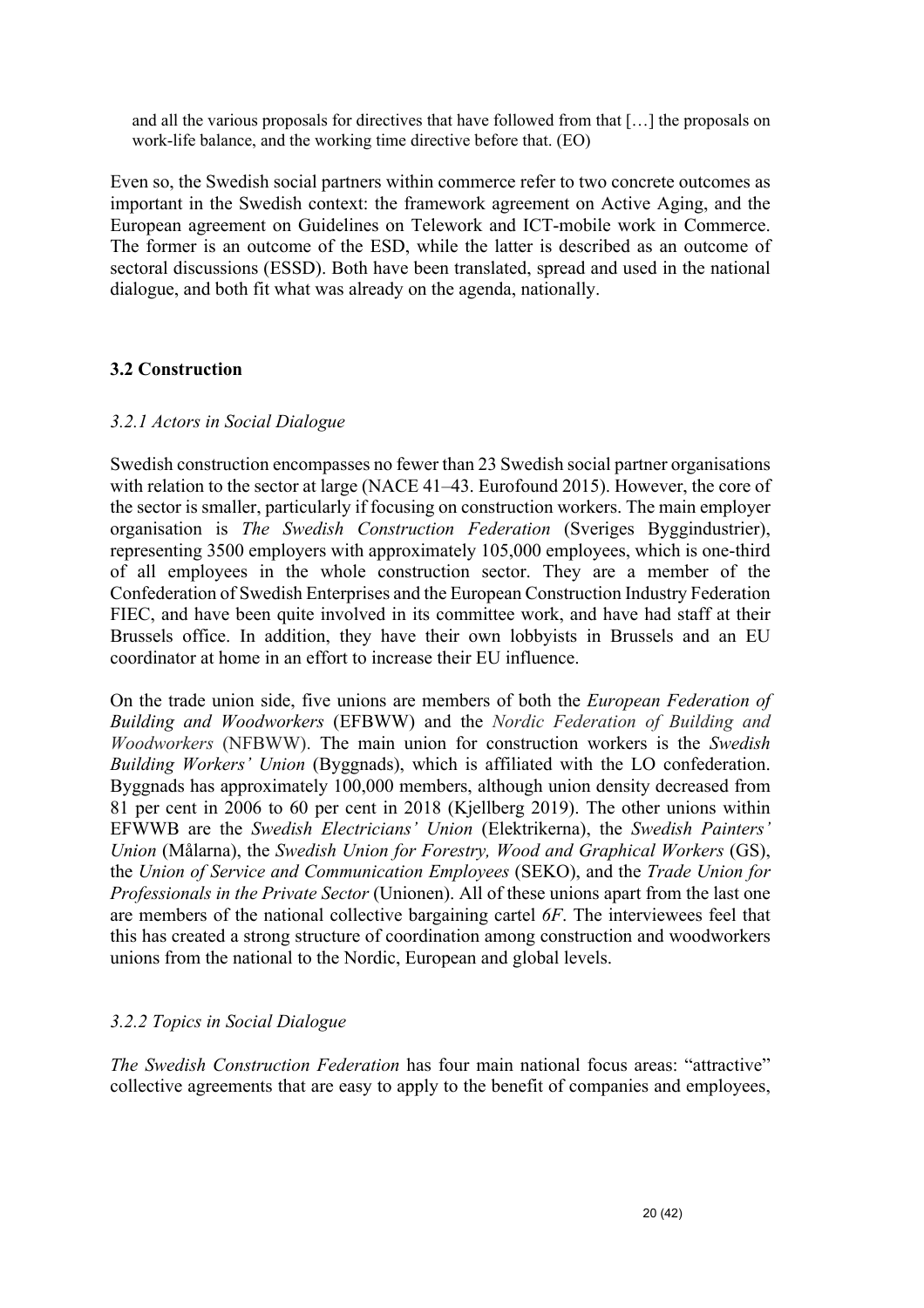sound competition (that is, counteracting irregular competition and undeclared work), health and safety at workplaces, and competence development. In addition, digitalisation and sustainability have been highlighted as important in all four focus areas. To some extent, there is convergence with the trade union focus, since the latter includes digitalisation, health and safety and an issue relating to sound competition, namely that of (bogus) self-employment, to their main priority on collective agreements on wages and working conditions. However, there are also diverging interests. Whereas the employers' issue of sound competition concerns the production market, the self-employment and temporary agency issues of unions are more focused on reducing unsound competition between workers. In addition, the unionists are pushing employment issues, in conflict with the employer's views, concerning main contractor responsibilities at construction sites and public procurement. Finally, gender equality and diversity at workplaces are also issues that the unionists mentioned.

Also in the European-level dialogue, there are some shared interests between Swedish employers and unions in construction. Health and safety is said to be continuously relevant at the European level. Concerning dangerous materials, it is important for the Swedish employers to protect their own interests; for instance, regarding levels of quartz in gravel and building materials. Skills and training, and competence development, particularly workplace training, are also important issues. At the European level, Swedish employers have been pushing the issue of social identity cards in the construction sector, similar to the system developed together with Finland called *ID06*. This is a way to connect the employer and the employee legally so that there is a possibility to identify tax duties and to get at the problem with undeclared work.

However, there are also issues on which the interest divergences from the national level become accentuated at the European level. These include posting of workers, bogus selfemployment and false companies:

There's been a very high degree of politicisation around these issues. […] As we see it, this is very much about protectionism, counteracting free movement and, yes, creating walls between east and west and north and south [… ] Some things are naturally substantiated – no smoke without fire – but from time to time there has been a blurring of issues: about what's actually about posting of workers and what is migration, about self-employed moving across borders [...], about refugee issues. In this, all who are vulnerable have been put in the same basket, and then you have tried, like, to solve the 'posting of workers' problem. (EO)

The unionists also acknowledged diverging views on these issues. The work within the EFBWW is said to have been largely focused on issues relating to the directives on services, posting of workers, and working time, all of which have been of great importance for unions. Swedish unionists have also put significant efforts into the post-Laval situation and have had some success in that work nationally. The Swedish so-called *Lex Laval* was abolished in 2017, again making it possible for Swedish unions to take action against workplaces with foreign employees if their conditions do not meet certain levels in Swedish collective agreements. Unionists also approve of the changes made in the *Posting of Workers Directive* in 2018. From the union perspective, these issues connect to the overall themes of social dumping and migration, which are important, as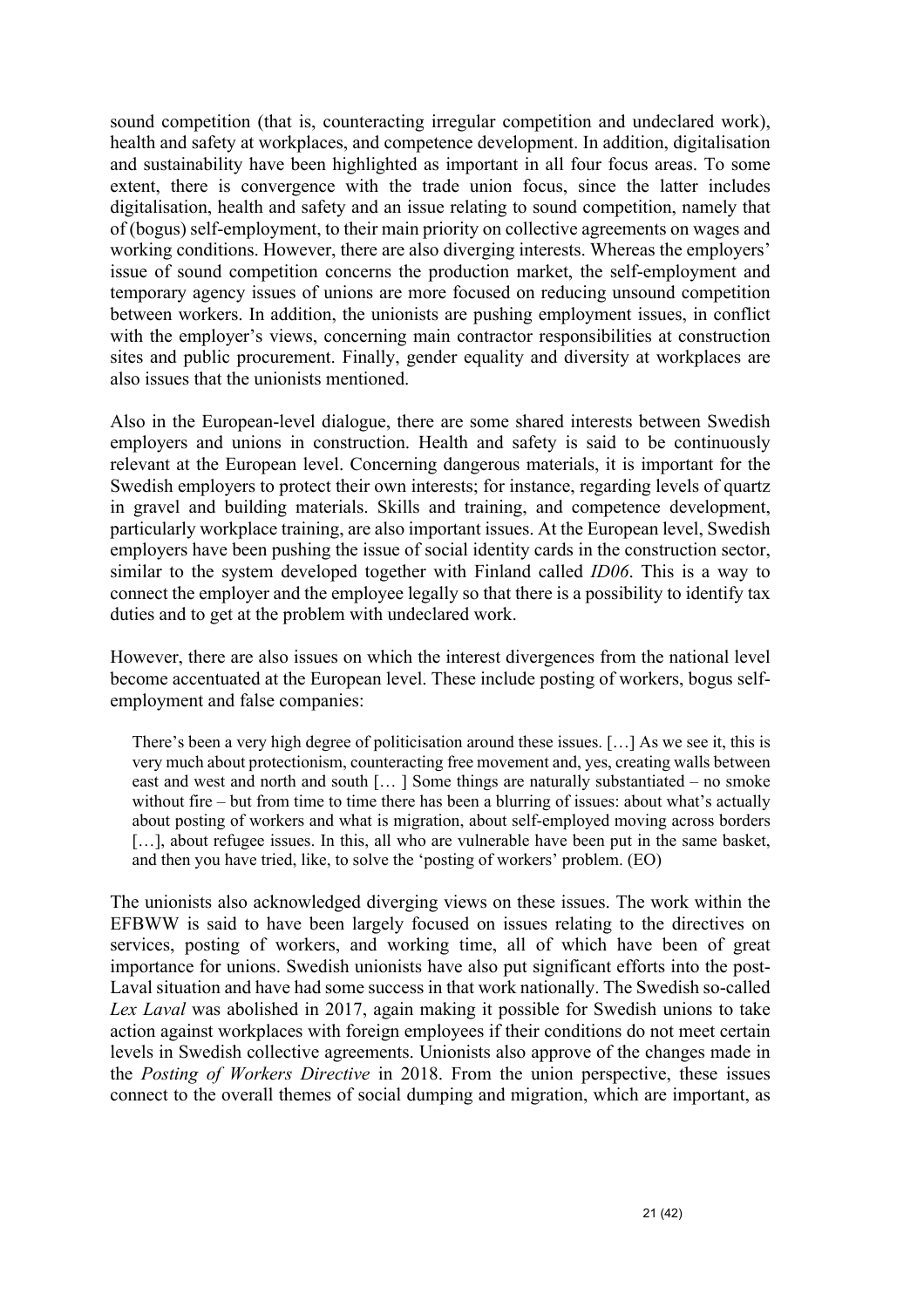are issues relating to the counteracting irregular companies and company practices (such as bogus self-employment), and undeclared work. These problems have brought trade unions across Europe closer:

Laval and the posting of workers directive, and the whole depressive labour markets policy from the European Commission during the last 20 years, have actually brought us closer together. We definitely have a joint view, or threat scenario and that is primarily this neoliberal thought that the market will fix everything by itself […] We have always stood behind free movement, but it should be under fair conditions. (TU)

#### *3.2.3 Outcomes of Social Dialogue*

Swedish partners in construction have adopted a somewhat laconic tone regarding the results and outcomes of the European Social Dialogue. There have not been many **bottom-up** initiatives from the Employer organisation, except for the mentioned identity cards. The trade unions felt that the EU level was, for many years, negatively coloured by the Court of Justice of the European Union ruling in the Laval case in 2008, which made social dialogue much more oriented toward legal issues. However, recent developments in the posting of workers and the abolition of the Swedish *Lex Laval* have turned things in a more positive direction. Just as, at the cross-industry European level, the main issues for both the employer and trade union side seems to be to secure Swedish national social partner autonomy, or safeguarding national interests from unwanted **topdown** developments at the European level:

Most of it is about reports really, and perhaps statements, different types of political initiatives and so on … The results are not always such that they lead to legislation, but perhaps sometimes more like opinions … Things seldom land in a consensus so that they actually get anywhere – possibly with the exception of the Silica directive, where we succeeded in some way to change [the limits proposed]. (EO)

The latter issue had to do with the levels of granite and quartz in construction materials in Sweden. Both sides in Sweden have an interest in protecting their autonomy. They prefer not to change the power balances on the Swedish labour market, irrespective of whether they see benefits or costs of the issue at hand. The general model of social partner autonomy is more important to defend. However, employers also see instances in which "the bait" is too big for trade unions not to catch. An example is the issue of maincontractor responsibilities, pushed by the Commission and embraced by the trade unions. Employers felt that this issue would grow into a huge thing that would have negative effects for Swedish partner autonomy, the status of Swedish collective agreements, and Swedish companies.

#### *3.2.4 Interaction in Social Dialogue*

Interaction in the Swedish construction sector at large, and with other sectors, is described as **cooperative**. There is an acknowledgment that construction in the narrow sense (that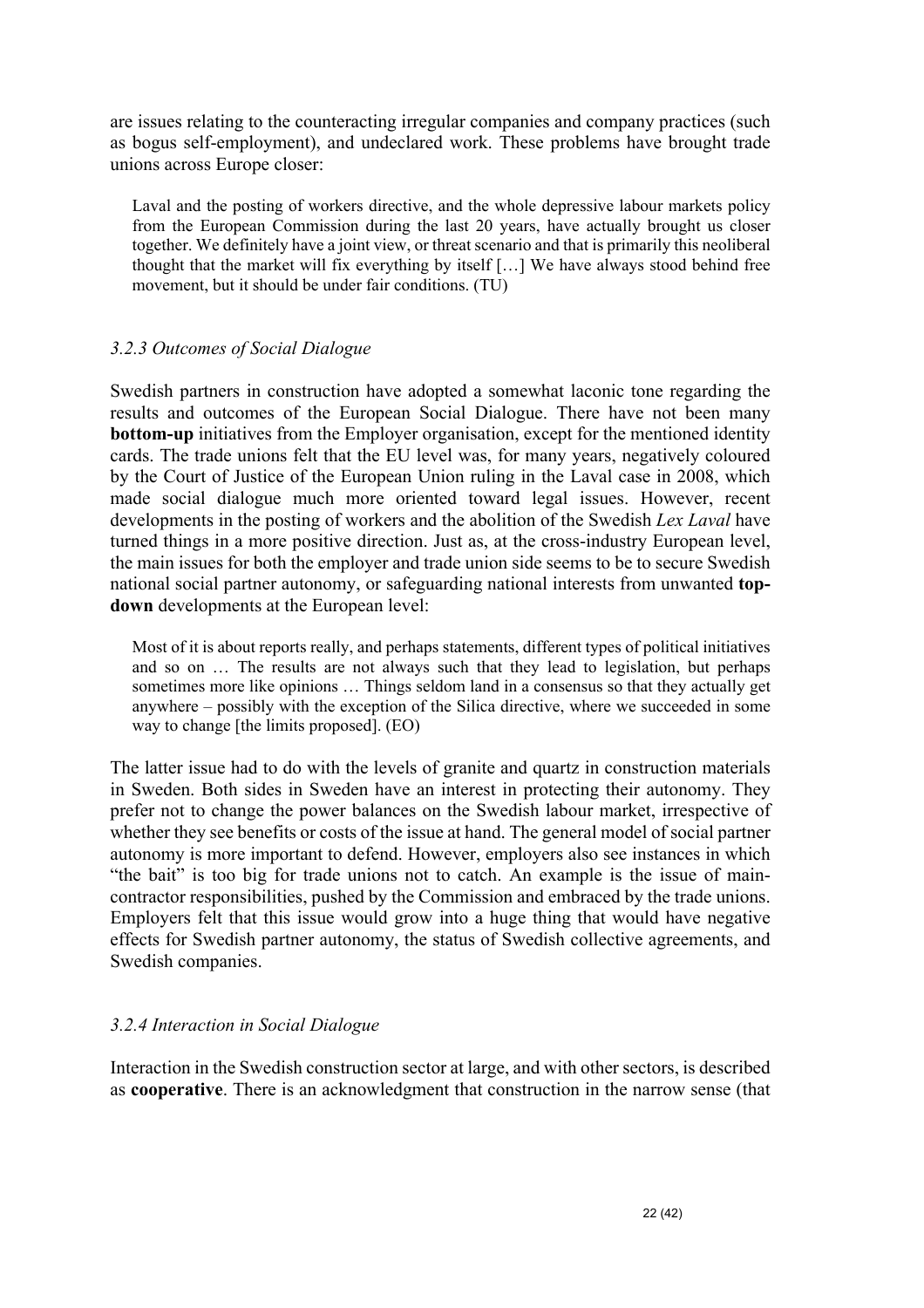is, builders/construction workers) is just a small part, which is connected to the wider construction sector (NACE 41-43). The following quotation illustrates that, as well as the overall national **bottom-up** aggregation of interests in Sweden:

We are a sector. Construction is one industry, and we have cooperation with our sister organizations: painters, sheet metal, glass, installers/plumbing, electricity, machine contractors. […] Then we work jointly between the sectors, and in that *we* are the sector representatives, so we then **cooperate** with Swedish Trade Federation, with the Association of Swedish Engineering Industries, with the Manufacturing employers, with Almega [the Employers' Organisation for the Swedish Service Sector], with the Swedish Confederation of Transport Enterprises, […] and in some sense this is then merged into the position of the Confederation of Swedish Enterprises. (EO)

Consequently, a lot of collective bargaining and consultations are done jointly through negotiating. This involves delegations consisting of sectoral representatives from the employer side meeting with a delegation of union representatives from different unions, and meetings and consultation with officials or groups in the Swedish Government Offices:

There are deliberations taking place almost every day, in different ways and with different people. Sometimes it is at the CEO level, sometimes it happens at the negotiating level, sometimes it happens at the level of presidents. […] These are usually a discussion about specific issues, on which there has been a formal negotiating proposal from one of the parties, and then you start a discussion. (EO)

There are dialogues between all employer and trade union partners – except for a few politically radical unions outside of the main union confederations, but that is dealt with outside of the main collective bargaining since these unions are small and stand-alone. However, the ability to come to consensual views varies, since there seems to be more divergence in interests between the employers and the unions than in the other sectors studied; at least, this is the case in the narrower construction industry organisations. The bargaining cartel 6F diverges from the employer in views regarding what is beneficial for the Swedish labour market, and particularly regarding labour mobility – issues that have been on the agenda since the Laval case. Employers are more interested in flexibility and acquiring the labour resources needed, whereas unions are focused on keeping the conditions and wages, and have questioned less-qualified labour. There has been a strong and outspoken clash of interests regarding this in the sector at the national level.

In construction, the main Swedish union and the employer organisation both take very active roles in their European federations (FIEC and EFBWW). The Swedes often team up with the Nordic organisations, as well as with those from Germany and the Baltic states, since they have overlapping labour markets. However, tensions at the national level are mirrored and accentuated at the European level. Employers find EU-level interactions more difficult than national-level ones in terms of reaching consensus since there is a tendency for regional clustering from the organisations "between the north, south, east, and west interests" (EO). An example of a position that is seen as problematic from the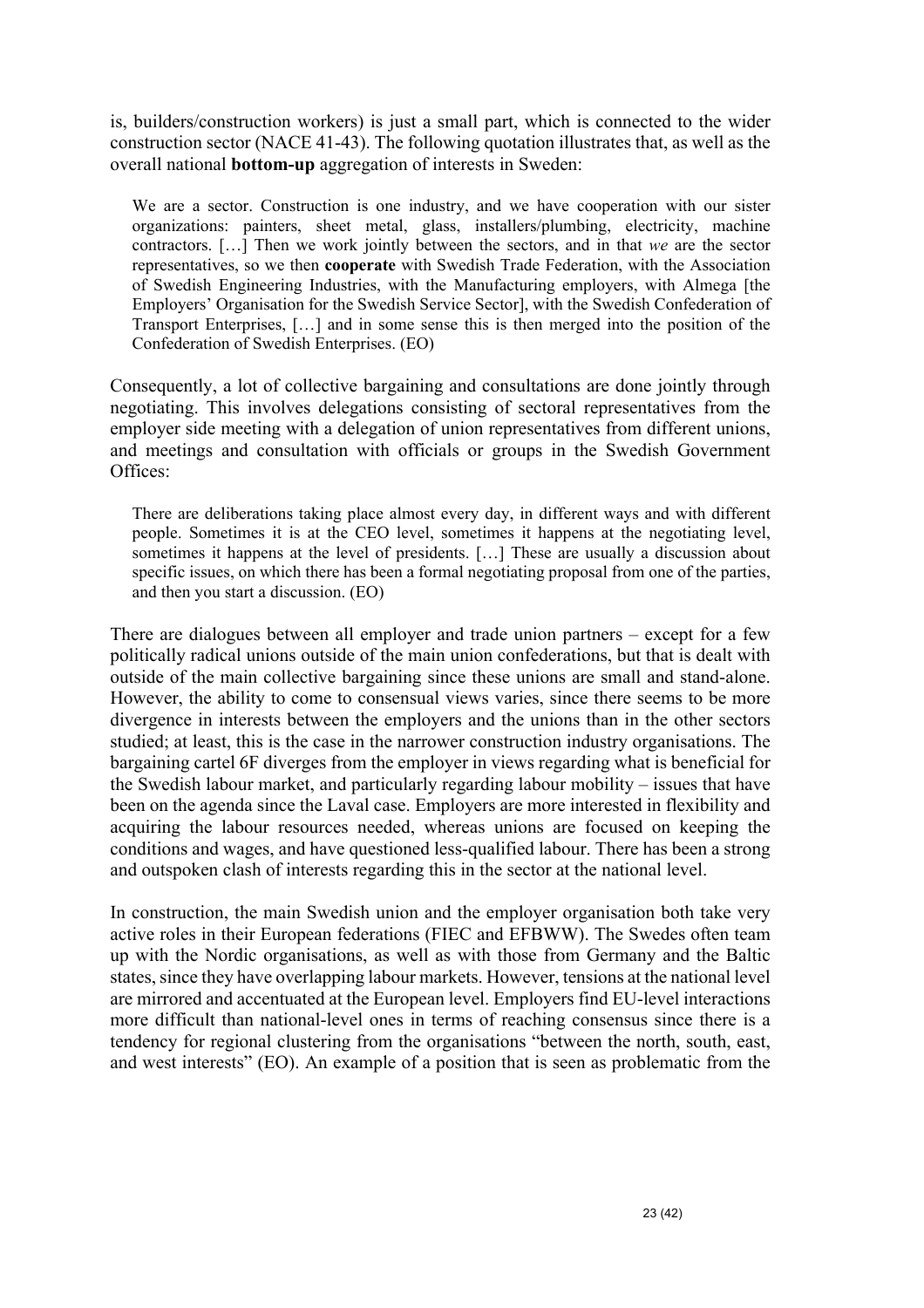Swedish point of view is that there is a tendency for the sector to want subventions of different kinds, which mirrors a kind of nationalist and protectionist stance.

Besides taking part in the European level, employers and trade unions in construction both try to have some influence through meetings with members of European Parliament and Commission representatives. There is an awareness that the possibilities to influence are greater the earlier one enters the process. Even though the potential for **bottom-up** influence is always very low, joining the process late means you are left behind from the start. In addition, both parties have contacts with their national federations' Brussels offices, which works to keep up with new developments and disperse relevant information.

#### *3.2.5 Perceived Effectiveness of Social Dialogue*

Many things are working well in the national construction sector, even though there is some divergence, or **competition**, in interests and positions as compared to the other sectors studied. Regarding the European-level social dialogue, the general Swedish scepticism is repeated in this sector. From the employer side, there are generally low expectations and little ambition to regulate things at the European level:

We are positive about international cooperation. We are positive about free movement and such. But we also want to maintain partner autonomy – and the labour market in Sweden should be dealt with mainly in Sweden. (EO)

This means that employers are actively engaged both in social dialogue and in lobbying, not so much to drive the development as to safeguard from unwanted **top-down** regulations, to perform some kind of "damage control" (EO). This is seen as important work to pursue at the European level. There seems to have been a similar view from the trade union side, in that the effects of the EU (and particularly the aftermath of the Laval case) were mainly seen as negative, and turned things too much into the juridical field to be a ground for constructive social dialogue.

However, there is strong engagement from both sides of the Swedish social partner organisations in constructive international **cooperation** with their sister organisations, and also in connecting to global, European and national issues. They emphasised the importance and value of keeping the dialogue between partners going, even though the distance between employers and unions is sometimes too wide to bridge. In this, they also express concern that there is a lack of strong social partners from some countries, particularly in Central and Eastern Europe. In addition, both sides expressed scepticism regarding the strong **top-down** involvement from the European Commission at Europeanlevel social dialogue, albeit somewhat differently depending on issues. Both parties agreed that it should be the social partners themselves who should decide on what issues to work on and how even though there are small possibilities in the Construction dialogue to reach consensus on issues that would have strong effects in the Member States.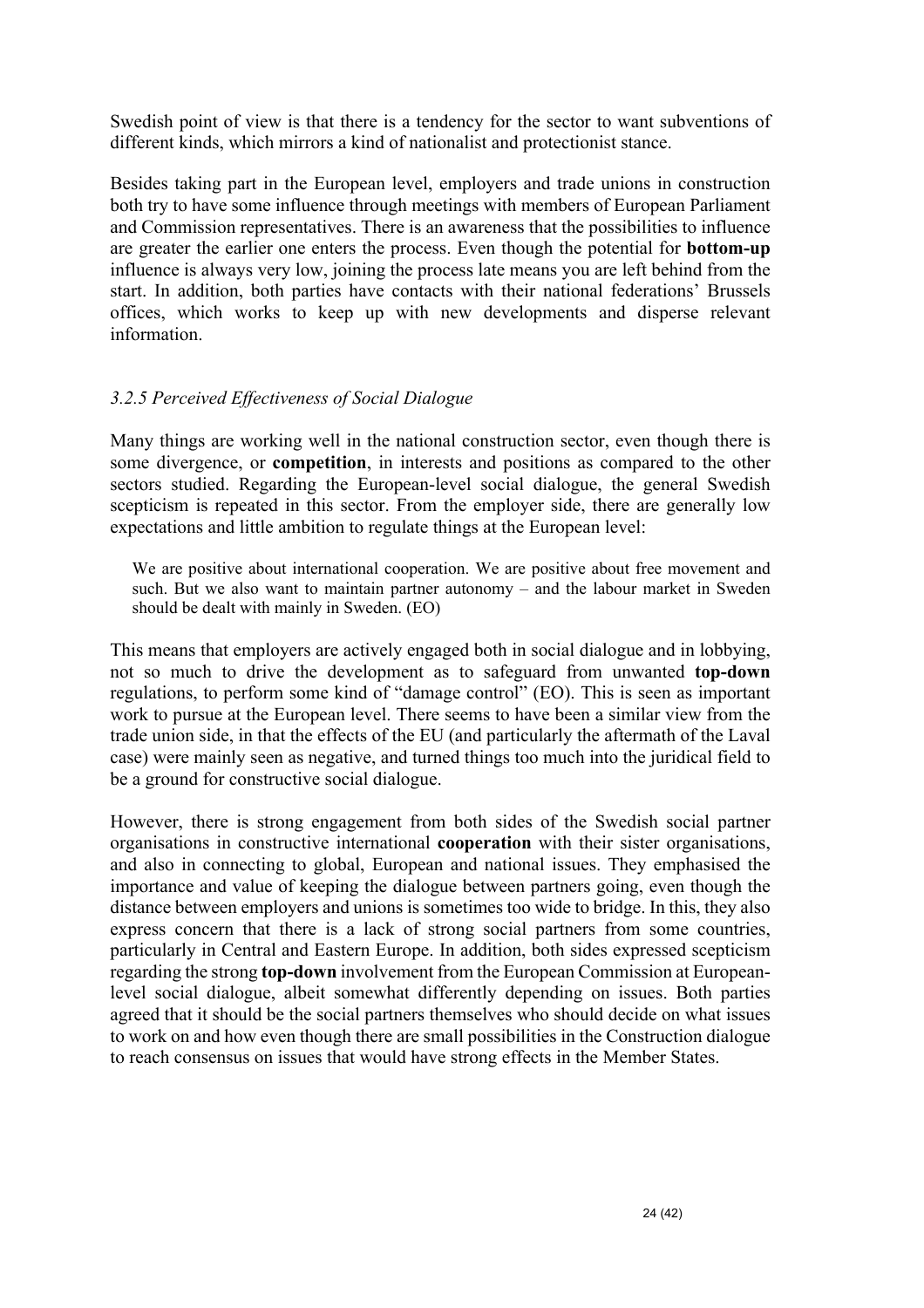#### **3.3 Education**

#### *3.3.1 Actors in Social Dialogue*

The education sector in Sweden is divided into preschool, primary, (upper) secondary (gymnasium) and higher (university) education. Regular teachers are working in primary and secondary education. In 2018 there were 135,900 full-time teacher positions. Both public (municipal) and private education are financed mainly by taxes through a voucher system. As in the other sectors, the Eurofound (2011) representativeness study lists a large number of social partners that have some connection to the sector. However, there are quite a few main partners if one focuses on teachers. On the larger public side, the municipalities are jointly organised in the *Swedish Association of Local Authorities and Regions* (SALAR). On the private side, the main employer association is the *Employers' Organisation for the Swedish Service Sector* (ALMEGA), which organises approximately 11,000 companies in 30 different branches with around 500,000 employees. However, the subdivision in which private schools are just one branch is around one-fifth of that total number. Almega is a member of the Confederation of Swedish Enterprises. Besides this larger private employer association, there are also a few smaller ones representing the government and civil society associations.

There are two main unions for regular teachers. <sup>2</sup> *The Swedish Teachers' Union* (Lärarförbundet, LF) is the largest professional trade union and has approximately 234,000 members (teachers, study and careers advisors, school heads, student teachers, preschool teachers, etc.) and is a member of the TCO confederation. *The National Union of Teachers in Sweden* (Lärarnas Riksförbund, LRF) is a smaller and slightly narrower union within the Saco confederation. It organises about 90,000 qualified teachers, study advisors, and vocational guidance officers. There is **cooperation** and **competition**  between these unions: whereas membership levels in LF decreased by 7 per cent from 2006 to 2018, the rates in LRF increased by 8 per cent during the same period (Kjellberg 2019). At the national level, the two teachers' unions **collaborate** within their collective bargaining coalition, the *Council for Teachers' Negotiations* (Lärarnas Samverksanråd). Both unions are members of the European Trade Union Committee for Education (ETUCE), as is the Swedish Association of University Teachers (SULF). LF represents both teachers' unions in the sectoral dialogue. The employer organisation reports that they are members of European Federation of Education of Employers (EFEE) and "follow their work" in the education sector.

*3.3.2 Topics in Social Dialogue*

<sup>2</sup> Managers in schools, even though they are often teacher, can organise within *The Swedish Association of School Principals and Directors of Education* (Skolledarna), a union with about 7000 members.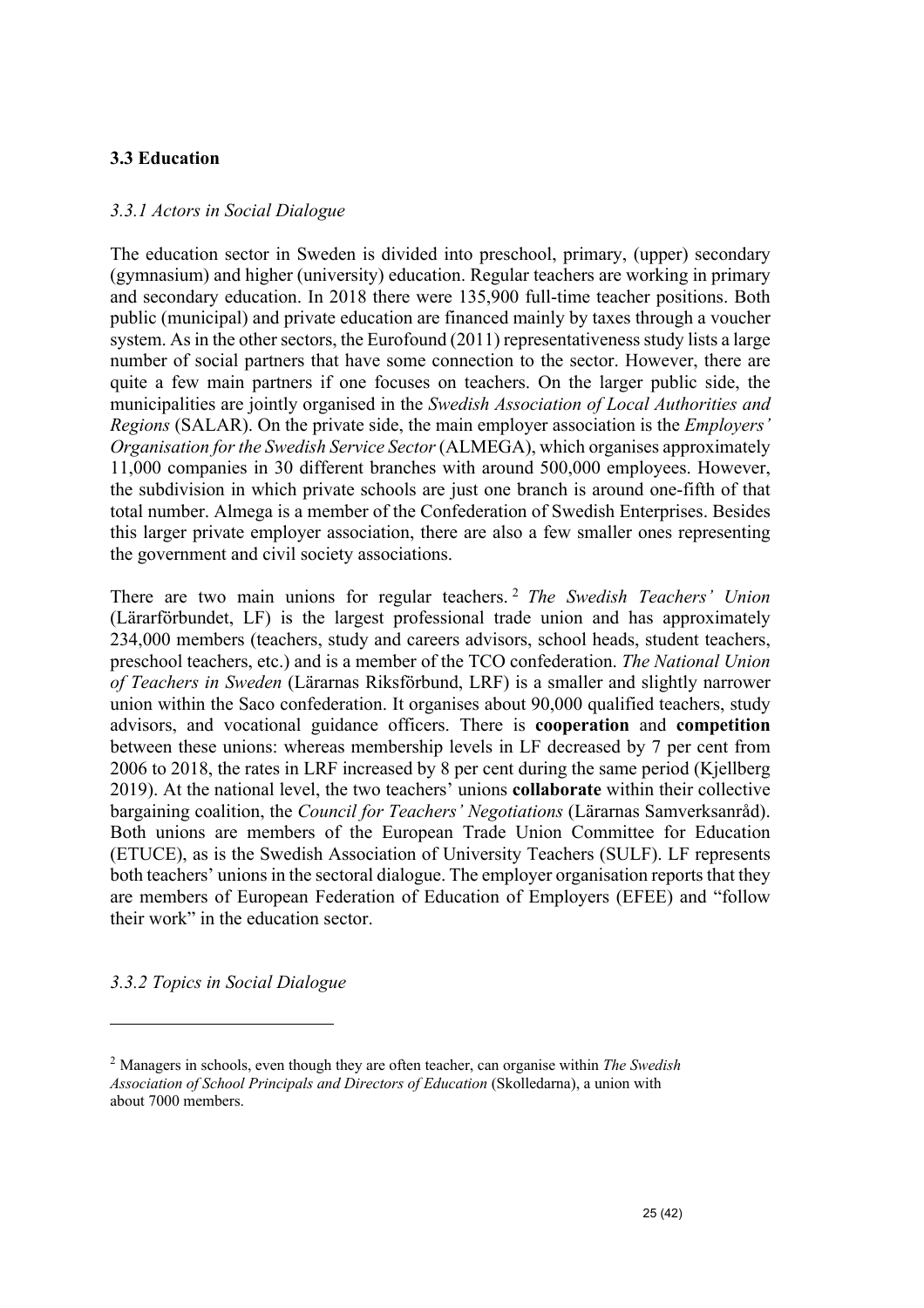According to the unions, the most important topics in the national social dialogue are related to "the constant question of how to make the teaching profession more attractive" (TU). First, recruitment and retention are both important since it is difficult to attract students into the teachers' education and many competent teachers leave the profession. An example of **cooperation** between unions and employers occurred when one Swedish region tried out a new recruitment model in which students worked part-time in school and studied the teachers' education part-time. Second, working hours, workload, and health and safety are important issues as the amount of sick leave due to stress is increasing, and the stressful nature of the job also explains why competent teachers leave the profession. According to the unions, working conditions, as a third topic, is "a means to satisfy the two former" challenges (TU).

Wages are also seen as being related to the recruitment and retention of teachers and have been an important topic for the teaching profession in the last few years. The unions report that they have repeatedly raised the issue of wages in the national social dialogue – not least through opinion-forming campaigns. A result of the campaign, according to the unions, was the so-called *Lärarlönelyftet* (teachers' pay raise). In 2016, the Swedish government decided to allocate 3 billion SEK per year (approx.  $E280$  million) for three years, to increase the wages for 60,000 teachers. The aim was to stimulate the most skilled and competent teachers and to increase the attractiveness of the teaching profession. This reform is also an example of the tripartite dialogue in Sweden as the government collaborated with the social partners: "It was us, the teachers' unions, Almega, and SKL that negotiated the basic grounds and the criteria on how these [money] should be allocated" (TU).

At the European level, the related issues, as well as skills and training, are seen as important. However, according to the interviewees, the sectoral dialogue of education was seen as quite inactive, and they were not especially knowledgeable about the current work programmes and topics. It also seemed as though the issues were believed to best be dealt with at the national level. As is obvious from the above presentation, there has been a strong connection between the national-level topics and topics dealt with on European level; for instance, in the emphasis on how to improve the attractiveness of the teaching profession – even though this was not explicitly noted by the interviewees.

#### *3.4.3 Outcomes of Social Dialogue*

Union representatives stressed that collective agreements are the most suitable tool to govern and regulate the labour market. To some extent, they also talked about political intervention in education at the national level, such as the above-mentioned teachers' pay raise programme launched by the government. Another example of the importance of government intervention in the education sector was the legislation prescribing that teachers should apply for teachers' legitimation in order to obtain permanent employment and be eligible to grade students (Skollagen 2010:800). As in other sectors, there is a focus on national collective bargaining and regulation as the preferred way to regulate the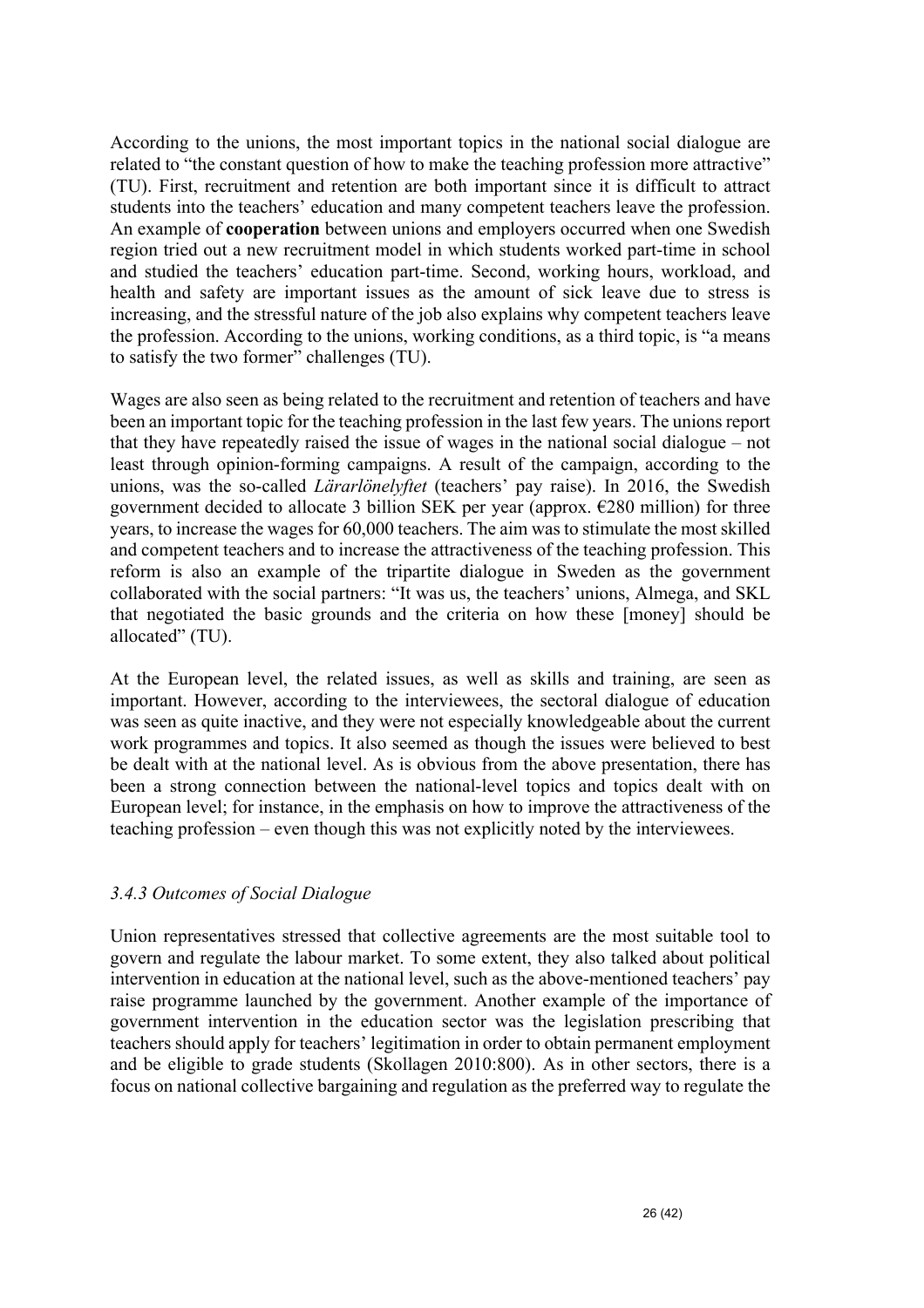education area and teachers' work. The Swedish social partners do not really perceive education and schools as an area suitable for European governance:

That is the challenge with the whole European dialogue toward us Swedish unions, as we want national sovereignty in our solutions and handle it in line with our social model with collective agreements. We do not want the same solutions to a common problem, as maybe Italy wants. (TU)

The fact that the sectoral social dialogue declaration on increasing the attractiveness of the teaching profession fitted well with the national strategies was noticed in one of the interviews. However, the sectoral dialogue outcomes did not seem to have made any difference or have been used actively in the national dialogue, since these were issues that had already been on the agenda for a long time. Thus, the ESSD outcome rather seemed to be a confirmation of existing work.

Even so, as in some other sectors, some of the cross-industry framework agreements were referred to as having been important for the education sector in Sweden. The implementation of the framework agreement on fixed-term work (Directive 99/70/EC) was mentioned. The supplementary implementation of this directive in 2015 was also mentioned, as was the national attempt to push for an acceptable legal implementation that hindered a previously existing practice of "stacking" a number of temporary contracts after each other:

The stacking […] that we have had in Sweden was a result of the fixed-term directive, and it was implemented before 2015. But we have from [the confederations] side taken it to the Labour Court, and the European Court of Justice, and so on. And then we have redone [it], and we have implemented [it] in Swedish legislation. So it's a supplementary implementation after 2015 […] I think we were effective, because we got it all the way to court, got it ruled. Sweden took it home, and the Kingdom of Sweden changed its legislation. Because it turned out that the Swedish legislation had gaps that enabled the stacking of temporary employments. (TU)

#### *3.3.4 Interaction in Social Dialogue*

The two main teacher unions describe their relationship as one of the **cooperative** equal partners, even if they are simultaneously **competing** for members. As in other sectors, information sharing is part of the continuous dialogue between unions, employer organisations, and the government – "it is the beauty with the Swedish model… this infrastructure and these relations" (TU). Information sharing is described as the glue for functioning relations between the parties, and it is also linked to both consultation and negotiations. Unions and employer organisations meet monthly to attend and care for coming negotiations and to negotiate; it is described as "active coordinating work to make sure that we hold together, keep track and hold control" (TU).

The climate between social partners is said to be civilised and well-mannered. Good relationships and regular meetings are essential for the ability to understand each other's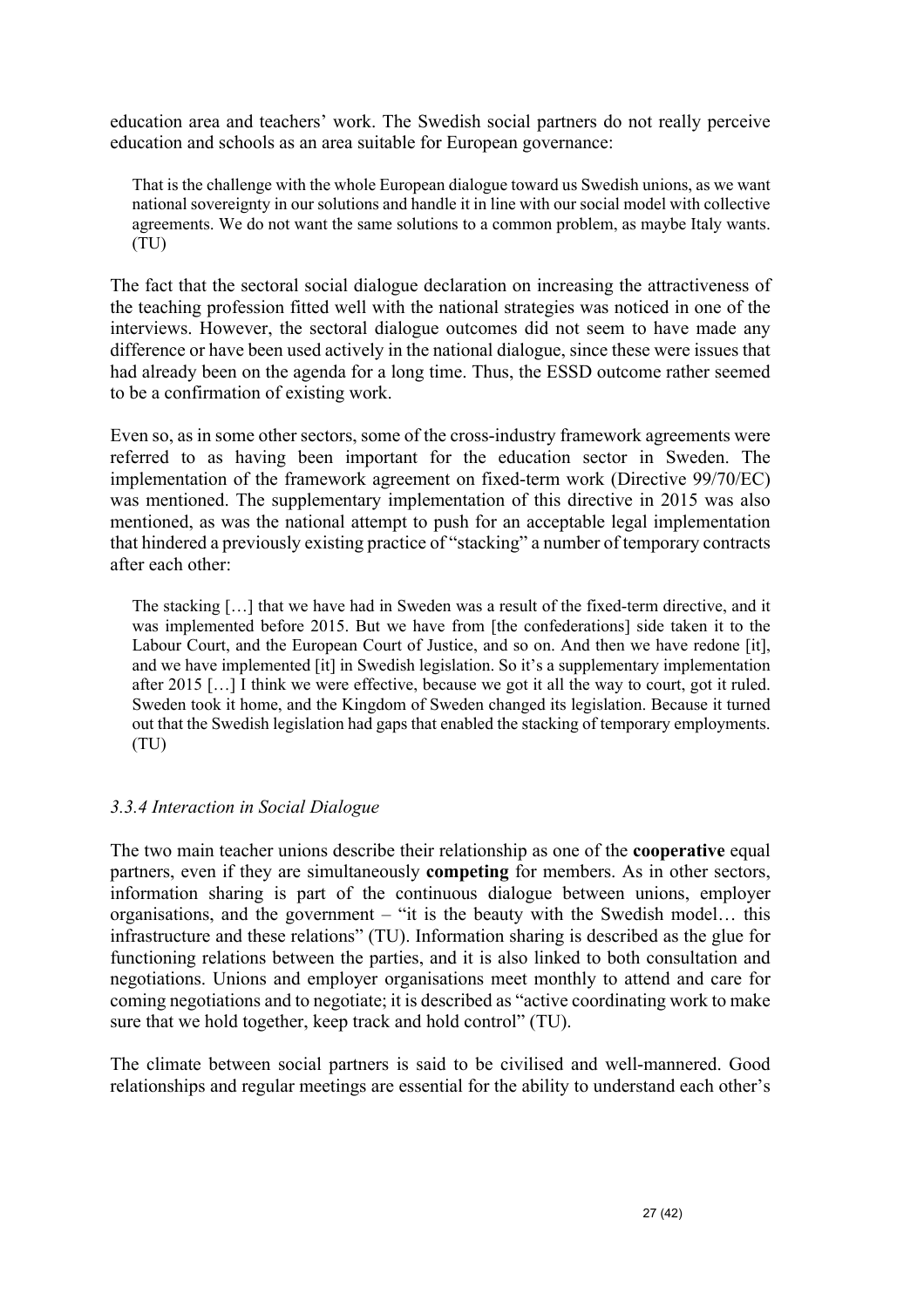standpoints and creatively go beyond their own patterns of thought, to "think outside of the box" (TU). Such dialogue usually departs from a formal proposal (sakframställan) to be discussed, and then skilled negotiators are needed to turn ones' own interests into a solution to the other party's problem:

The interest of the parties differs, so even if you have a good conversation, it is not a given that you will agree. However, it is a conversation that has prerequisites to create an understanding of why the other party thinks as it does. […] And it is really only when I am able to understand what you need and what your biggest problem is, that what I want can be part of a solution to your problem. (TU)

There is also **cooperation** and **co-organisation** between the social partners. The partners have set up the organisation Sunt Arbetsliv (*Healthy working life)*, to work jointly on health and safety and work environment issues. Thus: "we don't have to go to the European level for guidelines when we have well-functioning social partner cooperation with targeted efforts in the municipality sector" (TU).

The social parties also consult with the government, as in the case of teachers pay raise described above, and with relevant government agencies on specific matters. Another aspect of consultation that the teachers union mentioned relates to union members. The unions are "representative democracies" (TU), and members can make suggestions directly to the board. On the state level, the Department of Education and the Minister of Education are the political partners. The sector also has a number of state agencies to consult with, such as *The National Agency for Education* (Skolverket), securing the quality standards of education, and the *Swedish Schools Inspectorate (*Skolinspektionen) monitoring the quality in Swedish schools.

On the Nordic level, unions collaborate within the *Nordic Teachers' Council* (Nordiska lärarorganisationers samråd, NLS), which is described as a forum for exchanges of best practice. This is considered helpful in finding solutions to the most important issues nationally. There is more scepticism regarding the work at the European and global levels. LF is the more engaged part of international work since it is the larger union with more **organisational resources**. LF has "extensive monitoring of what is happening in the EU and the OECD" (LF 2019), on its own through its membership in ETUCE and the TCO confederation, which is a member of ETUC. In the European work, however, LF also represents LRF, even though both unions are registered as members of ETUCE.

The unions stress that there are problems in the work in the education sectoral social dialogue, partly because schools and education are outside of the EU competence area, and partly because the employer side is fragmented and not that well organised at the European level. In fact, one trade union representative claimed that their ETUF, ETUCE, was a catalyst in the establishment of the European Employer Federation, EFEE:

The ETUCE […] started the formation of an employers' organisation and helped to accomplish that because there was none. [However] it is still that on the employer side, [in] dialogue meetings, there may be one government representative from somewhere, from Sweden there is one from SKL [the municipal employer organisation], [and] from a third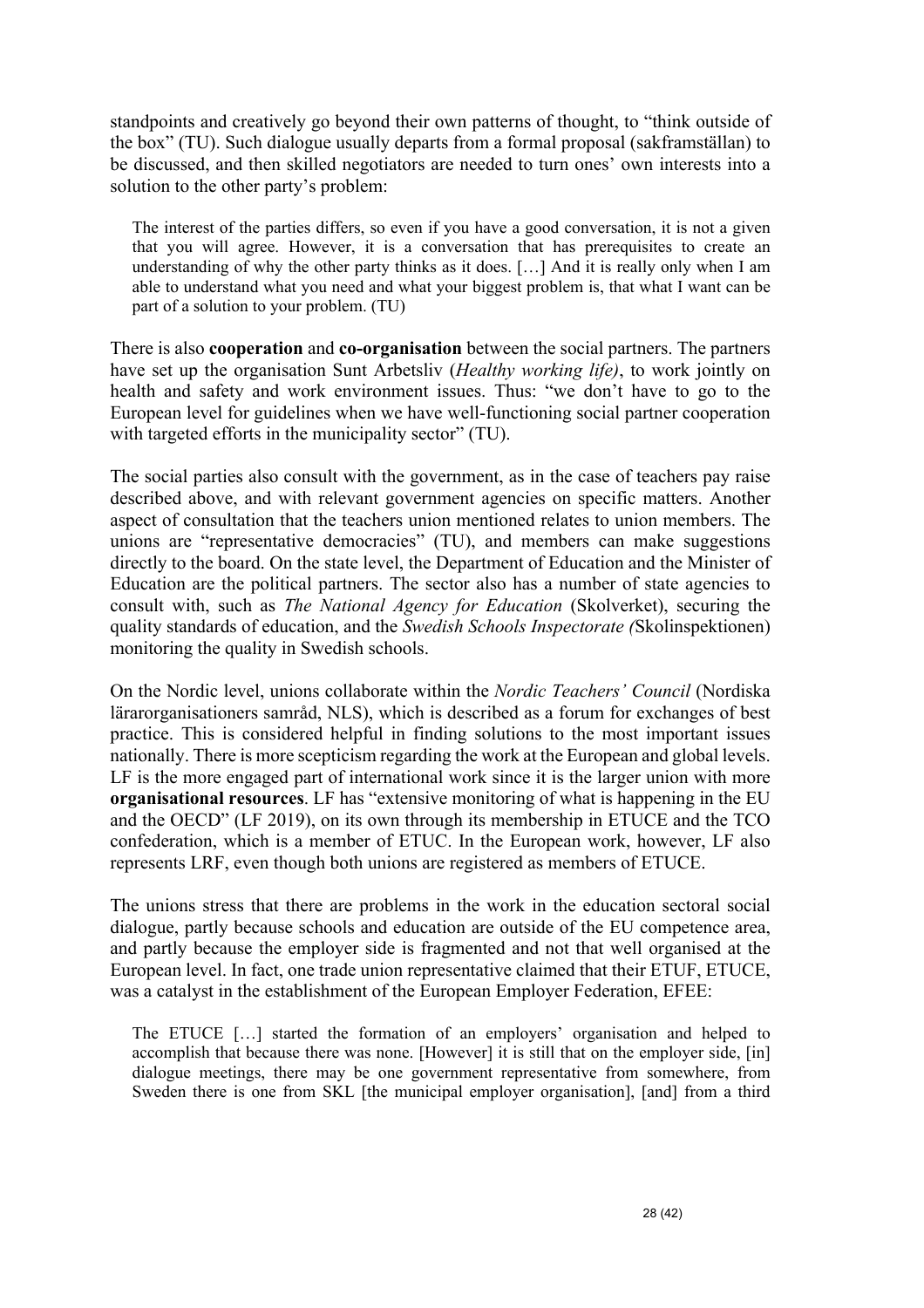country there is some CEO [from a boarding school]. Education is organized very differently. So it is a horribly diverse gathering on the employer side. (TU)

Representatives for Swedish employers in public sector, engaged via CEEP and EFEE, reported that they are not especially involved in the sectoral dialogue for education and that they have an impression that projects run in the sector "has been different" and with focus more on "exchange of experiences of good education" (EO). The private employer side in Sweden is not a member.

#### *3.3.5 Perceived Effectiveness of Social Dialogue*

The partners perceive national social dialogue within education as effective. For instance, the negotiations have resulted in agendas stipulating that the municipalities should come up with a joint strategy for recruitment and, on the workplace level, employers should conduct work environment reviews and map tasks to mark off "illegitimate tasks" (TU). Public opinion campaigns and lobbying are also important tools at the national level:

Change is [also] a result of fairly extensive and systematic advocacy, a lot of campaigns, a lot of ads, a lot of advocacy, many reports, which pump out that message… And then as a result of that comes things like three billion in teacher pay raises. (TU)

On the other hand, at the EU level, the sectoral dialogue for education is perceived as fragmented and inactive. The unions' report having been somewhat passive lately. This, against the background that the great diversity in how education is governed in different countries, makes it difficult to agree upon common standards, and that education and schools are mainly national concerns. Specific problems within education cannot be solved with "one size fits all" solutions at the European level (TU).

We, as a negotiating union, believe that it is the social partners and the Swedish model [and] through collective agreement that you best solve issues. When we talk about increased government involvement, it is to achieve increased equivalence in schools because the municipalities are too diverse. We do not think that [could happen] through EU directives […]. That may work better in countries with a continental logic, where you are not used to [active] social partners. […] To turn to Brussels […] would be to cross the river for water. (TU)

In addition, the unions claim that the important work done at the EU level is within the cross-industry social dialogue. Thus, their conception mirrors the general stance from the public employer organisation, stating that issues should be solved in **cooperation** between the social partners in both cross-industry and sector dialogues, but preferably at the local level as much as possible. There is, from the employer side, a focus on the crossindustry dialogue, but they emphasise the importance of decoupling the sectoral social dialogue from the cross-industry dialogue, but also that they should work in tandem and coordination to be effective.

It is important, with the clear connections that exist between the cross-industry social dialogue, in which CEEP participates, and the sectoral dialogues where CEMR, HOSPEEM, and EFEE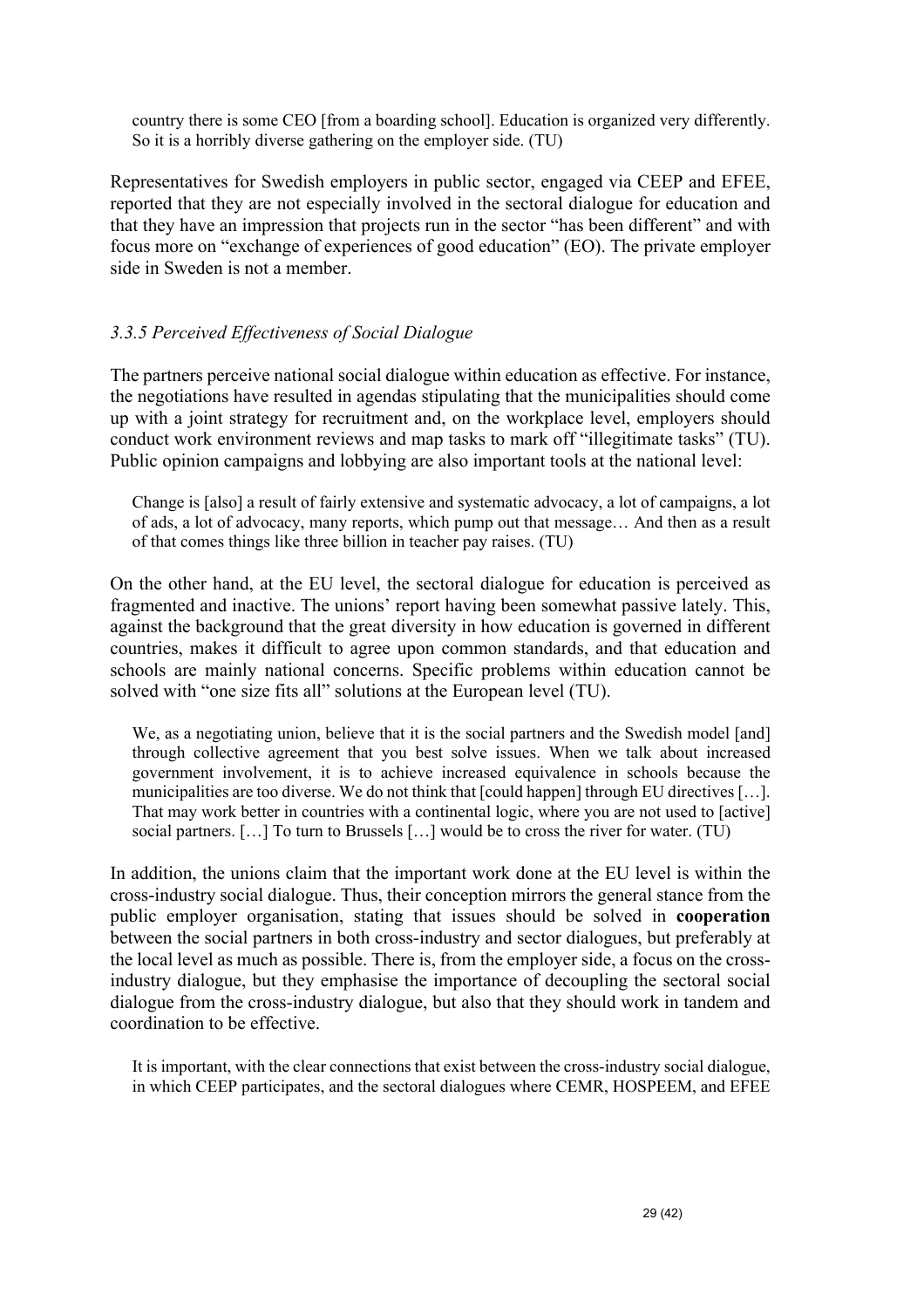participates. … These links mean a mutually reinforcing of these dialogues and the work within them. (EO)

As mentioned, the employer organisation also stresses that the effectiveness in the social dialogue is not about the outputs, but that the focus lies on important issues to discuss and solve: "Rather common goals than common rules" (EO). The focus on goals rather than "instruments" (directives, framework agreements, etc.) is an argument from the employer organisation that feeds into the Swedish social partners' strong emphasis on subsidiarity and that EU regulations are on such a general level that there is:

…enough room and flexibility for national, regional and local adjustments … there needs to be room to handle the issues through the Swedish model [collective agreements, collaborations between the partners, etc.], taking into account local and regional democracy and autonomy. (EO)

#### **3.4 Healthcare/Hospitals**

#### *3.4.1 Actors in Social Dialogue*

Health and medical care is mainly public in funding and provision and is performed by the 20 Swedish Regions/County councils with responsibility for public healthcare and hospitals. The last few decades have seen an increase in private provision, particularly in primary care, and to some extent in private insurance funding (Lapidus and Andersson 2016). All counties/regions, as well as the 290 municipalities that also have some minor healthcare operations, are all represented by the *Swedish Association of Local Authorities and Regions* (SALAR), which employer approximately 1 million people. In addition, there are two employer organisations that both are members of *The Confederation of Swedish Enterprise*, organising private healthcare providers. *The Association of Private Care Providers* (Vårdföretagarna) is a member of *Almega* and represents 2000 companies with close to 100,000 employees. The cross-sectoral *PACTA* organises 620 companies with 52,000 employees, only some of which are in the healthcare sector.

There are a great number of trade unions in the healthcare sector, which is very much organised on the basis of occupations/professions (Eurofound 2009). Nurses, which are the focus of this report, are mainly organised in the TCO union *The Swedish Association of Health Professionals* (Vårdförbundet), which has 114,000 members, including midwives, biomedical scientists, and radiographers. Assistant nurses, healthcare assistants, and medical technicians are organised via the LO union, *Kommunal*, a broad union with approximately 500,000 members from many branches of municipal operations. In addition, there is the cross-sectoral trade union *Vision* that organises dental nurses, assistants and administrators.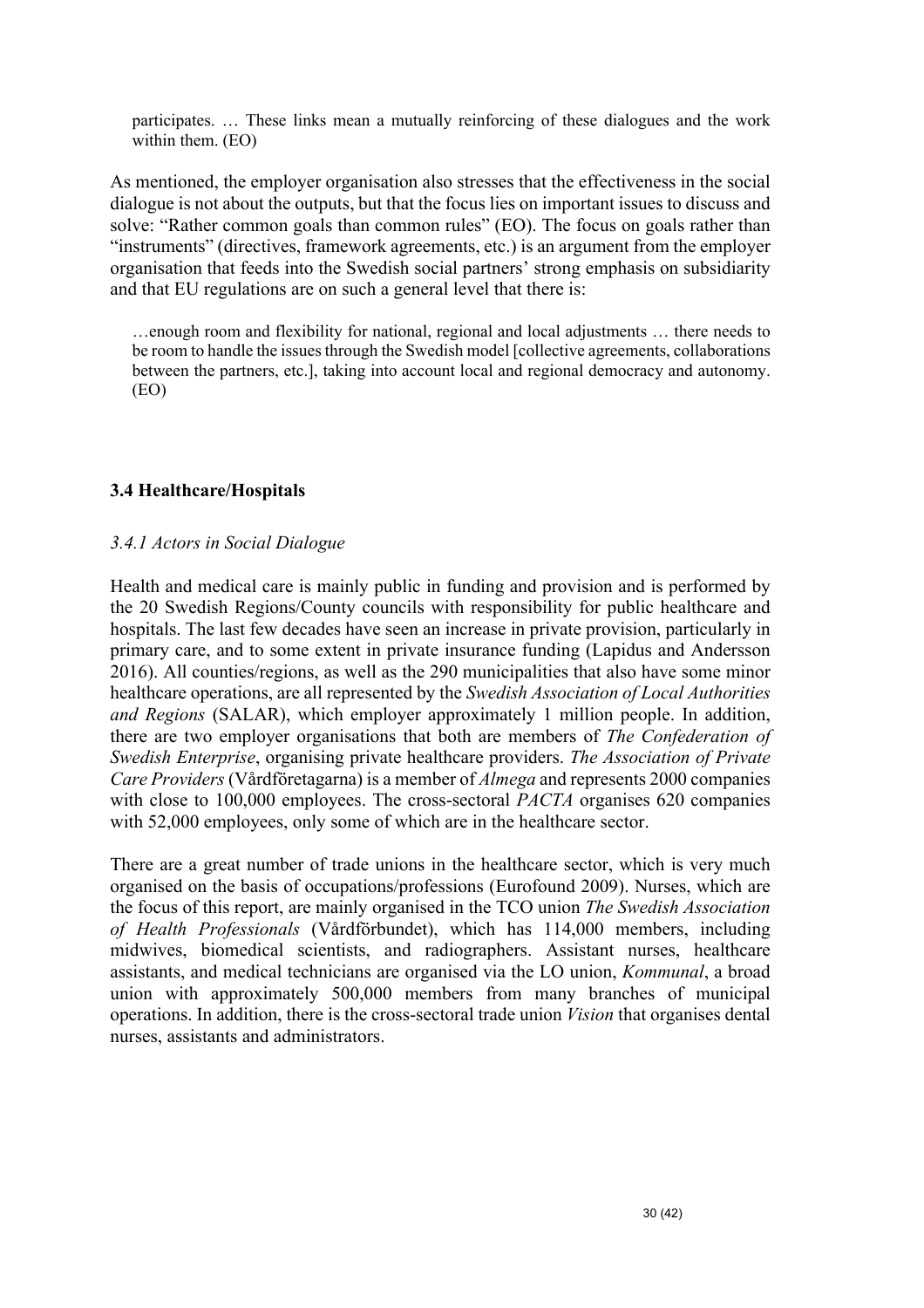At the EU level, nurses are represented by the *Swedish Association of Health Professionals* in the sectoral social dialogue and the employers by SALAR. The associations for private employers do not partake in the dialogue. SALAR also takes an active part in CEEP, CEMR and HOSPEEM, and is thus engaged in both cross-industry and sectoral social dialogue.

#### *3.4.2 Topics in Social Dialogue*

According to the unions, the three most important topics in the national social dialogue are working time, shortage of competence, and person-centred care. Working time concerns long night shifts, and a decrease in the number of hours has recently been collectively agreed upon. In terms of competence shortage, the social partners are currently discussing how to enable nurses to study halftime during their working hours to increase the number of specialist trained nurses. This *academic specialist training* (AST) is negotiated in some collective agreement, but not in all:

We have collective agreements with many, but there are still many left so we need to get it in writing […] We are also lobbying the government and SALAR to get this legally regulated in the same way that doctors' specialist training is today. (TU)

The quotation implies a **bottom-up** process, but the route to introduce a subject into the national social dialogue varies depending on the topic. The normal way to deal with working condition issues is in regular bipartite collective bargaining. In labour law issues, however, it is necessary to coordinate and **cooperate** with other unions and the confederations. And, in terms of more political issues related to healthcare – for instance, concerning person-centred care issues – "we have contacts with MPs that we know share our view and then they write a motion […] Then we can write it for them or we help them a lot, if they want help" (TU).

The employer organisation pinpointed three main topics for the national social dialogue: competence and recruitment, work environment, and gender equality in wages and working conditions. The organisation also referred to topics stressed by the union, such as working hours and work-related health issues.

The respondents acknowledge that labour shortage and person-centred care are both issues shared with other European countries, so it is unsurprising that the same issues are seen as important in European-level social dialogue. However, these issues are dealt with in a less detailed way. As concerns many of the other issues in European-level social dialogue, much of it relates to conditions already achieved in Sweden. There are also some issues discussed on the European level that the Swedish social partners are more reluctant towards, such as ratios and minimum wage regulation, as this is something that is better dealt with in national social dialogues and collective bargaining.

The employer organisation stressed that the important topics to discuss in the sectoral dialogues are those that the members have agreed upon in their respective working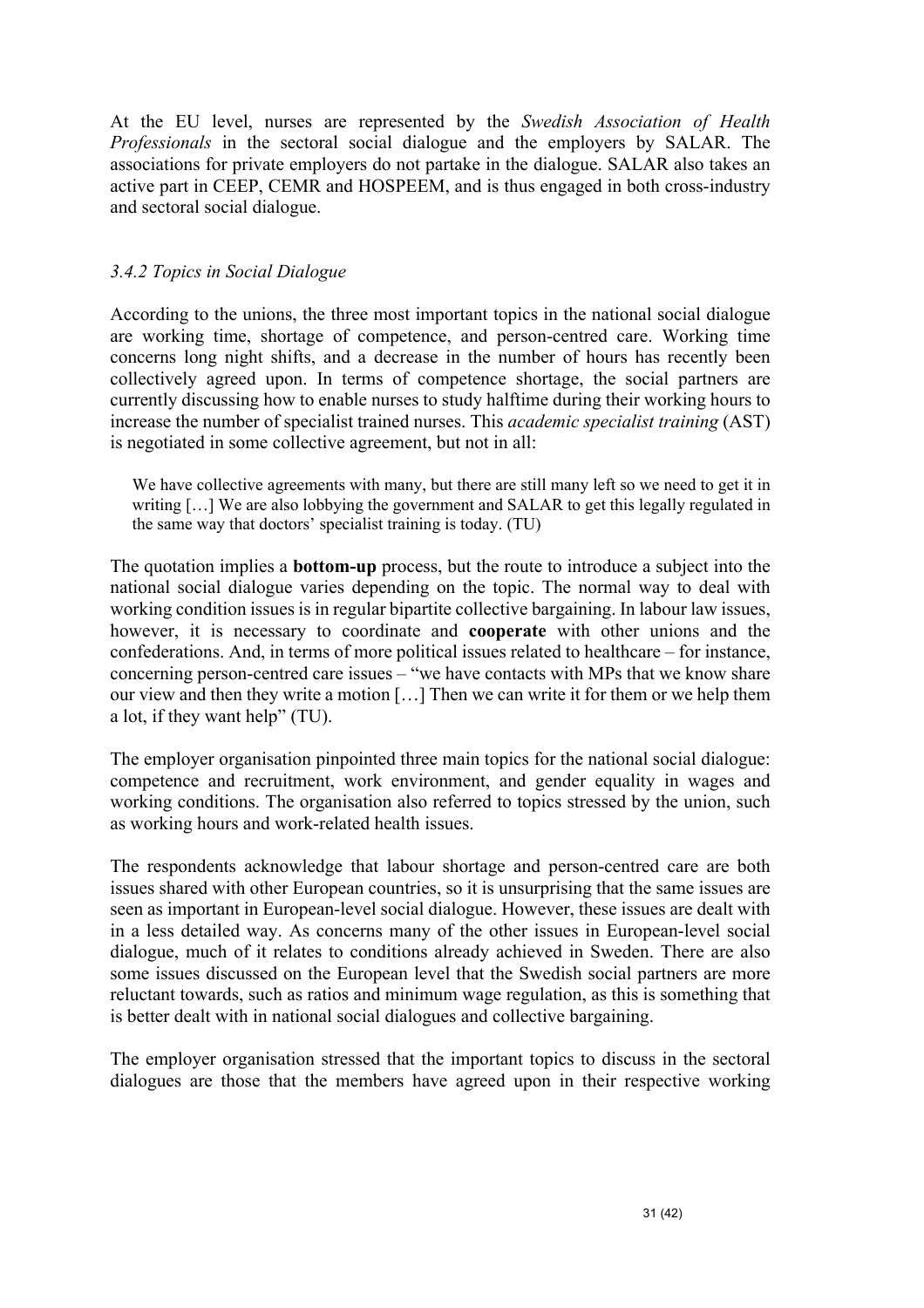programmes. The interviews often returned to the agreed-upon working programmes, since "The issues in the working programmes are those that the social partners have discussed jointly [and], in a democratic process arrived at, is of added value to discuss at the EU level" (EO).

#### *3.4.3 Outcomes of Social Dialogue*

As in the other sectors, the important outcome in healthcare is national collective agreements. Like education, there is also a greater focus on national legislation and government intervention compared to the private sectors. Both are said to be very important, even though the balance between them depends on the issue. Whereas the collective agreements are focused on wages and much of the conditions for the healthcare profession, the legislative regulation handles issues relating to patients and the care system as such.

As in the other sectors, the social partners in healthcare are not very keen on **top-down** regulation or legislation from the EU level. The point of departure is that issues better dealt with at the national level should not be regulated by EU, and that "social partners at EU level can solve the issues better than the Commission or the Parliament" (EO). The trade union reports that it is sometimes difficult to explain this position to their European sister organisations:

We do not really want there to be legislation at the European level. Sometimes […] our European colleagues are a little disappointed because we always block that. We defend the [Swedish] model with all means available. (TU).

As there has been hard regulation produced in the hospital sectoral committee – the "needle stick" directive (2010/32/EU) – the interviewees, of course, commented on that. However, in that case, they did not see a real problem with hard regulation at the EU level, since most of the contents were already covered by existing health and safety legislation in Sweden. Thus, the directive worked more as a means to increase focus and pressure on already established issues in Sweden. The cross-industry FA (2017) on the ageing workforce is discussed in a similar vein, as it is heavily focused on giving recommendations, even though it is binding in its form.

There is no point in making too much fuss [nationally] about the EU documents, because that may even weaken what is being done in Sweden. And we have actually even introduced wordings; I recall the "aging workforce" when we wrote that this must not in any way jeopardize or lower the level that we already have in [Swedish] collective agreements. (TU)

In this way, there was a similarity with both the "needle stick"-directive and the "aging workforce" framework agreement and the softer outcomes that the social partners from Sweden prefer to focus on in the social dialogue. They can all be used to strengthen work on issues that are already established in the national arena. They may not be implemented as such, but do increase the discussion on important topics, both nationally and locally. In line with the Swedish model, they stress that social dialogue: "… is not about steering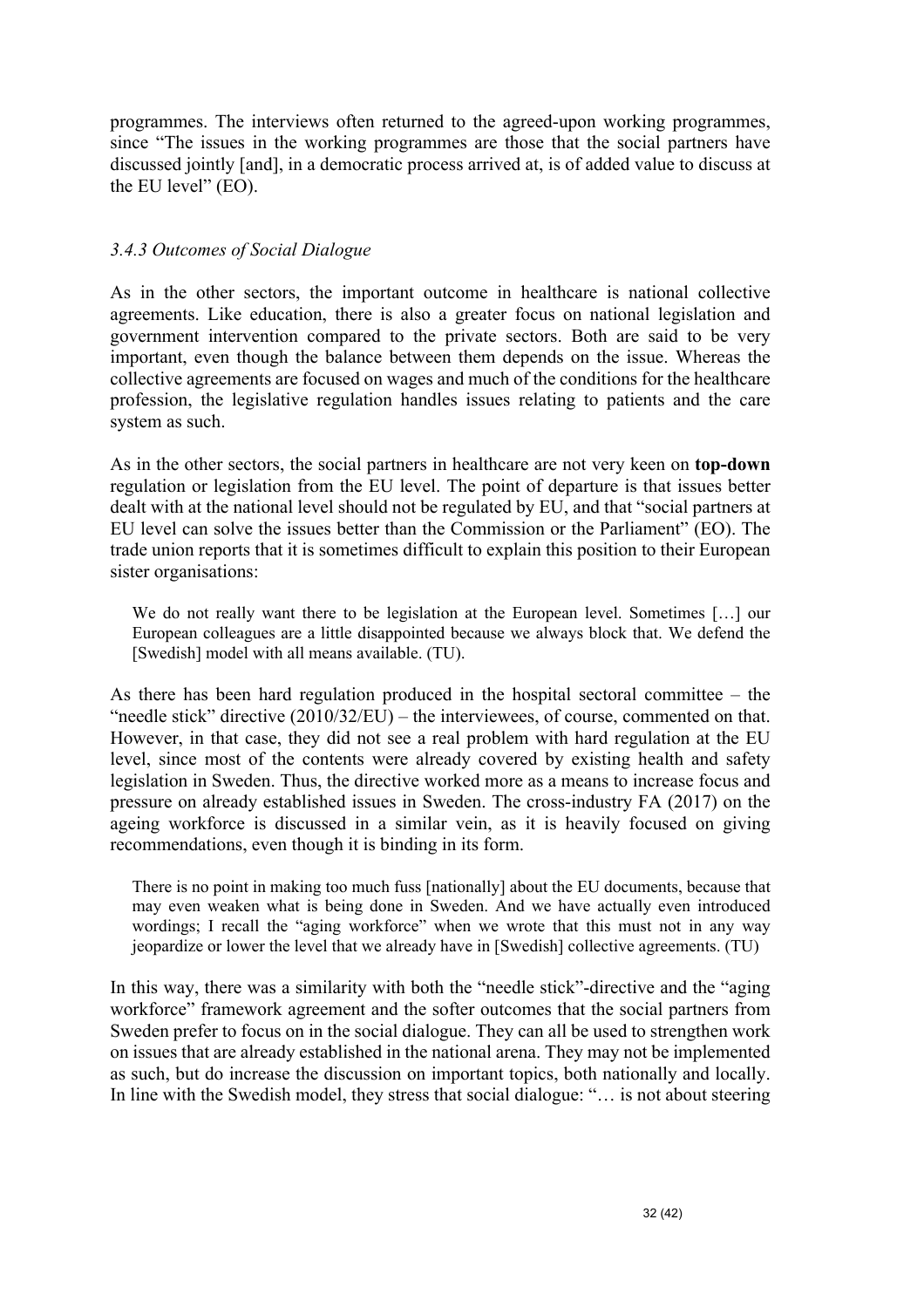rules but about development and support and help to help local parties to a good application" (EO).

#### *3.4.4 Interaction in Social Dialogue*

The social partners describe the interactions among trade unions, employer organisations, and government agencies in the healthcare sector as good overall, with regular contacts. This has to do with the strong occupational specialisation between trade unions, and the large dominance of the public sector employee organisation. While there may be rivalries between the few trade unions that are **competing** over the same members, that is described as a "pseudo issue" since the whole system builds upon **cooperation**, good relations and consensus on what is most important for the members and for the future development of health care. The unions have an agreement on collaboration, which they turn to if disputes arise.

Informal contacts are described as important since formal meetings are often short and it is necessary to move forward quickly. It is important to have insight into where the other party stands. Thus, informal contacts function as information sharing in order to make the formal negotiations effective. They take place over the phone, at conferences, study visits, etc. The social partners also report frequent and ongoing dialogue with different government agencies in the healthcare area, encompassing both information sharing and consultation, and the partners are often engaged as experts in government inquiries in the area:

We have frequent contacts with the government agencies that our members' professional practices are dependent on, like the *National Board of Health and Welfare* and *Health and Social Care Inspectorate.* We have regular meetings and contacts where we have the possibility to affect how they work. (TU)

While information sharing and consultation on the national arena works well within the established industrial relations system, there have been some deficiencies at the EU level. There is coordination between trade unions from the Nordic countries before the EU-level work. However, there is still a gap to the southern parts of Europe, not least because of differences in the healthcare systems, and the varying relations between the social partners in different countries – the north being more cooperative and the south more conflictual (Larsson 2017). The respondents reported that they **cooperate** with many different organisations nationally and internationally, on both the employer and the employee sides. At the EU level, the trade union confederation (TCO) is an important part of the professional unions, as it represents them in the cross-sectoral dialogue. There is good coordination between the Swedish and the other Nordic unions in the healthcare sector, in relation to the EU level, and from time to time with the public employer association SALAR (cf. Bechter et al. 2018).

The employers are well established within CEEP and HOSPEEM and appreciate the good relations, collaborations and links between the cross-industry and the sectoral dialogues.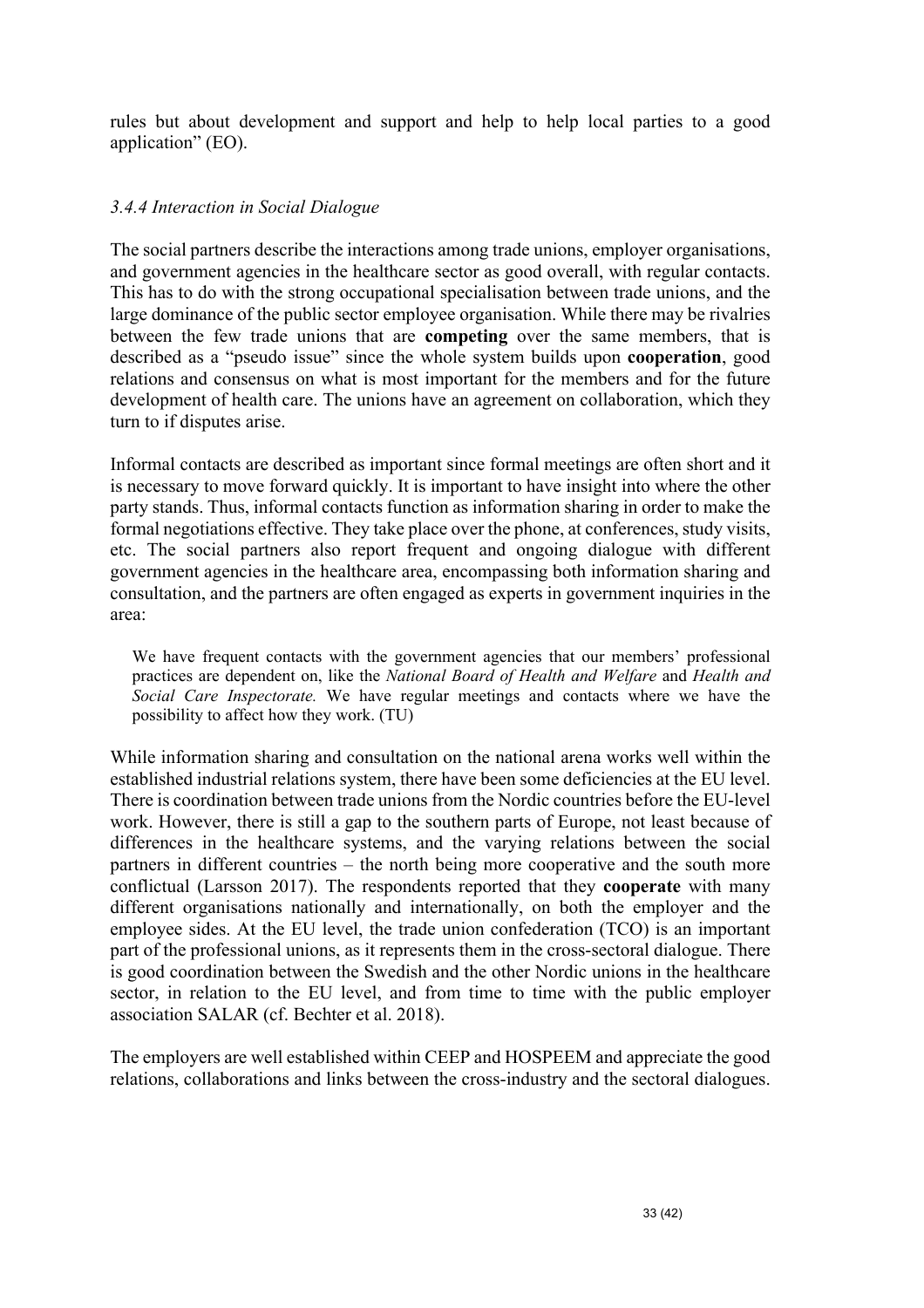They also found that the meeting forms of the ESSD in hospitals function in the way that issues and outcomes are brought home. According to the employer organisation, "ESSD Hospital is well-functioning, with continuity and a long-term perspective of the welldefined topics it works with" (EO).

#### *3.4.5 Perceived Effectiveness of Social Dialogue*

National-level effectiveness is considered to be very good in the healthcare sector. Compared to the other public-sector-based ESSD in this study – education – there is also less criticism regarding the EESD. However, that does not imply that it is seen as particularly effective, just that there is a strong dialogue covering important and nationally relevant issues. Regarding the "needle stick" directive, there is some ambivalence in the evaluation of its effectiveness. On one hand, the directive is said to be the "flagship" of effectiveness, since it had direct force at the national level and has therefore been implemented effectively. On the other hand, since much of the contents were already in place in Sweden, it did not really change that much at the workplace level.

The non-binding outcomes produced in the hospitals ESSD, and some of the outcomes from the cross-industry ESD, are sometimes considered important and useful (for example, on active aging, discrimination, ethical recruitment). However, that does not mean that all are effectively implemented, in the sense that they change things:

What materialises is often non-binding. [But] it is that something is sent home [that is important], say guidelines about, for example, the aging workforce, or discrimination or [...] work environment, or something like that. It is not always that we use them directly at home, these guidelines. But they always stimulate discussion. […] You have to look retrospectively at home: "Have we done anything, or why didn't we do anything, and is it something we should follow up?" Then the request often comes a few years later from EPSU: "Yes, but how have you used these migration guidelines?" Then we have to look at the fact that most municipalities already have plans for that. (TU)

The European-level social dialogue tends to be more of an added extra arena to discuss these things, and perhaps stimulate or give support to topics that have already been discussed at the national level, rather than offer radically new input to the Swedish social dialogue. Being able to address and discuss relevant topics is also emphasised as more important than hard outcomes. The employer organisation strongly stressed that:

…decisive for efficiency is that one identifies and works with the right topics and that the topic is allowed to control what kind of text/in what form, with which instrument you work with it. (EO)

The point is that it not reasonable to start with what kind of outcome one is aiming for; instead, one should start with the topic and how it is most properly addressed with regard to national differences and the principle of subsidiarity. In line with the trustful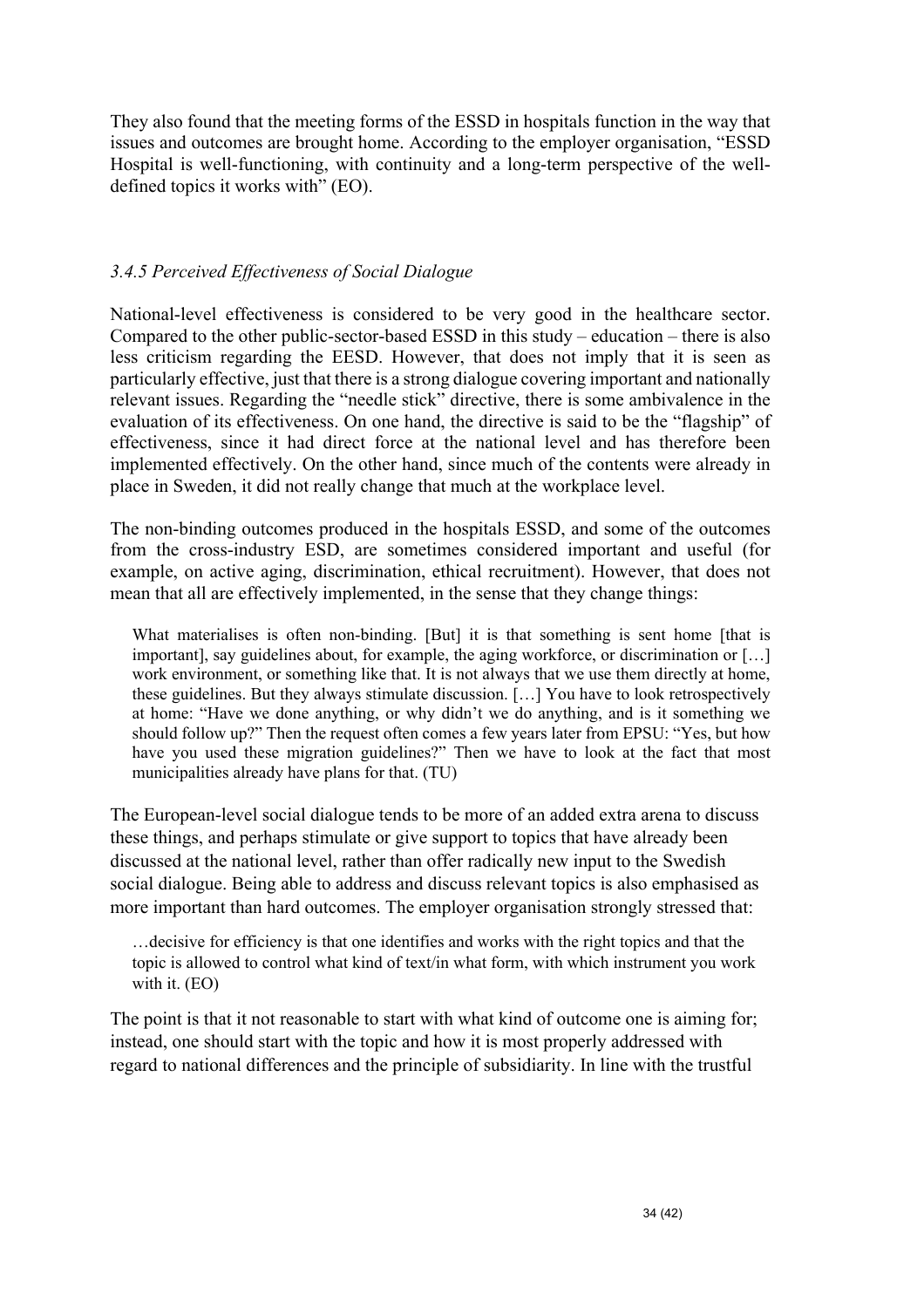atmosphere characterising the Swedish model, the employer organisation further stated that: "All work is 'binding' in that we work together with the topics" (EO).

#### **3.5 Suggestions for Improvements in Sectoral Social Dialogue**

The Swedish partners expressed similar views on the possibilities for improvement of sectoral social dialogue in the sectors of commerce, construction, education and hospitals. Since these views are also in line with those on the cross-industry level, we will end this second part of the report by presenting these ideas jointly. At the national level, there was a lot of emphasis on the well-functioning national dialogues on sectoral levels in Sweden, and no real suggestions for improvements.

Regarding European-level sectoral social dialogue, all interviewees noted the need for further capacity building oriented towards strengthening the national-level organisation and social dialogue in the European countries where adequate structures are lacking. Even though the interviewees are aware that it is not possible or even desirable to try to "export" the Swedish model of industrial relations to other countries, well-functioning national dialogues are said to be a prerequisite for well-functioning European-level social dialogue. The initiatives and projects financed by the EC are important, but so are the social partners' joint work to create supportive structures improving the industrial relations and social dialogue in countries with weaker structures. Examples were provided of the multilevel structure of such partner support, based on national, regional and European initiatives:

In the Baltic countries, there is the BOA [Baltic Organization Academy] working with supporting and organizing and getting [things] started, which we are contributing to and inject money. Then you have UNI, which is the European Federation. They have a centre in Poland called KOS, working with Poland as well as the Czech Republic, […]by supporting and helping to organize. We are taking part in that. […] And the same [in] IndustryAll, [...], and there they have done great things, especially in Romania. They have succeeded very well. (TU)

In addition, voices were raised for improving the actual ESSD committee meetings and the partner relations in some sectors, since "in some dialogues, there is more dialogue than in others" (TU). There may be different reasons for this. One suggested reason is that there may be too little time in and around meetings to build informal relationships between the participants. In some dialogues, this is compensated for by the partners applying for funding from the commission for joint working projects, which increases the frequency of meetings and creates spaces for deepened work and relationship building. However, this is lacking in others and the actors never really get beyond reporting things from the national arena to each other. In such situations, it is considered important that the participants leave behind the stage in which the story of their own country is in focus, and start to focus more on joint future work. However, others stressed the importance of such information sharing, since there is a value in that too.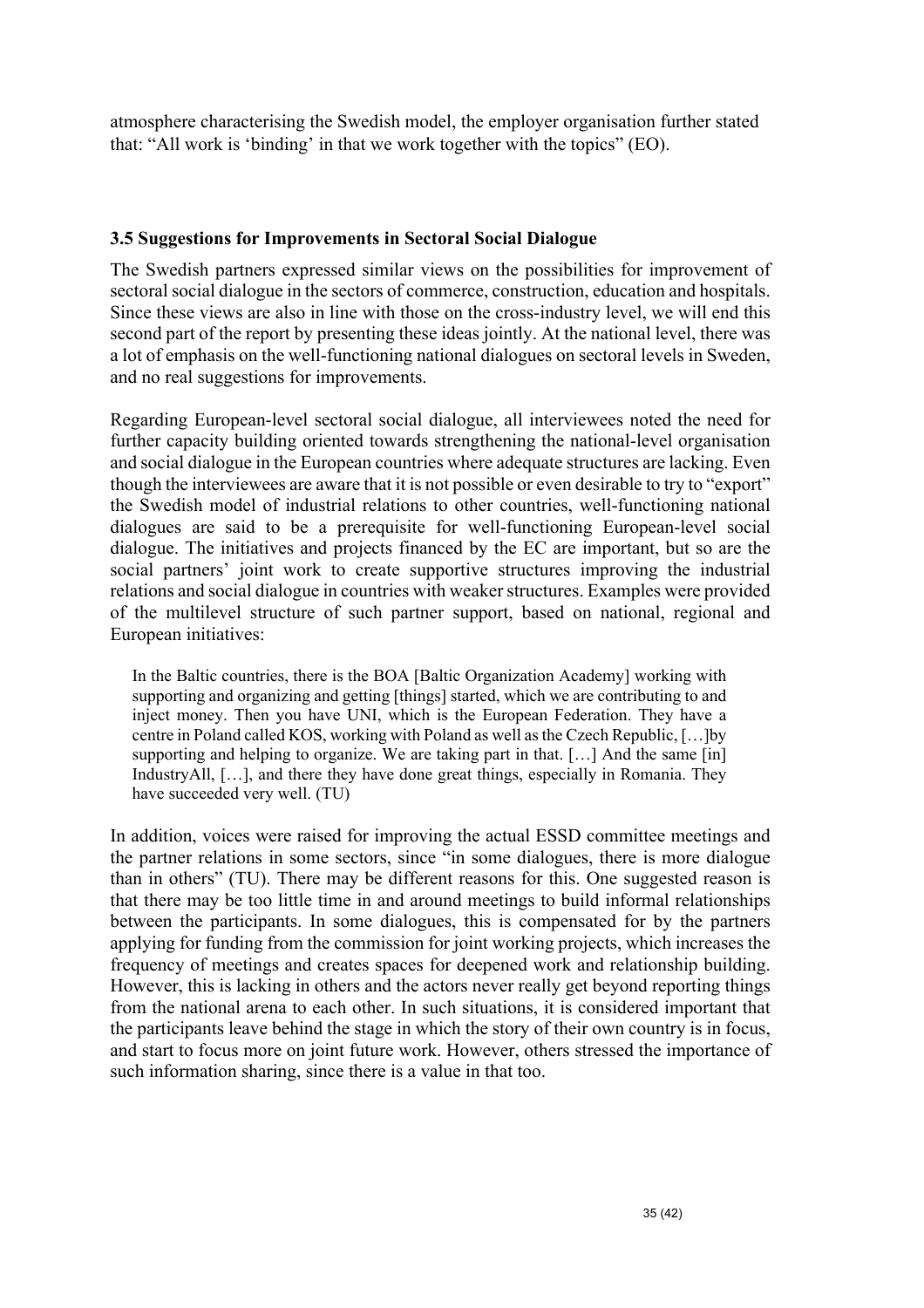Finally, both employers and unions highlighted the need to improve the sectoral social partners' involvement and activities in relation to the European semester and national reform programmes, since at the sectoral level this connection is still quite loose in the case of Sweden. In addition, some trade unions in the public sector were concerned about the reluctance of the Commission to propose to the Council the legislative implementation of the sectoral the agreement on rights of information and consultation for workers in the central government sector, from 2015. This was seen as having possible negative effects for the ambitions and negotiations in other sectoral dialogues as well (cf. Tricart 2019).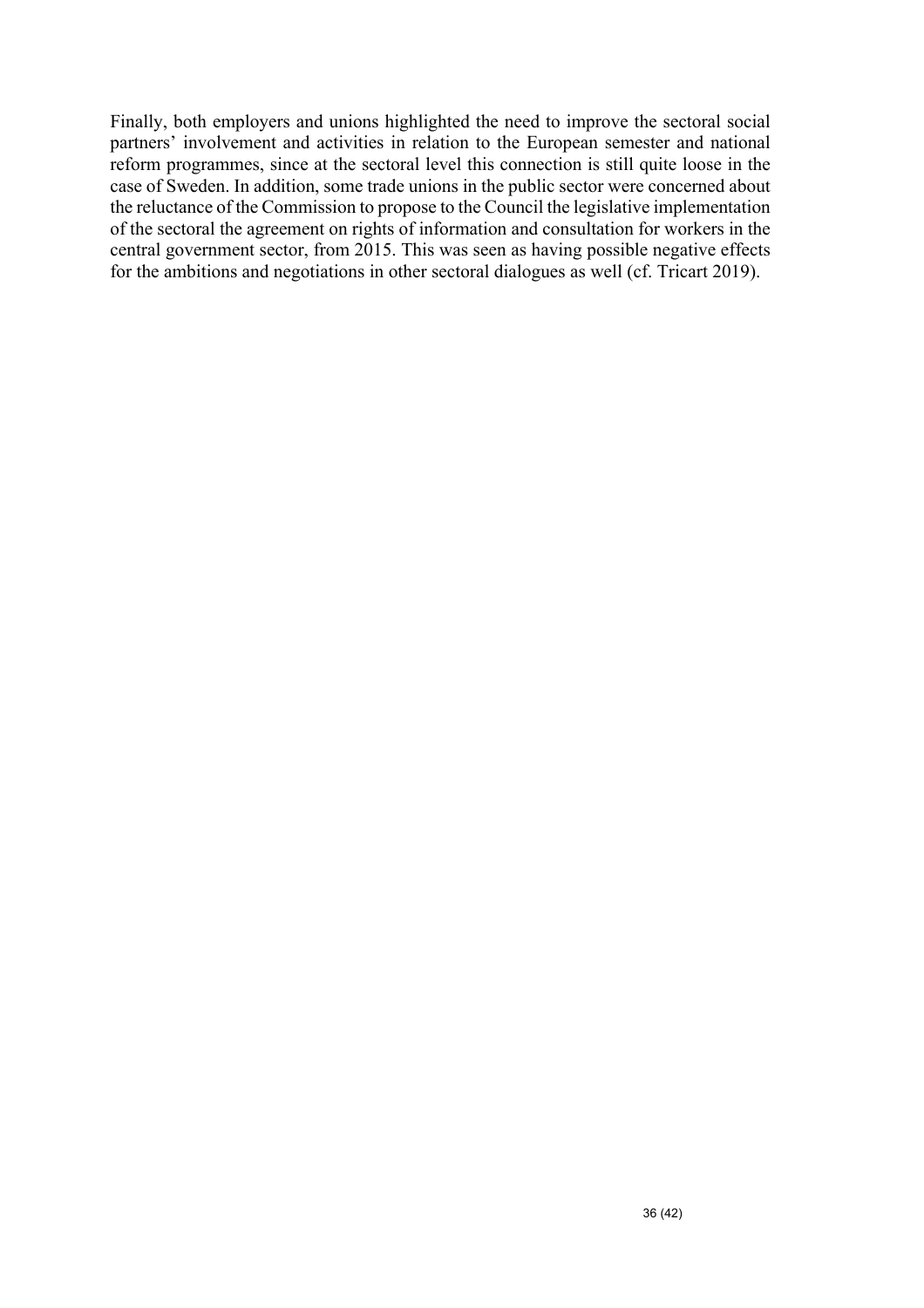#### **4. Comparative Evaluation and Conclusions**

#### **4.1 National-level Social Dialogue in Sweden**

At the national level, the social partners feel that social dialogue on both cross-industry and sectoral levels in Sweden functions well. This is unsurprising given the long history of institutionalised structures of industrial relations in the model of **organised corporatism** (Jansson et al. 2019; Visser et al. 2009; Van Rie et al. 2016). The Swedish partners have legal rights to autonomous bargaining on a wide range of issues, and good access point to influence government policy and legislation through **consultation** and lobbying. Both employers and trade unions have strong **organisational resources** overall, given their high-density levels and strong organisational structures connecting local, sectoral and cross-industrial levels through interest aggregation and bargaining coordination. Their **interactive bargaining** is largely constructive and oriented towards compromise, if not consensus, although there are contrasting interests in some issues. This approach is not only grounded in historical tradition but also supported by state structures for conflict mediation and solution, both between and during collective agreement periods. Their strong autonomy from intervention by the state is related to the social partners' history of taking responsibility for conflicts and reaching a constructive compromise in the form of collective agreements with very high coverage, despite not having any legal extension mechanisms (Kjellberg 2019; Larsson et al. 2012; Medlingsinstitutet 2019).

In addition to social dialogue in the form of consultation and bargaining, the social partners (as shown above) not only **cooperate** directly around certain issues, but have also established more long term **co-organisation** through bipartite councils – on both cross-industry and sectoral levels – working on issues such as the overall economic or sectoral development, health and safety, restructuring and skills issues. To some extent, these councils handle issues that in other countries are seen as state responsibilities.

There are some sectoral differences regarding bargaining coverage, social partner density, bargaining and interaction culture, possibilities to influence government policies, etc., and there are also a few employer organisations and trade unions that exist outside of the otherwise well-coordinated set up of industrial relations. These differences are somewhat related to variation in challenges and interests between different sectors (cf. Bechter et al. 2012), and to sectoral size and importance for the economy at large, differences between production and services, and between public and private. However, there are still strong similarities in industrial relations and social dialogue structure across sectors in Sweden. Social dialogue is largely **bottom-up** articulated, with interest-aggregation and increasingly more encompassing organisations internalising conflicts of interests and loosely coordinating strategies at higher levels (van den Berg et al. 2007). This is based on actors with strong **institutional**, **structural** and **organisational** resources (Akgüç et al. 2019).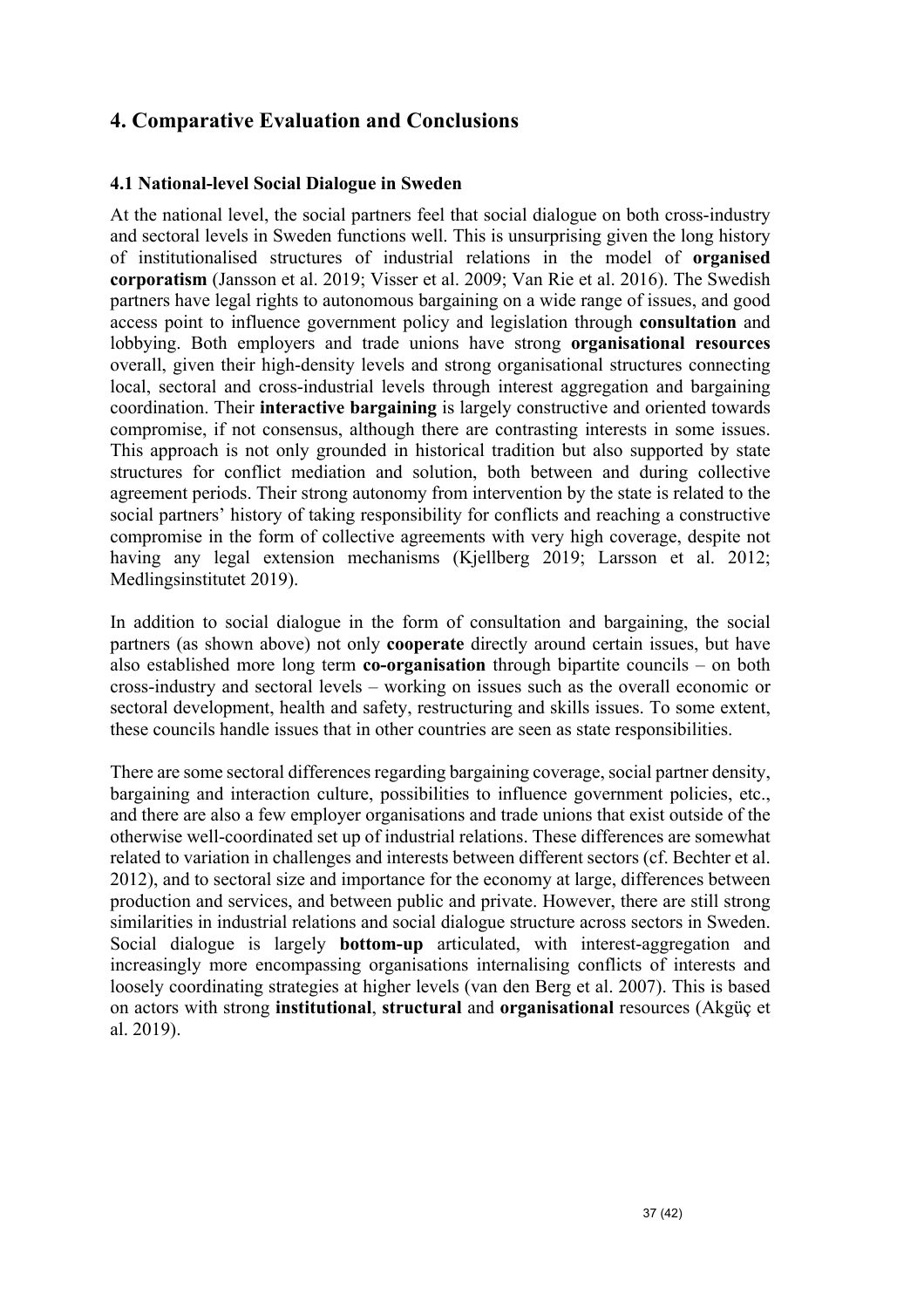#### **4.2 Articulation between National- and EU-level Social Dialogue**

The importance of social dialogue at the European level is widely recognised by Swedish social partners from both cross-industrial and sectoral levels. However, their understanding of the articulation between national and European levels is heavily influenced by the Swedish industrial relations and social dialogue traditions, which means that it diverges from that of some of the other actors at the European level. First of all, there is a very strong emphasis on the importance of **bottom-up** articulation. According to this view, European-level dialogue should be based on the interests and topics that the social partners bring from their national contexts. Some of the respondents on the sectoral level acknowledge that they have not always been taking an active responsibility in making this happen, since they have had their focus on nationallevel social dialogue and had the belief that the negotiations in European-level social dialogue does not make much difference in Sweden, because of the high levels and requirements in Swedish collective agreements and legislation. In addition, in cases where European social dialogue actually could make a difference, this has often been seen as a change for the worse, so a lot of effort has been put into safeguarding the Swedish (and Scandinavian) model against such changes. Still, with the possible exception of education, the Swedish partners in the studied sectors seem to have become more proactive rather than reactive during recent years.

There is a general view from Swedish social partners, in both cross-industry and sectoral social dialogue, that it is important to safeguard the autonomy of a bipartite dialogue at the European level. Thus, there are many comments about the European Commission being too keen on exerting **control**, by trying to influence and the agendas of social dialogues in ESD and ESSDs or push the social partners towards producing certain formats of outcomes – or, as in the case of the 2015 sectoral agreement on rights of information and consultation for workers in the central government sector, blocking the partners' ambitions (cf. Tricart 2019).

Regarding the articulation from the European level to the national, the Swedish partners seem to have quite modest expectations. Binding outcomes such as framework agreements or even directives produced from the social dialogue are said to make minimal difference in Sweden because of the good conditions and high levels of collective agreements and existing legislation. However, they do see the great importance that these can have in some other countries. The softer outcomes, which are often preferred because they fit better with the Swedish autonomous social dialogue structures, are sometimes seen as useful at the national level. There is some variation in whether partners translate and spread the information in any systematic manner, so the usage is not in implementing them, but rather that, if they are timely in relation to issues already addressed in national-level dialogue, they can be used for inspiration to discuss ideas further or to give more legitimacy to claims made. However, there is also widespread scepticism about whether many outcomes from European social dialogue actually make any difference in Sweden or elsewhere, because of the lack of implementation or, in some countries, even industrial relations structures to bring home and spread the outcomes (cf. Murhem 2006).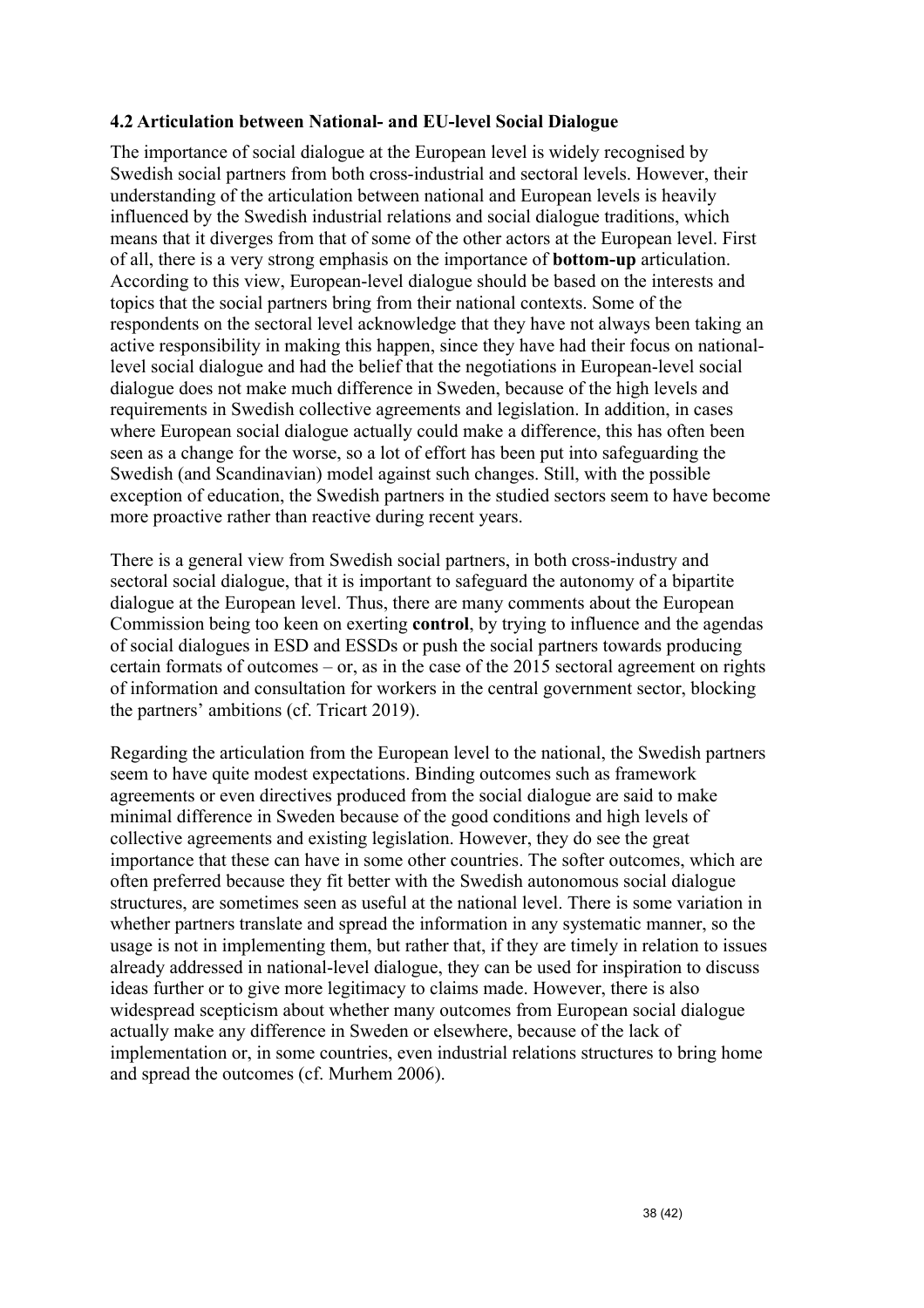While the connection of the EU economic governance through the European semester to national social dialogue and social partners does exist, it is played down by the Swedish social partners. Naturally, the partners at the cross-industrial level take part and believe it is important for them to take part in discussing the country-specific recommendations. The sectoral partners seem to have had a looser connection, through their peak-level federations, and have not shown any strong interest in the European semester issues. This low interest in the issues is partly to do with the fact that Sweden has come quite well out in the process so far, as a result of not being overly affected by the European financial crisis. Consequently, the country-specific recommendations have not really touched upon the central issues in industrial relations or collective agreements so far. However, there seems to be a raised awareness and increasing engagement around the European semester issues at the sectoral level in Sweden recently.

#### **4.3 ESD/ESSD Effectiveness and Possible Improvements**

It is clear from the above discussion that the Swedish social partners do not evaluate the effectiveness from European-level social dialogue as high, if effectiveness is defined as producing direct effects at home (cf. Bechter et al. 2018). However, they do acknowledge more of indirect effectiveness in that European social dialogue creates possibilities for mutual information sharing and learning and **cooperation** and contributes to understanding, respect and trust between the social partners from different countries. These effects of social dialogue are also important, as are the possibilities to influence or even block unwanted **top-down** regulation from the European level.

Discussed in terms of the overall conceptualisation of **multi-level governance articulation** in the conceptual framework of the EESDA-project (Kahancová et al. 2019), the Swedish partners may be said to prefer an articulation that leans towards "**mutual responsibility**" (cf. Curry 2016). That is, they prefer a relatively flexible structural design of implementation (preferring soft instruments before hard regulation) and heterarchical rather than hierarchical relations (in preferring opportunities for the actors to act relatively autonomous in relation to higher-level actors in choosing how to implement outcomes).

The Swedish social partners' evaluation of the effectiveness of the European social dialogue as such, and in its articulation to the national level, is thus somewhat ambivalent. On one hand, they experience the effectiveness at European as relatively low, and not at all comparable to the high degree of effectiveness in Swedish national social dialogue and industrial relations set-up. The general view, regarding possible improvements of European-level dialogue, would be to strengthen the social partners' sectoral and cross-sectoral structures at the national level through capacity building. A joint view from the Swedish social partners seems to be that only when national-level social dialogue works and industrial relations are in place will European-level social dialogue have the possibility to really improve.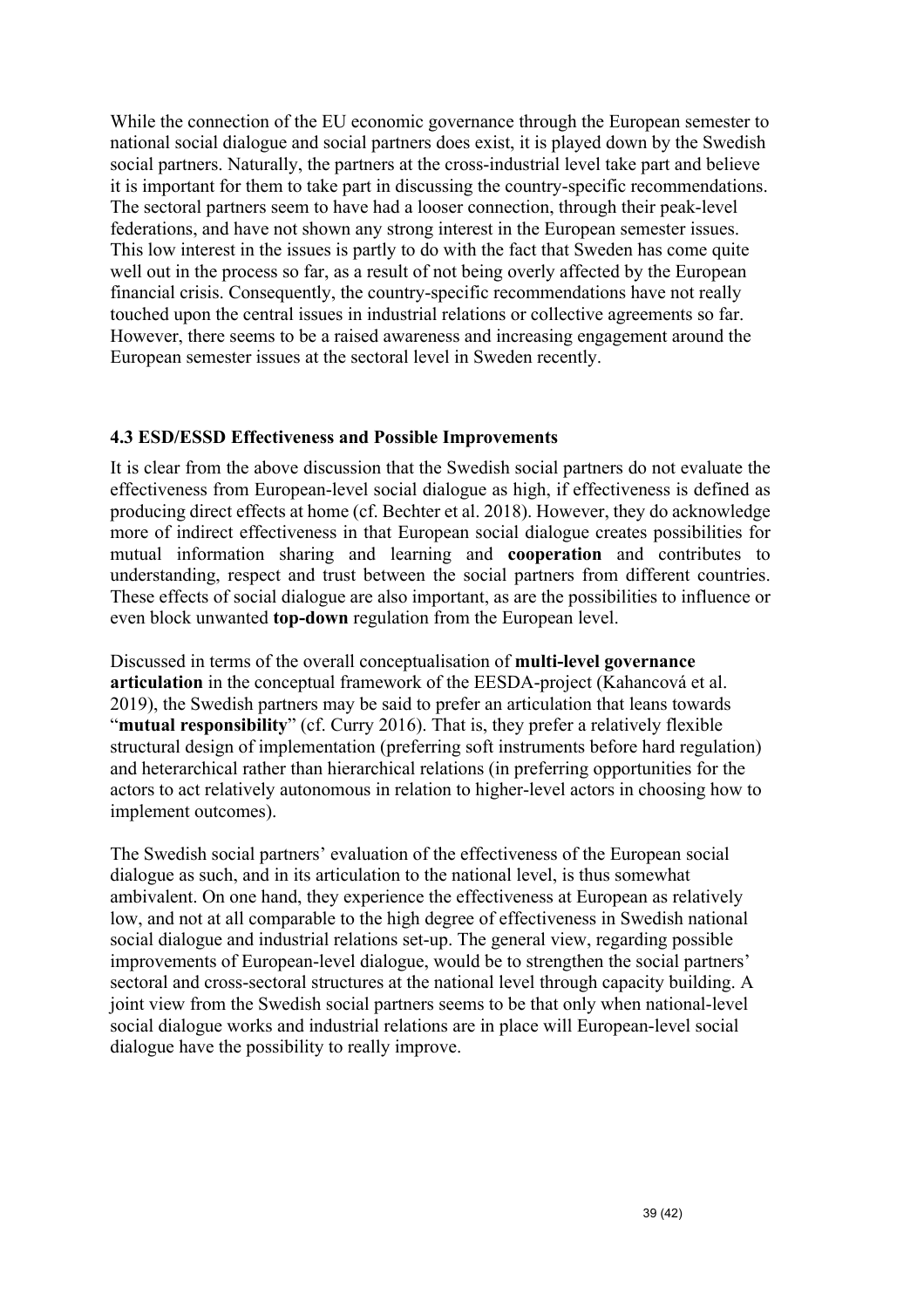On the other hand, they are not that certain that they would like the European social dialogue to work with a similar effectiveness as national-level social dialogue – or at least not mimic the way national-level social dialogue works – since they prefer to keep their national model of industrials relations intact, and believe that the majority of issues relating to employment should be settled at the national and sectoral level, through autonomous **interactive bargaining**. This is, of course, a point made even stronger by the employers, who often express the view that the local (company level) cooperation and dialogue should also have plenty of leeway to adjust things within the national sectoral collective agreements.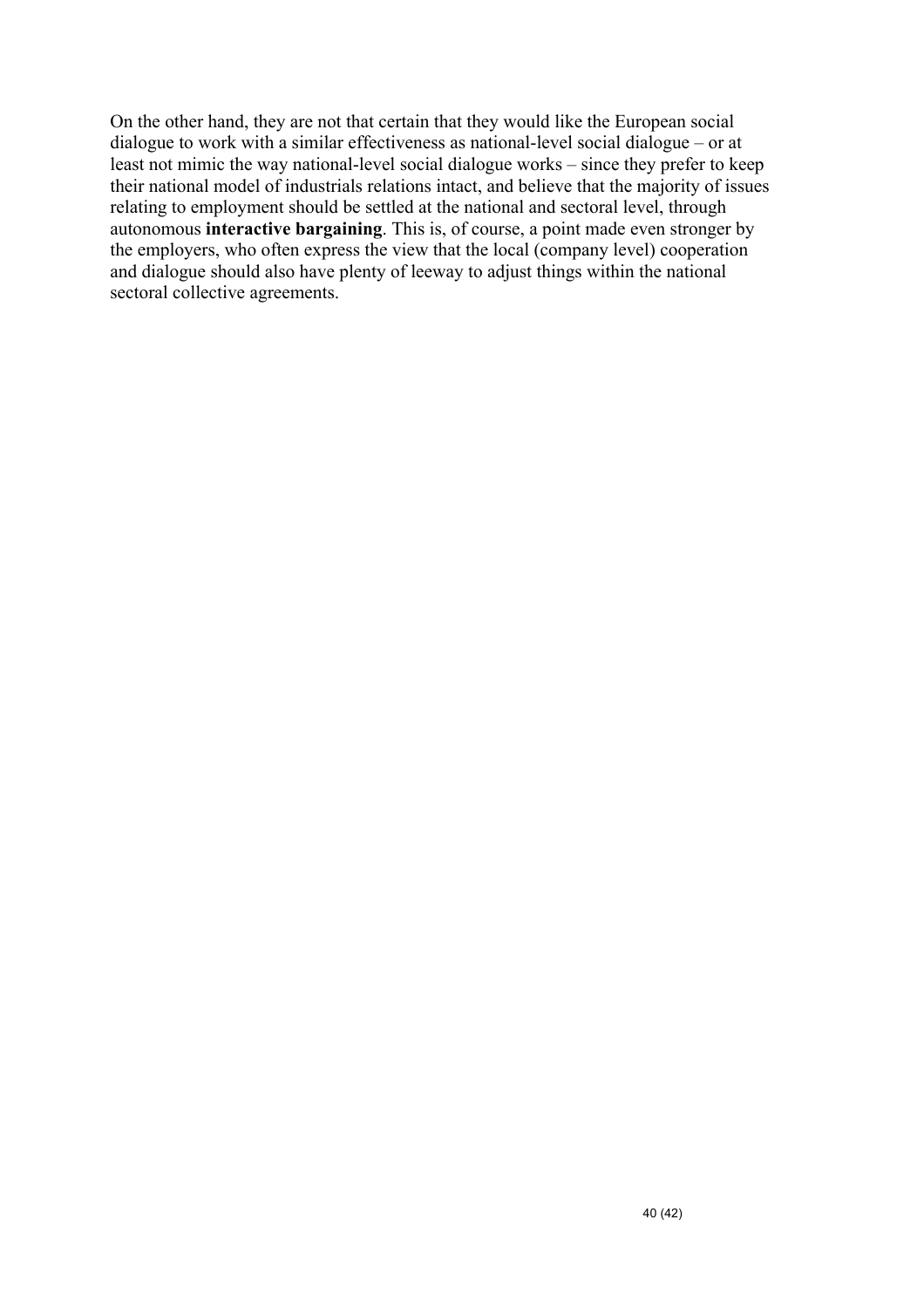#### **References**

- Akgüç, M., Martišková, M. Szüdi, G. and Nordlund, C. (2019) *Stakeholders' views on and experiences with the articulation of social dialogue. Deliverable 2.2: Working paper presenting the findings of the stakeholders' views in the articulation of social dialogue*. Brussels: CEPS.
- Baccaro, L., and Howell, C. (2017) *Trajectories of Neoliberal Transformation. European industrial relations since the 1970s*. Cambridge, UK: Cambridge University Press.
- Bechter B., Brandl, B. and Meardi, G. (2012) Sectors or countries? Typologies and levels of analysis in comparative industrial relations. *European Journal of Industrial Relations* 18(3): 185–202.
- Bechter, B., Galetto, M., Larsson, B., Prosser, T. and Weber, S. (2018) *Final Report.*  Unpublished Manuscript delivered to the European Commission from the project Social Partner Engagement and Effectiveness in European Dialogue (SPEEED).
- Bengtsson, E. (2017) "Swedish trade unions and the ETUC". In Ciampani, A. and Tilly, P. (eds) *National trade unions and the ETUC: A history of unity and diversity*. Brussels: ETUI.
- Brysselkontoret (2019) www.fackligt.eu/swedish-trade-union/. Accessed 2019-10-07.

Curry, D. (2016). The question of EU legitimacy in the Social OMC peer review process. *Journal of European Social Policy*, 26(2), 168–182.

- Dølvik, J. E. (2007) *Den nordiska kollektivavtals- och fackföreningsmodellen*. Stockholm/Oslo: NFS/Fafo.
- Eurofound (2009) *Representativeness of the European social partner organisations: Hospital*. Dublin: Eurofound.
- Eurofound (2011) *Representativeness of the European social partner organisations: Education*. Dublin: Eurofound.
- Eurofound (2015) *Representativeness of the European social partner organisations: Construction sector*. Dublin: Eurofound.
- Eurofound (2018) *Representativeness of the European social partner organisations: Commerce sector*. Dublin: Eurofound.
- European Commission (2015a) *Industrial Relations in Europe 2014*. Publications Office of the European Union, Luxembourg.
- European Commission (2015b) *Employment and Social Developments in Europe 2015*. Publications Office of the European Union, Luxembourg.
- Gumbrell-McCormick, R. and Hyman, R. (2013) *Trade Unions in Western Europe. Hard Times, Hard Choices*. Oxford: Oxford University Press.
- HUI Research (2017) https://www.svenskhandel.se/globalassets/dokument/aktuellt-ochopinion/rapporter-och-foldrar/finansiella-nyckeltal/nyckeltal-for-detaljhandeln-2017.pdf. 2019-06-26.
- Hyman, R. (2001) *Understanding European Trade Unionism. Between Market. Class and Society*. London: Sage.
- Jansson, O., Jansson, J. and Ottosson, J. (2019) *Neither sticks nor carrots: Swedish trade union involvement in the European Semester*. Case study Sweden. National trade union involvement in the European Semester (INVOTUNES) project. OSE Working Paper Series, Research Paper No. 42, Brussels: European Social Observatory, June, 29 p.
- Kahancová, M., Martišková, M. and Nordlund, C. (2019) *Enhancing the Effectiveness of Social Dialogue Articulation in Europe: Conceptual and Analytical Framework*. Bratislava: CELSI.
- Kjellberg, A. (2017) "Fack, arbetsgivare och industrial relations". In M. Bengtsson and T. Berglund (Eds.), *Arbetslivet*. Lund: Studentlitteratur.